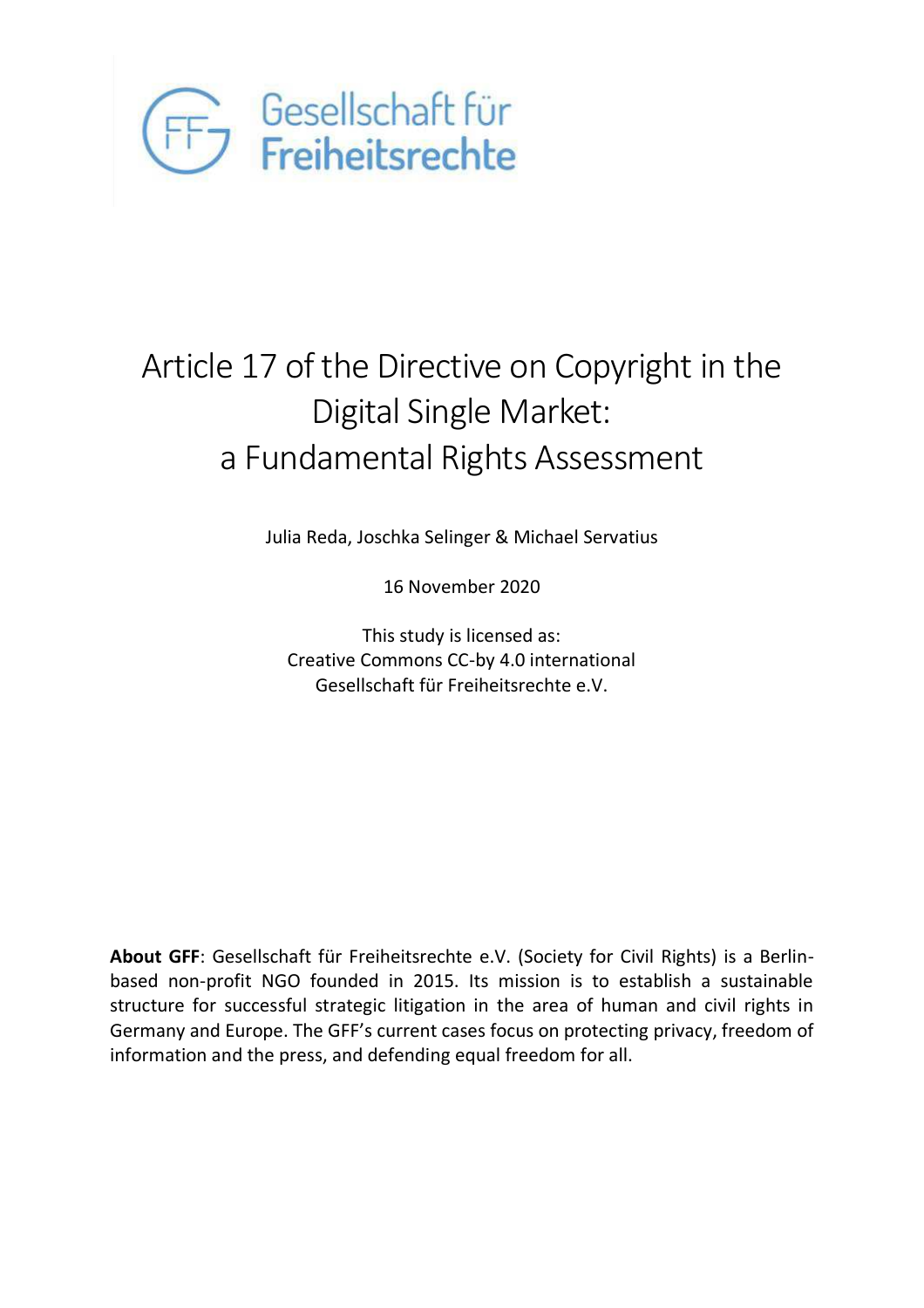### Table of Contents

| $\overline{\mathbf{1}}$ |                                                                                                           |  |
|-------------------------|-----------------------------------------------------------------------------------------------------------|--|
|                         |                                                                                                           |  |
|                         |                                                                                                           |  |
| 2                       |                                                                                                           |  |
|                         |                                                                                                           |  |
| 3                       |                                                                                                           |  |
|                         |                                                                                                           |  |
| 4                       |                                                                                                           |  |
|                         |                                                                                                           |  |
|                         |                                                                                                           |  |
| 4.1                     |                                                                                                           |  |
| 4.1.1                   |                                                                                                           |  |
| 4.1.2                   |                                                                                                           |  |
| 4.1.3<br>4.2            |                                                                                                           |  |
|                         |                                                                                                           |  |
|                         |                                                                                                           |  |
| 5                       |                                                                                                           |  |
|                         |                                                                                                           |  |
| 5.1                     |                                                                                                           |  |
| 5.2                     |                                                                                                           |  |
| 5.2.1                   |                                                                                                           |  |
| 5.2.2                   |                                                                                                           |  |
| 5.2.3                   | CJEU CASE LAW ON OVERBLOCKING AND EX-ANTE RESTRICTIONS OF FREEDOM OF EXPRESSION AND INFORMATION  29       |  |
| 5.2.4                   | ECTHR CASE LAW ON OVERBLOCKING AND EX-ANTE RESTRICTIONS OF FREEDOM OF EXPRESSION AND INFORMATION  30      |  |
| 5.3                     | CONCLUSION: ARTICLE 17 RESULTS IN SERIOUS INTERFERENCE WITH FREEDOM OF EXPRESSION AND INFORMATION  32     |  |
|                         |                                                                                                           |  |
| 6                       |                                                                                                           |  |
|                         |                                                                                                           |  |
|                         |                                                                                                           |  |
| 6.1                     |                                                                                                           |  |
| 6.1.1                   |                                                                                                           |  |
| 6.1.2                   |                                                                                                           |  |
| 6.2                     |                                                                                                           |  |
| 6.2.1<br>6.2.2          |                                                                                                           |  |
| 6.3                     | CONCLUSION: ARTICLE 17 CDSMD DOES NOT SUFFICIENTLY SAFEGUARD THE FREEDOM OF EXPRESSION AND INFORMATION 37 |  |
|                         |                                                                                                           |  |
|                         |                                                                                                           |  |
| 7                       |                                                                                                           |  |
|                         |                                                                                                           |  |
| 7.1                     |                                                                                                           |  |
| 7.2                     |                                                                                                           |  |
| 7.3                     |                                                                                                           |  |
| 7.4                     |                                                                                                           |  |
|                         |                                                                                                           |  |
| 8                       |                                                                                                           |  |
|                         |                                                                                                           |  |
|                         |                                                                                                           |  |
| 8.1                     |                                                                                                           |  |
| 8.2                     |                                                                                                           |  |
|                         |                                                                                                           |  |
| 9                       |                                                                                                           |  |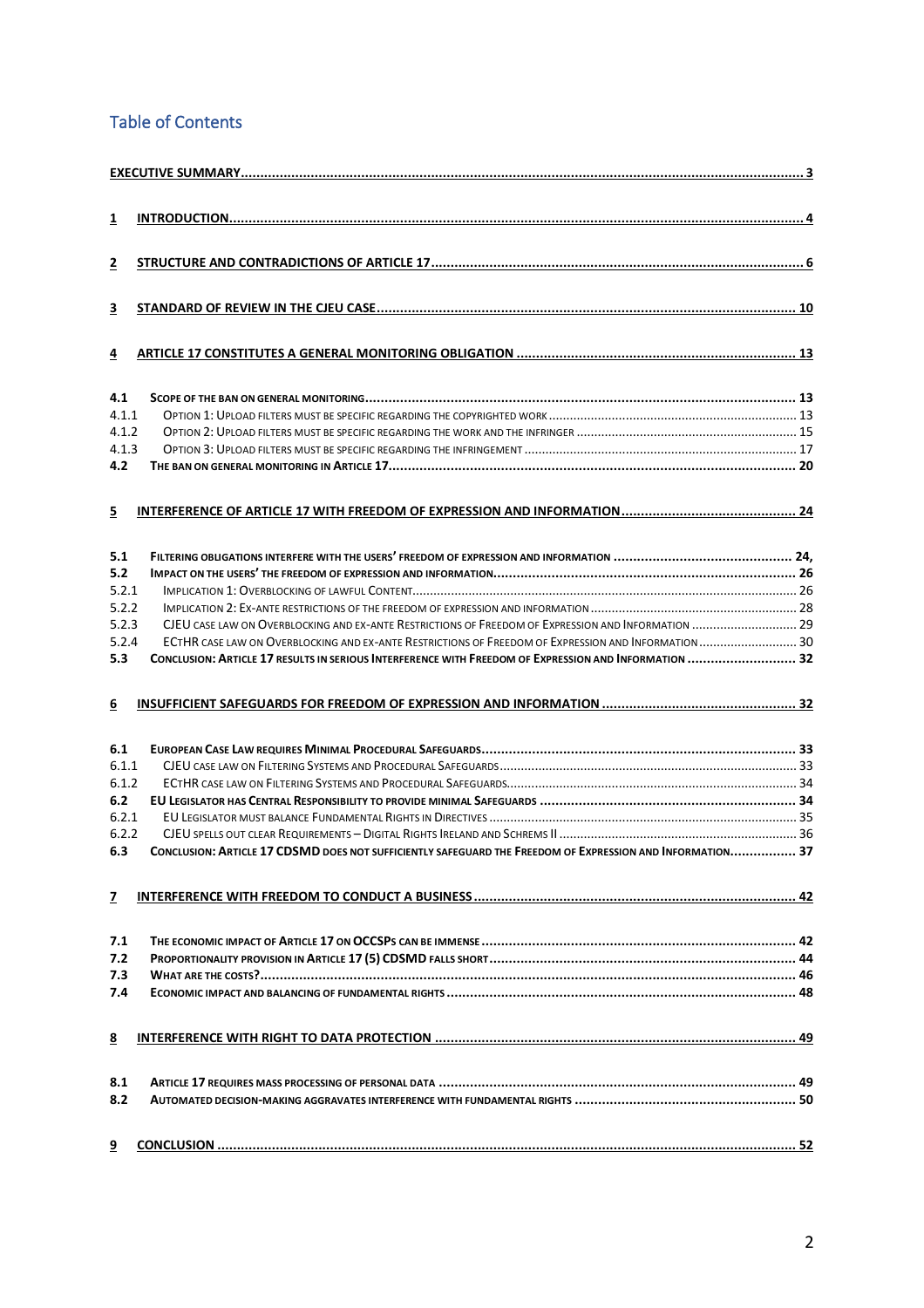# <span id="page-2-0"></span>Executive Summary

Article 17 of the Directive on Copyright in the Digital Single Market (CDSMD) makes certain online platforms directly liable for copyright infringements of their users. The provision as a whole is internally contradictory, leaving Member States with the difficult task of reconciling its different, fundamentally incompatible requirements.

In order to avoid liability, platforms will have no other choice but to employ content recognition technologies (upload filters) in order to demonstrate that they have made best efforts to automatically block uses of protected works on the request of rightsholders. The use of those technologies constitutes a prohibited general monitoring obligation.

The Republic of Poland has brought an action for annulment of certain provisions of Article 17 CDSMD before the CJEU (Case C-401/19), arguing that those provisions violate the fundamental right to freedom of expression and information.

The case before the Court has far-reaching implications beyond the realm of copyright law, as similar sector-specific legislation is being considered in other areas, and the European Commission is in the process of drafting horizontal legislation on content moderation.

The case *Poland v European Parliament and Council* only addresses a small part of the provisions of Article 17 CDSMD that could be in violation of the Charter. Even a failure of the action would be insufficient to conclude that Article 17 CDSMD is compatible with primary law. While Poland has only raised concerns regarding the violation of the fundamental right to freedom of expression and information, the Court is entitled to a comprehensive assessment of the provisions in question, balancing all fundamental rights concerned.

Article 17 CDSMD fails to strike a fair balance between the right to intellectual property of rightsholders and the freedom of expression and information of users, their right to privacy and the freedom to conduct a business of platform operators.

The use of upload filters will invariably lead to ex-ante restrictions on legal forms of expression, a particularly egregious interference with the right to freedom of expression and information. The CJEU and the ECtHR have consistently rejected measures that lead to the automated blocking of legal expression. Article 17 CDSMD lacks specific provisions to define the scope of fundamental rights restrictions and fails to provide for the necessary minimum safeguards. To the extent that safeguards against the blocking of legal expression are included in Article 17 CDSMD, those safeguards lack enforcement provisions

Article 17 CDSMD violates the freedom to conduct a business of the affected platform operators. The legislator failed to consider the shortcomings of content recognition technologies, underestimated their cost and left the scope of the best efforts obligations placed on platforms entirely unclear. The proportionality principle included in Article 17 (5) CDSMD is an insufficient safeguard for the freedom to conduct a business.

Article 17 CDSMD fails to adequately protect the users' right to privacy, in particular by subjecting them to fully automated decisions regarding their communications on the affected platforms.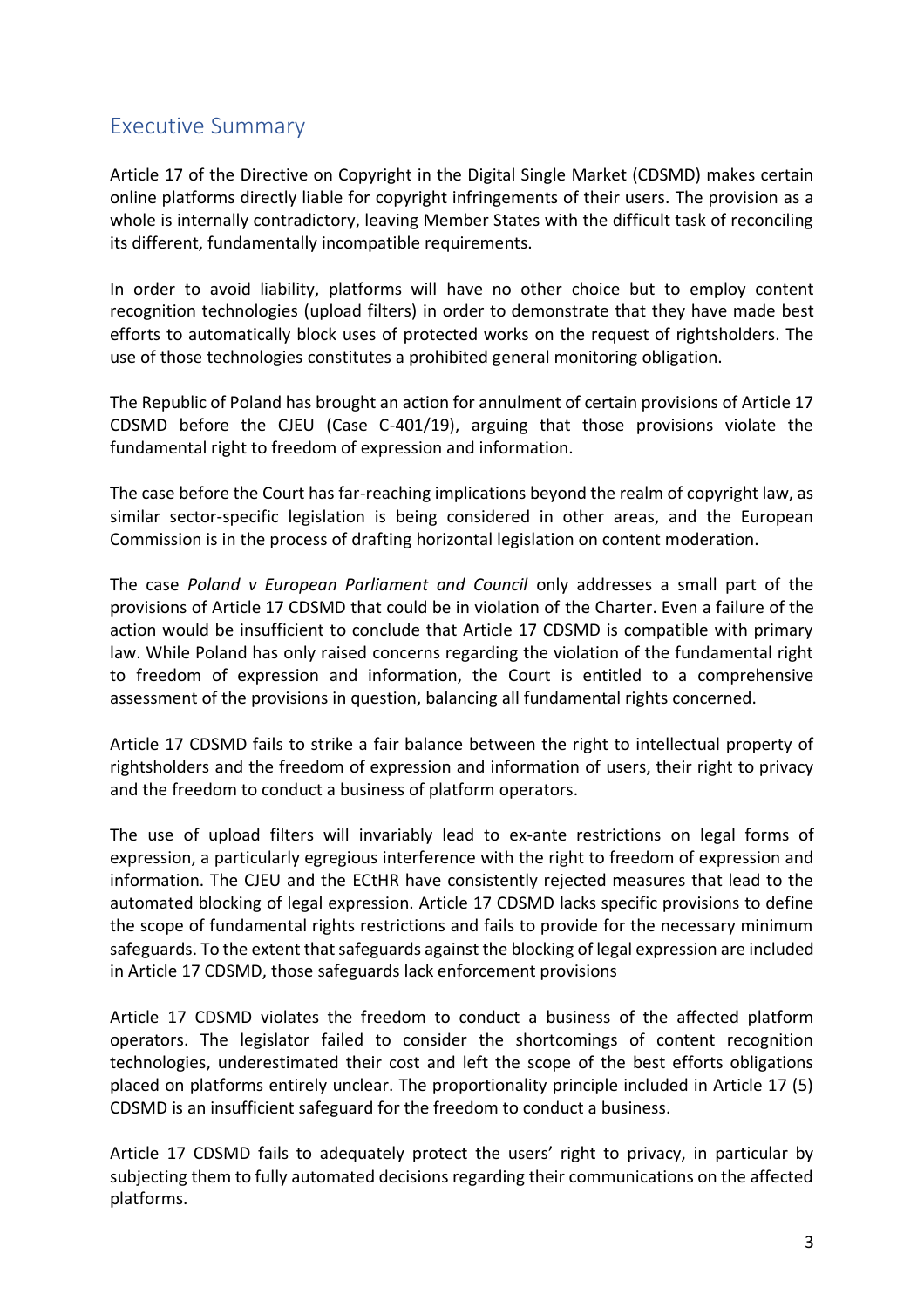### <span id="page-3-0"></span>1 Introduction

Article 17 of Directive 2019/790 on Copyright in the Digital Single Market (CDSMD) constitutes a paradigm shift not just for copyright law, but also for intermediary liability in Europe more generally. So far, the responsibility of hosting service providers for illegal acts of their users has generally been a question of secondary liability<sup>1</sup>, which has not been harmonized by the European legislator beyond the liability limitations enshrined in section 4 of Directive 2000/31/EC on electronic commerce (ECD).

Article 17 CDSMD makes a subset of hosting service providers directly liable for copyright infringements of their users and is widely considered to require the use of upload filters, which would place ex-ante restrictions on the ability of users to communicate via these platforms. Its adoption was accompanied by widespread protests by citizens<sup>2</sup>, as well as criticism from academics<sup>3</sup> and fundamental rights advocates<sup>4</sup>. While Member States are in the process of implementing Article 17 CDSMD into their national laws, the European institutions are deliberating additional sector-specific legislation that raises similar questions about the fundamental rights implications of filtering technologies.<sup>5</sup> The controversy around Article 17 CDSMD has led the European Parliament to view these technologies much more critically than in the past, and express strong reservations against their use.<sup>6</sup>

[https://www.change.org/p/european-parliament-stop-the-censorship-machinery-save-the-internet.](https://www.change.org/p/european-parliament-stop-the-censorship-machinery-save-the-internet)

<sup>&</sup>lt;sup>1</sup> A few judgements by the CJEU have assigned primary liability to hosting service providers in strictly delineated circumstances. For an explanation of how this case law differs from the liability regime introduced by Article 17 CDSMD, see *Reda,* Article 17: What is it really good for? Rewriting the history of the DSM Directive. Kluwer Copyright Blog. [https://perma.cc/7KDQ-A3ZQ.](https://perma.cc/7KDQ-A3ZQ)

<sup>&</sup>lt;sup>2</sup> Approximately 170,000 people participated in street protests against the adoption of the DSM Directive on 23.03.2020. Cf. *Reuter,* Demos gegen Uploadfilter: Alle Zahlen, alle Städte.

[https://netzpolitik.org/2019/demos-gegen-uploadfilter-alle-zahlen-alle-staedte/.](https://netzpolitik.org/2019/demos-gegen-uploadfilter-alle-zahlen-alle-staedte/)

Over five million signed a petition against Article 17 CDSMD called "Stop the censorship-machinery! Save the Internet!" on the public participation platform change.org.

<sup>&</sup>lt;sup>3</sup> Numerous open letters from academics and European research institutes to the legislators at different stages of the legislative process, criticizing Article 17 CDSMD (then Article 13), are available at: EU Copyright Reform, Evidence on the Copyright in the Digital Single Market Directive. UK Copyright and Creative Economy Centre, University of Glasgow. [https://www.create.ac.uk/policy-responses/eu-copyright-reform/.](https://www.create.ac.uk/policy-responses/eu-copyright-reform/)

<sup>4</sup> Cf. United Nations. Office of the High Commissioner on Human Rights. Letter of the Special Rapporteur on the promotion and protection of the right to freedom of opinion and expression David Kaye to the European Commission of 13.06.2020. OL OTH 41/2018.

[https://www.ohchr.org/Documents/Issues/Opinion/Legislation/OL-OTH-41-2018.pdf.](https://www.ohchr.org/Documents/Issues/Opinion/Legislation/OL-OTH-41-2018.pdf)

<sup>&</sup>lt;sup>5</sup> Cf. Proposal for a Regulation of the European Parliament and the Council on preventing the dissemination of terrorist content online. COM(2018) 640 final. Article 6.

<sup>6</sup> *"The European Parliament […] 5. Stresses that the responsibility for enforcing the law must rest with public authorities; considers that the final decision on the legality of user-generated content must be made by an independent judiciary and not a private commercial entity; […] 12. Takes the firm position that the Digital Services Act must not oblige content hosting platforms to employ any form of fully automated ex-ante controls of content unless otherwise specified in existing Union law, and considers that mechanisms voluntarily employed by platforms must not lead to ex-ante control measures based on automated tools or upload-filtering of content and must be subject to audits by the European entity to ensure that there is compliance with the Digital Services Act"*, European Parliament. Report with recommendations to the Commission on a Digital Services Act: adapting commercial and civil law rules for commercial entities operating online. (2020/2019(INL))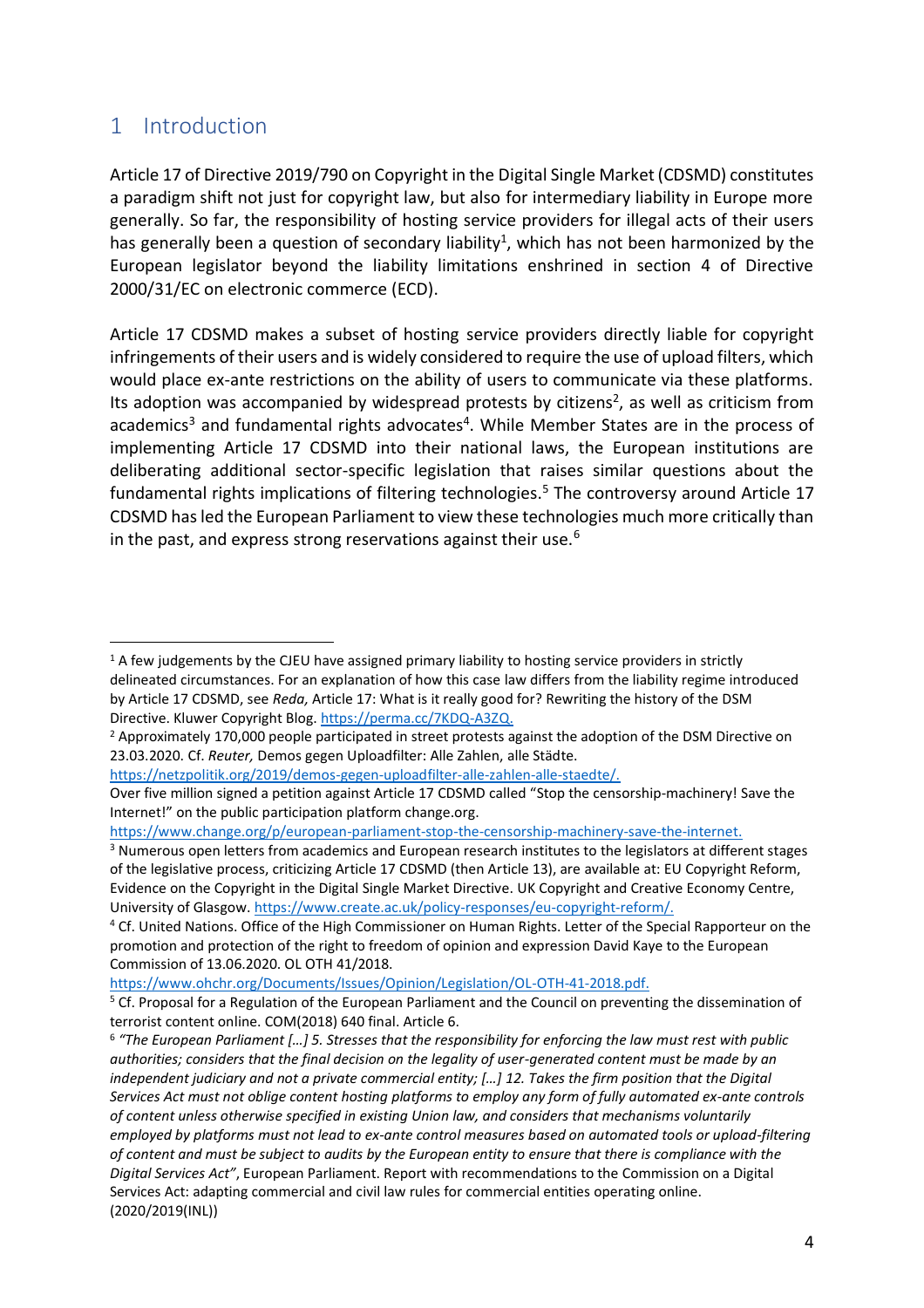Against this background, the action brought before the Court of Justice of the European Union by the Republic of Poland, $<sup>7</sup>$  requesting the annulment of parts of Article 17 CDSMD on the</sup> grounds that they violate users' fundamental right to freedom of expression and information, is of particular importance. This study aims to make a contribution to the academic assessment of Article 17 CDSMD and in particular its compliance with the Charter of Fundamental Rights. The authors hope that this study will not just inform the debate on Article 17 CDSMD, but also shed light on the fundamental rights implications of the increased reliance on automated law enforcement mechanisms operated by private actors more generally.

The structure of Article 17 CDSMD and its numerous internal contradictions, which have given rise to significant academic debate over its interpretation, are the subject of chapter 2. Chapter 3 goes on to examine the scope of the action for annulment of specific provisions of Article 17 CDSMD before the CJEU and the standard of review applied by the Court to actions brought by Member States for the annulment of provisions of secondary EU law.

Chapters 4 to 6 loosely follow the structure of the specific questions raised by the Court in the public hearing on *Poland v European Parliament and Council* that took place on 10 November 2020. The hearing dealt with four questions: 1) to what extent Article 17 CDSMD requires the use of upload filters, 2) the risks posed by the use of such technologies for the freedom of expression and information of users, 3) the scope of the obligation on platforms to block useruploaded content, namely whether that obligation is limited to manifestly infringing uses of protected material and 4) the compatibility of Article 17 CDSMD with the requirements set by the CJEU regarding the responsibility of the European legislator to define fundamental rights safeguards in Union legislation.<sup>8</sup> In chapter 4, we show that Article 17 CDSMD introduces a prohibited general monitoring obligation. The impact of that obligation on the fundamental right to freedom of expression and information is analysed in chapter 5. Chapter 6 addresses the EU legislator's obligation to establish fundamental rights safeguards in EU law.

Chapter 7 and 8 deal with fundamental rights not explicitly raised by the plaintiff in *Poland v European Parliament and Council*, but which are nevertheless of particular importance for the Court's assessment of the compatibility of the specific provisions of Article 17 CDSMD with the Charter. The impacts of Article 17 CDSMD on the freedom to conduct a business of service providers (chapter 7) and the right to data protection of users (chapter 8) are examined in detail, given the importance of those fundamental rights in underpinning the ban on general monitoring obligations.<sup>9</sup> Chapter 9 draws conclusions on the legality of Article 17 CDSMD and automated filtering obligations more generally.

<sup>7</sup> CJEU, C-401/19, Action brought on 24 May 2019 – *Poland v European Parliament and Council*.

<sup>8</sup> CJEU, C-311/18, ECLI:EU:C:2020:559 – *Facebook Ireland v Schrems*, para 175.

<sup>9</sup> CJEU, Judgement of 24-11-2011, C‑70/10, ECLI:EU:C:2011:771 – *Scarlet*; CJEU, C-360/10, ECLI:EU:C:2012:85 – *Netlog*.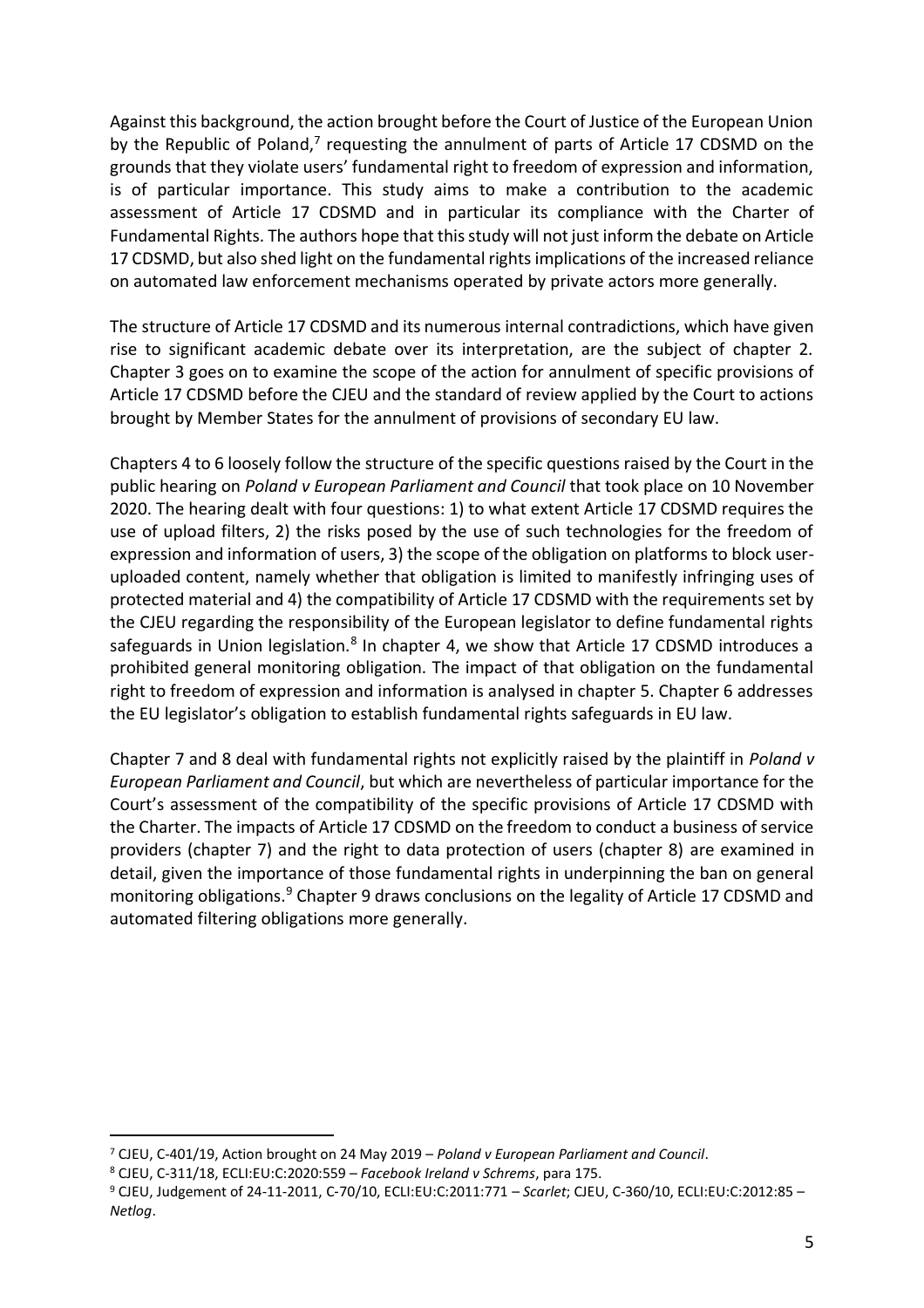## <span id="page-5-0"></span>2 Structure and Contradictions of Article 17

The normative content of Article 17 CDSMD leads to irresolvable contradictions.<sup>10</sup> Article 17 CDSMD contains 10 paragraphs, some of which consist of relatively vague general principles, whereas others contain detailed specifications. The substantive contents of the individual paragraphs are partly in tension with each other. The provisions do not contain clear instructions as to how these tensions are to be resolved. Moreover, the norm is concretized by numerous, unusually extensive recitals.<sup>11</sup> In parts, these serve more to obfuscate than to elucidate the meaning of the legislative provisions.

The specifications of Article 17 CDSMD must be considered in the context of the legislator's regulatory concern: At the turn of the millennium, the European legislator adopted the E-Commerce Directive (ECD), which limited service providers' liability for illegal acts of their users.<sup>12</sup> This regime "has underpinned the development of the Internet in Europe"<sup>13</sup> by creating a legal framework that enabled innovation in the field of online services. It also encouraged the creation of digital environments in which users could exercise their fundamental right to freedom of expression. Increasingly, copyright industry groups as well as some academics have started questioning whether these provisions are still appropriate given the changing role of at least some service providers such as YouTube.<sup>14</sup> This concern has entered the EU copyright reform debate under the keyword 'value gap'.

Despite its origins as a measure intended to address this concern, Article 17 CDSMD has undergone significant changes between the initial legislative proposal presented by the European Commission in  $2016^{15}$  and its eventual adoption in 2019. Many of these changes were introduced in response to significant public criticism of its potential impact on fundamental rights. Those changes form an integral part of the final political agreement, even if some Member States try to present them as secondary to the true purpose of the provision.<sup>16</sup> Article 17 CDSMD as adopted nevertheless changes the liability requirements for a certain subset of hosting service providers, called online content-sharing service providers (OCSSPs). Consequently, Article 17 (3) CDSMD sets out that the safe harbour provisions of Article 14 (1) ECD do not apply within the boundaries of Article 17 CDSMD.

<sup>10</sup> See *Samuelson,* Pushing Back on Stricter Copyright ISP Liability Rules, Michigan Technology Law Review, Forthcoming, p. 3 summarizes that Article 17 CDSMD is internally contradictory, deeply ambiguous, and harmful to small and medium-sized companies as well as to user freedoms of expression. [https://papers.ssrn.com/sol3/papers.cfm?abstract\\_id=3630700.](https://papers.ssrn.com/sol3/papers.cfm?abstract_id=3630700)

<sup>&</sup>lt;sup>11</sup> Then again, the recitals are silent on important matters, e.g. how to understand Article 17 (5) CDSMD, see ibid., p. 13.

<sup>12</sup> See *Angelopouos,* On Online Platforms and the Commission's New Proposal for a Directive on Copyright in the Digital Single Market, p. 9 for a comparison of the hosting safe harbour in the E-Commerce Directive and the notice-and-takedown system under the US Digital Millennium Copyright Act.

<sup>&</sup>lt;sup>13</sup> Communication from the Commission to the European Parliament, the Council, the European Economic and Social Committee and the Committee of the Regions*,* A digital single market strategy for Europe, {SWD(2015) 100 final}, No. 3.3.2.

<sup>14</sup> *Quintais*, The New Copyright in the Digital Single Market Directive: A Critical Look, European Intellectual Property Review 2020(1), p 17.

<sup>&</sup>lt;sup>15</sup> European Commission, Proposal for a Directive of the European Parliament and of the Council on copyright in the Digital Single Market, COM(2016)593.

<sup>&</sup>lt;sup>16</sup> Cf. Communia Associaton, Article 17 guidance: Don't shoot the messenger / ne pas tirer sur le messager! [https://perma.cc/6AQE-WTUS.](https://perma.cc/6AQE-WTUS)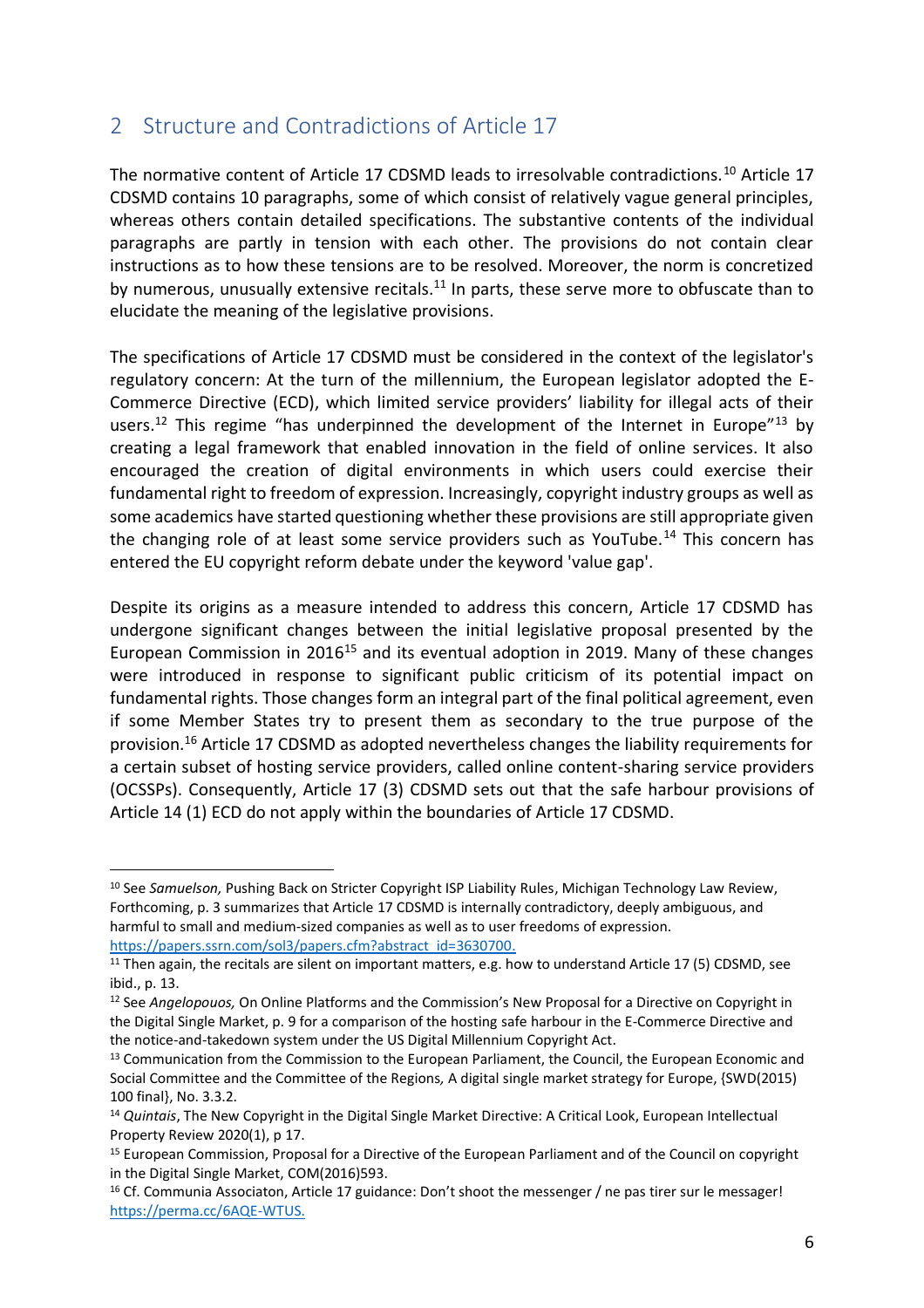The starting point for the new liability regime is Article 17 (1) CDSMD. According to this provision, an OCSSP performs an act of communication to the public or an act of making available to the public when it gives the public access to large amounts of copyright-protected works or other protected subject matter uploaded by its users. The definition of an OCSSP, which paves the way for the liability, is to be found in Article 2 (6) CDSMD.<sup>17</sup> As this definition encompasses services that have not been considered to be performing acts of communication to the public within the meaning of Art 3 (1) InfoSoc Directive with regards to information uploaded by their users, $18$  it must be concluded that Article 17 (1) CDSMD constitutes a sui generis extension of the right to communication to the public.<sup>19</sup> Consequently, every OCSSP in principle must obtain an authorisation for those acts of communication to the public – for example by concluding a licensing agreement with the rightsholder.

This basic principle of primary liability is mitigated by a new much stricter liability mitigation mechanism, found in Article 17 (4) and (5) CDSMD. In the absence of an authorisation, OCSSPs are exempted from liability if three conditions are met in combination: Firstly, they must have made best efforts to obtain an authorisation (lit. a)).<sup>20</sup> Secondly, it is necessary that they have made best efforts to ensure the unavailability of specific protected content for which rightsholders have provided the relevant and necessary information (lit. b)). Which efforts are required is determined by high industry standards of professional diligence. Lastly, once a rightsholder provides an OCSSP with a sufficiently substantiated notice, the provider must act expeditiously to disable access to that content and make best efforts to prevent future uploads in accordance with lit. (b). These two obligations result from lit. c). If the provider does not fulfill these requirements, it is liable for the violation of the rightsholders' exploitation rights.

Article 17 (5) CDSMD makes the aforementioned obligations subject to the principle of proportionality and specifies particular criteria to be taken into account during the proportionality assessment. Article 17 (6) CDSMD introduces lighter obligations for startups, which will be of limited significance due to the narrow definition of OCSSPs that can benefit from this regime.

Despite the reference to proportionality, the requirements of Article 17 (4) CDSMD are generally considered to constitute an obligation to use filtering technologies to meet the requirements of the paragraph.  $21$  Even if the Directive does not explicitly mention filtering technologies, Article 17 CDSMD at least gives platform operators a strong incentive to implement such tools in order to limit their liability.<sup>22</sup> It may even be argued that the

<sup>17</sup> The vagueness of the definition leads to ambiguities, *Samuelson,* Pushing Back on Stricter Copyright ISP Liability Rules, Michigan Technology Law Review, Forthcoming, p. 17. [https://papers.ssrn.com/sol3/papers.cfm?abstract\\_id=3630700.](https://papers.ssrn.com/sol3/papers.cfm?abstract_id=3630700)

<sup>18</sup> Cf. *Reda*, Article 17: What is it really good for? Rewriting the history of the DSM Directive. Kluwer Copyright Blog[. https://perma.cc/7KDQ-A3ZQ.](https://perma.cc/7KDQ-A3ZQ)

<sup>19</sup> Cf. *Husovec/Quintais,* How to License Article 17? Exploring the Implementation Options for the New EU Rules on Content-Sharing Platforms. [https://papers.ssrn.com/sol3/papers.cfm?abstract\\_id=3463011.](https://papers.ssrn.com/sol3/papers.cfm?abstract_id=3463011)

<sup>20</sup> Cf. for criticism on this provision: *Spindler*, Art. 17 DSM-RL und dessen Vereinbarkeit mit primärem Europarecht, GRUR 2020, pp 258 ff.

<sup>21</sup> *Schwemer/Shovsbo*, What is Left of User Rights? Algorithmic Copyright Enforcement and Free Speech in the Light of the Article 17 Regime, Forthcoming in Paul Torremans (ed), Intellectual Property Law and Human Rights, 4th edition, 2020, p. 5. [https://papers.ssrn.com/sol3/papers.cfm?abstract\\_id=3507542.](https://papers.ssrn.com/sol3/papers.cfm?abstract_id=3507542)

<sup>22</sup> *Husovec*, Invisible Speech Harms of Delegated Enforcement: When is the EU Legislator Responsible? Forthcoming, p 14.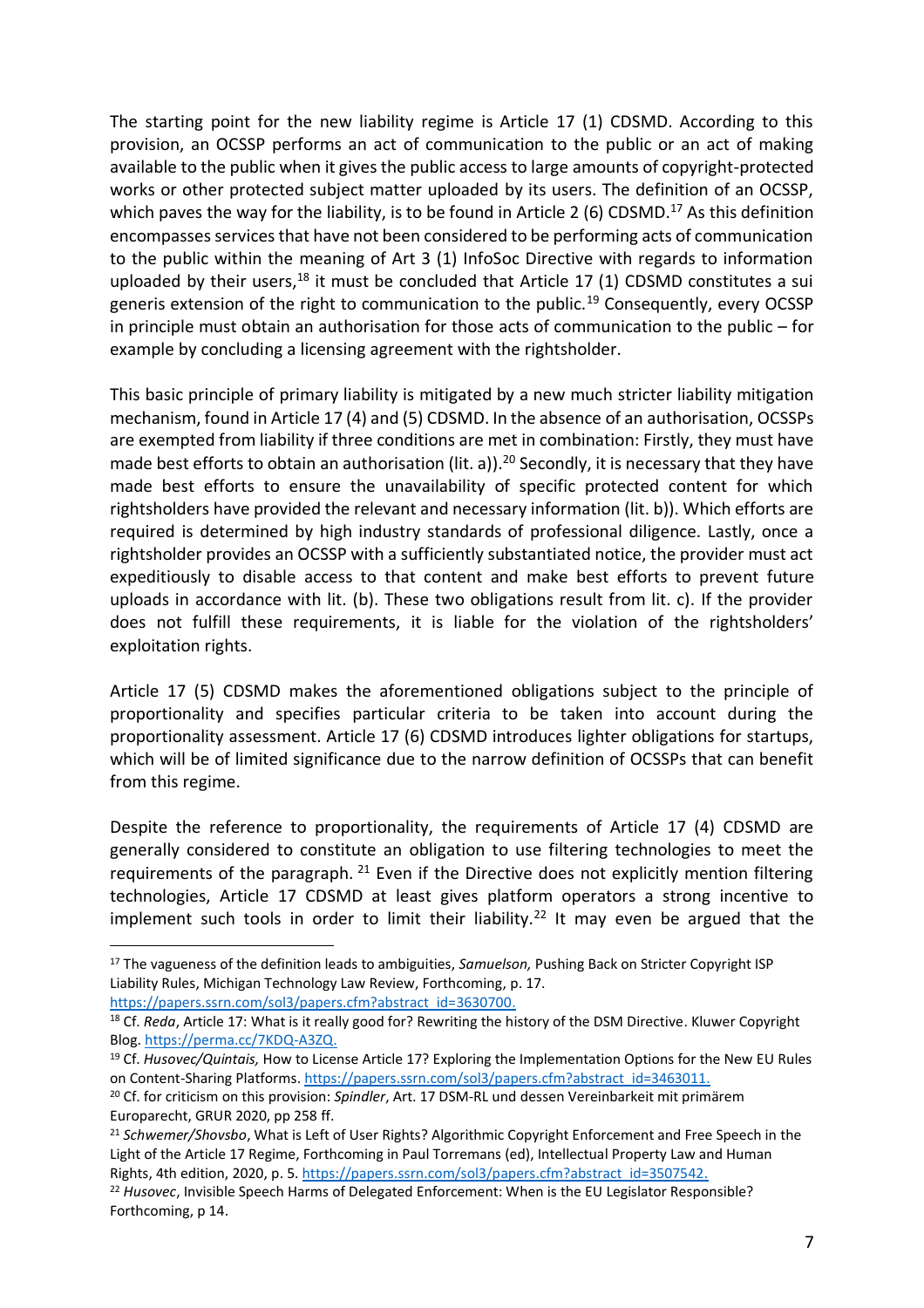requirement is implicitly derived from the substantive requirements of the provision.<sup>23</sup> As will be shown, Member States' implementation proposals thus far clearly support the prediction that upload filters will become mandatory. We will discuss this central requirement of the Article 17-regime and its significant implications for users' and platform operators' fundamental rights in more detail below. At this point, it shall already be stated that Article 17 CDSMD leads to nothing less than a paradigm shift: Whereas up until now protected content was available unless shown to be infringing, now materials that are detected by algorithms will be removed from public circulation unless demonstrated to be legitimate.<sup>24</sup>

The paragraphs that set out the new liability regime for OCSSPs are followed by provisions aimed at limiting the impact of the OCSSPs' obligations on the rights of the users.<sup>25</sup> Article 17 (7) CDSMD provides that the cooperation between OCSSPs and rightsholders shall not cause content lawfully uploaded by users to be unavailable. In other words, legal content shall not be blocked. This should in particular apply when the use is covered by an exception or limitation. Users must be able to rely on exceptions or limitations for quotations, criticism and review, as well as for caricature, parody or pastiche. Recital 70 clarifies that these exceptions and limitations are thereby rendered mandatory. *Samuelson* argues that Article 17 (7) CDSMD is one of several serious internal contradictions of the overall provision, as it cannot be brought in accordance with the obligations set out in Article 17 (4) CDSMD.<sup>26</sup> At least, it is not clear how far the OCSSPs obligation to safeguard these requirements goes.<sup>27</sup> If taken literally, any restriction of availability would be prejudicial in relation to Article 17 (7) CDSMD. Such an understanding is supported by the systematic argument that Article 17 (7) CDSMD is formulated as an abstract, objectively defined obligation. In contrast, Article 17 (4) CDSMD is based on the "best efforts" of the operators and thus seems to introduce a more subjective obligation.<sup>28</sup> From this a comparatively user-friendly interpretation can be derived, according to which providers must let a disputed upload be available in cases of doubt.<sup>29</sup>

However, given the fact that Article 17 CDSMD does not clarify the relative importance of its conflicting provisions, Member States are discussing different approaches to national implementation. It is becoming apparent that many of them consider the provisions of Article

<sup>24</sup> *Elkin-Koren*, Fair Use by Design, UCLA Law Review 64 (2017), p 1093; *Schwemer/Shovsbo*, What is Left of User Rights? Algorithmic Copyright Enforcement and Free Speech in the Light of the Article 17 Regime, Forthcoming in Paul Torremans (ed), Intellectual Property Law and Human Rights, 4th edition, 2020, p. 15. [https://papers.ssrn.com/sol3/papers.cfm?abstract\\_id=3507542.](https://papers.ssrn.com/sol3/papers.cfm?abstract_id=3507542)

[https://ipkitten.blogspot.com/2019/05/dsm-directive-series-5-does-dsm.html.](https://ipkitten.blogspot.com/2019/05/dsm-directive-series-5-does-dsm.html)

<sup>&</sup>lt;sup>23</sup> Cf. *Grisse*, After the storm – examining the final version of Article 17 of the new Directive (EU) 2019/790, Journal of Intellectual Property Law & Practice, 2019, Vol. 14, No. 11, p 894 with further references.

<sup>25</sup> *Grisse,* After the storm – examining the final version of Article 17 of the new Directive (EU) 2019/790, Journal of Intellectual Property Law & Practice, 2019, Vol. 14, No. 11, p 897.

<sup>26</sup> *Samuelson* Pushing Back on Stricter Copyright ISP Liability Rules, Michigan Technology Law Review, Forthcoming, p. 14. [https://papers.ssrn.com/sol3/papers.cfm?abstract\\_id=3630700.](https://papers.ssrn.com/sol3/papers.cfm?abstract_id=3630700)

<sup>27</sup> See the recommendation of *Quintais et al.* Safeguarding User Freedoms in Implementing Article 17 of the Copyright in the Digital Single Market Directive: Recommendations from European Academics, 10 (2020) JIPITEC 277.

<sup>&</sup>lt;sup>28</sup> This distinction is not as clear in all language versions of the Directive. Most versions contain a wording which translates as "all efforts". See *Rosati,* DSM Directive Series #5: Does the DSM Directive mean the same thing in all language versions? The case of 'best efforts' in Article 17 (4)(a).

 $29$  This viewpoint was in particular defended by the Commission and the Council in the hearing regarding the case C-401/19 (*Poland v Parliament and Council*). See the report of *Keller* CJEU hearing in the Polish challenge to Article 17: Not even the supporters of the provision agree on how it should work. Kluwer Copyright Blog. [https://perma.cc/8D8K-V7MZ.](https://perma.cc/8D8K-V7MZ)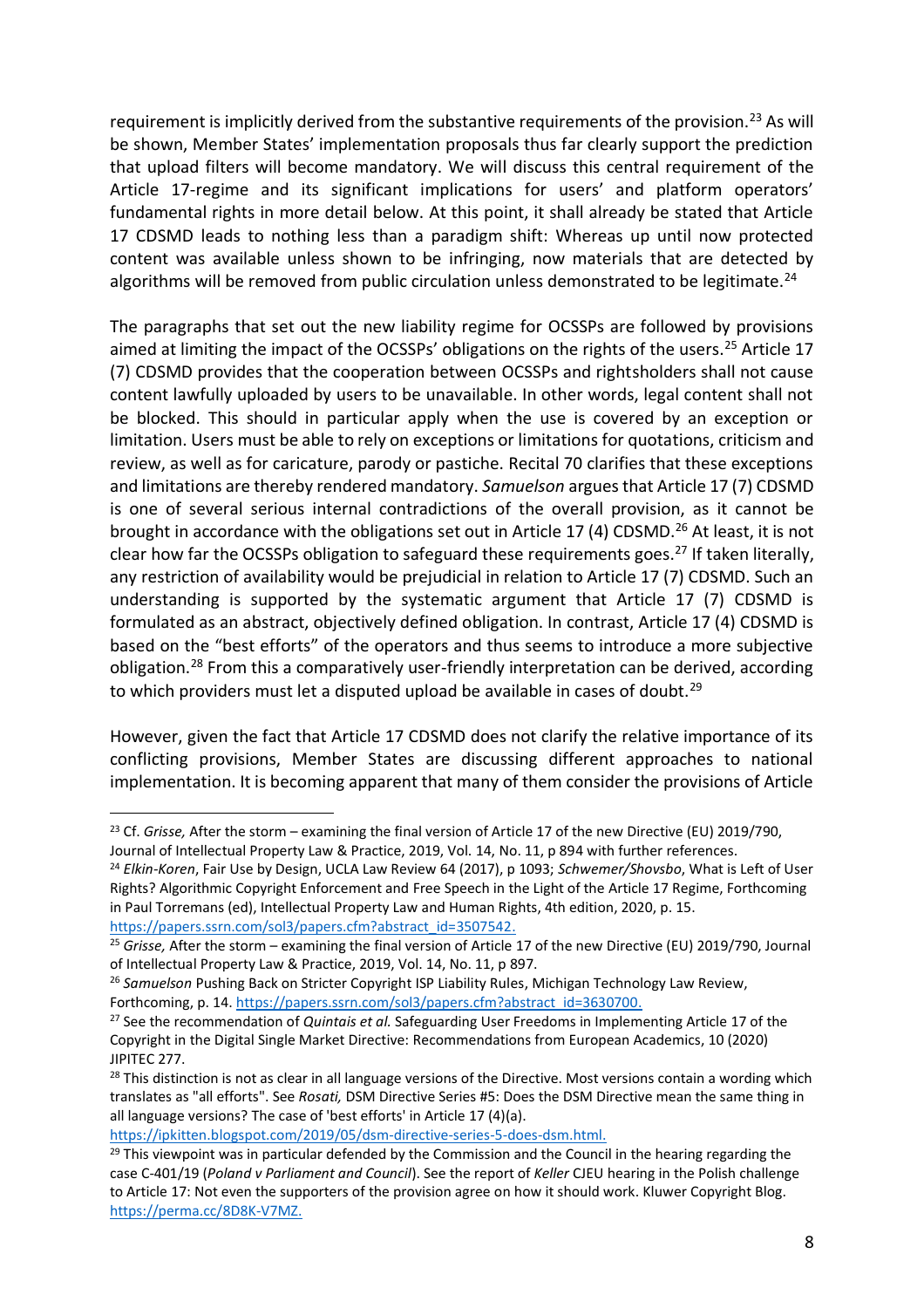17 (7) CDSMD to be of secondary importance at best. This issue is exacerbated by the fact that in many language versions of the directive, the term "best effort" is translated in a manner that suggests an objective rather than a subjective obligation.<sup>30</sup> Furthermore, it is practically impossible to fulfil the goal of Article 17 (7) CDSMD in total. This assumption is supported by the existence of Article 17 (9) CDSMD, which describes what should happen when legal content does get blocked. Consequently, some Member States seem to understand Article 17 (7) CDSMD as little more than an aspirational statement, which does not require any independent implementation, but would be realised in the complaint and redress mechanism of Article 17 (9) CDSMD.<sup>31</sup>

Article 17 (9) CDSMD contains procedural safeguards in order to institutionalize a system of checks and balances.<sup>32</sup> It requires Member States to provide that OCSSP "put in place an effective and expeditious complaint mechanism". Complaints under this mechanism "shall be processed without undue delay, and decisions to disable access to or remove uploaded content shall be subject to human review". Rightsholders requests to make content unavailable have to be "duly justified". It is unclear whether these requirements on human review of blocking decisions and on the justification of blocking requests apply at the outset, or only after a user has made a complaint. The Member States are furthermore required to put in place out-of-court redress mechanisms for the impartial settlement of disputes "without prejudice to the rights of users to have recourse to efficient judicial remedies".

All of these requirements affect not the substantive dimension of copyright  $-$  i.e. the exceptions and limitations  $-$ , but the way the rights are exercised.<sup>33</sup> These measures affect several levels, namely the platform level, the out-of-court level, and the judicial authority or court level. Ultimately, these specifications confer upon users a subjective right to enforce exceptions and limitations.<sup>34</sup> Therefore, the existence of these safeguards somewhat implies that Article 17 (7) CDSMD notwithstanding, Article 17 (4) CDSMD will inevitably lead to

reflected in the discussion about the French implementation where Article 17 (7) CDSMD is not transposed at all. The German proposal (Referentenentwurf des Bundesministeriums der Justiz und für Verbraucherschutz zum Entwurf eines Gesetzes zur Anpassung des Urheberrechts an die Erfordernisse des digitalen Binnenmarktes) illustrates that the declared goal will not be achieved in a variety of constellations. To name just two examples: Users are practically, at least directly, not able to quote in large scale, with over 90% concordance, Section 12 (2) UrhDaG-E. Secondly, content will be in the first instance removed if the rightholders' request for blocking is only made after the upload by the users, §§ 8, 10 UrhDaG-E.

[https://www.communia-association.org/wp-content/uploads/2020/10/201027non-paper.pdf.](https://www.communia-association.org/wp-content/uploads/2020/10/201027non-paper.pdf)

<sup>30</sup> See *Rosati,* DSM Directive Series #5: Does the DSM Directive mean the same thing in all language versions? The case of 'best efforts' in Article 17 (4)(a).

[https://ipkitten.blogspot.com/2019/05/dsm-directive-series-5-does-dsm.html.](https://ipkitten.blogspot.com/2019/05/dsm-directive-series-5-does-dsm.html) Most drastically, this is

<sup>&</sup>lt;sup>31</sup> Consultation related to the European Commission's future guidance on the application of article 17 on the Copyright in the digital single market directive, Non paper from Croatia, Denmark, France, Greece, Italy, Portugal and Spain.

<sup>32</sup> *Quintais*, The New Copyright in the Digital Single Market Directive: A Critical Look, European Intellectual Property Review 2020(1), p. 19.

<sup>33</sup> *Schwemer/Shovsbo*, What is Left of User Rights? Algorithmic Copyright Enforcement and Free Speech in the Light of the Article 17 Regime, Forthcoming in Paul Torremans (ed), Intellectual Property Law and Human Rights, 4th edition, 2020, p. 12. [https://papers.ssrn.com/sol3/papers.cfm?abstract\\_id=3507542.](https://papers.ssrn.com/sol3/papers.cfm?abstract_id=3507542)

<sup>34</sup> *Specht-Riemenschneider*, Leitlinien zur nationalen Umsetzung des Art. 17 DSM-RL aus Verbrauchersicht, pp 88 f. See also *Schwemer/Shovsbo*, What is Left of User Rights? Algorithmic Copyright Enforcement and Free Speech in the Light of the Article 17 Regime, Forthcoming in Paul Torremans (ed), Intellectual Property Law and Human Rights, 4th edition, 2020, pp 9 ff., 12 f., who extrapolate this from recent CJEU case law., [https://papers.ssrn.com/sol3/papers.cfm?abstract\\_id=3507542.](https://papers.ssrn.com/sol3/papers.cfm?abstract_id=3507542)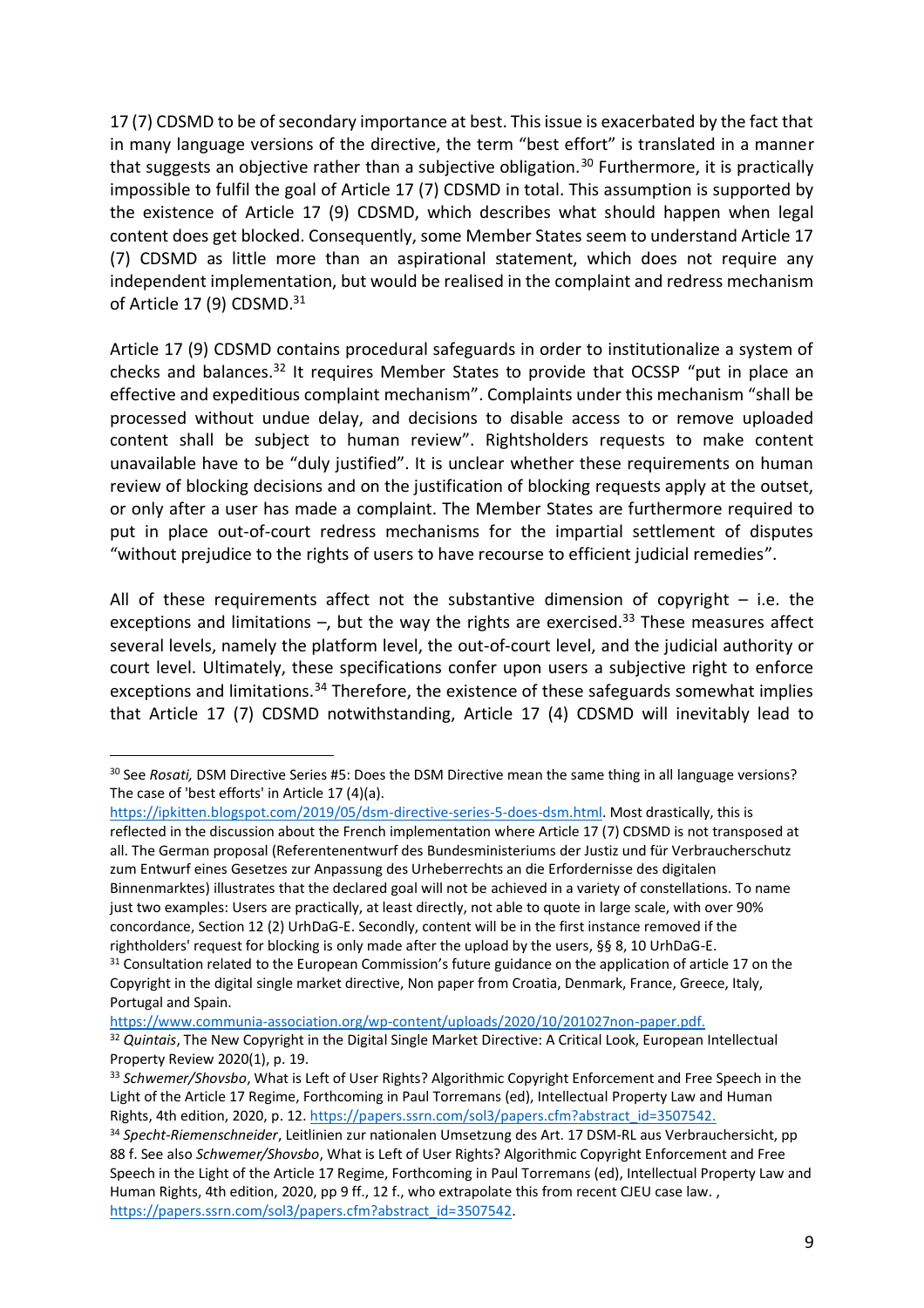situations where platforms will falsely remove or block legitimate content.<sup>35</sup> This has led some commentators to conclude that in accordance with the mentioned paradigm shift in relation to Article 17 (4) CDSMD, the *ex-ante* review mechanism changes to an *ex-post* mechanism.<sup>36</sup> The opposite interpretation is also possible, however, given that Article 17 (9) subpara 3 CDSMD declares that the Directive shall in no way affect legitimate uses, such as uses under exceptions or limitations. This general postulate is in inherent contradiction to the practical understanding that the legislator expressed for the norm through the aforementioned specifications.

The matter is further complicated by Article 17 (8) CDSMD, which stipulates that the application of Article 17 CDSMD may not lead to any general monitoring obligation.<sup>37</sup> This provision contradicts the obligations of Article 17 (4) CDSMD, which appears to require platforms to engage in general monitoring in order to escape liability.<sup>38</sup> Since the Court has established that this prohibition is required by the Charter of Fundamental Rights (CFR), this study dedicates an entire chapter to the examination of the compatibility of Article 17 CDSMD with the ban on general monitoring obligations.

It is left to the Member States to try to reconcile these wildly contradictory elements of Article 17 CDSMD when trying to transpose the provision into national law.<sup>39</sup> The problem is exacerbated by the fact that the requirements are very vague in many areas. These circumstances do not just raise the question whether Article 17 CDSMD meets the requirements of the Charter, but also whether it constitutes a step towards the Directive's stated goal of harmonizing the Digital Single Market.<sup>40</sup>

# <span id="page-9-0"></span>3 Standard of Review in the CJEU Case

Poland seeks the annulment of Article 17 (4)(b) CDSMD and of parts of Article 17 (4)(c) CDSMD. The CJEU is examining the extent to which these provisions on the liability exemption regime are compatible with primary law, in particular the fundamental rights of the CFR. The applicant explicitly invokes the incompatibility with the freedom of expression and information guaranteed by Article 11 CFR, which it attributes to the fact that the regulations require service providers to carry out prior automatic verification, i.e. filtering. Poland argues this would undermine the essence of the aforementioned fundamental rights and would not comply with the requirement that limitations imposed on that right be proportional and necessary.

<sup>36</sup> *Frosio*, Reforming the C-DSM Reform: A User-Based Copyright Theory for Commonplace Creativity, p. 17. <https://ssrn.com/abstract=3482523> ; *Schwemer/Shovsbo*, What is Left of User Rights? Algorithmic Copyright Enforcement and Free Speech in the Light of the Article 17 Regime, Forthcoming in Paul Torremans (ed), Intellectual Property Law and Human Rights, 4th edition, 2020, p. 16. [https://papers.ssrn.com/sol3/papers.cfm?abstract\\_id=3507542.](https://papers.ssrn.com/sol3/papers.cfm?abstract_id=3507542)

<sup>35</sup> *Schwemer/Shovsbo*, What is Left of User Rights? Algorithmic Copyright Enforcement and Free Speech in the Light of the Article 17 Regime, Forthcoming in Paul Torremans (ed), Intellectual Property Law and Human Rights, 4th edition, 2020, p 14. [https://papers.ssrn.com/sol3/papers.cfm?abstract\\_id=3507542.](https://papers.ssrn.com/sol3/papers.cfm?abstract_id=3507542)

<sup>&</sup>lt;sup>37</sup> Article 17 (8) CDSMD.

<sup>38</sup> See the detailed analysis in chapter 4.

<sup>39</sup> *Husovec/Quintais,* How to License Article 17? Exploring the Implementation Options for the New EU Rules on Content-Sharing Platforms, p. 3. [https://papers.ssrn.com/sol3/papers.cfm?abstract\\_id=3463011.](https://papers.ssrn.com/sol3/papers.cfm?abstract_id=3463011)

<sup>40</sup> See *Samuelson*, Pushing Back on Stricter Copyright ISP Liability Rules, Michigan Technology Law Review, Forthcoming, p. 22. [https://papers.ssrn.com/sol3/papers.cfm?abstract\\_id=3630700.](https://papers.ssrn.com/sol3/papers.cfm?abstract_id=3630700)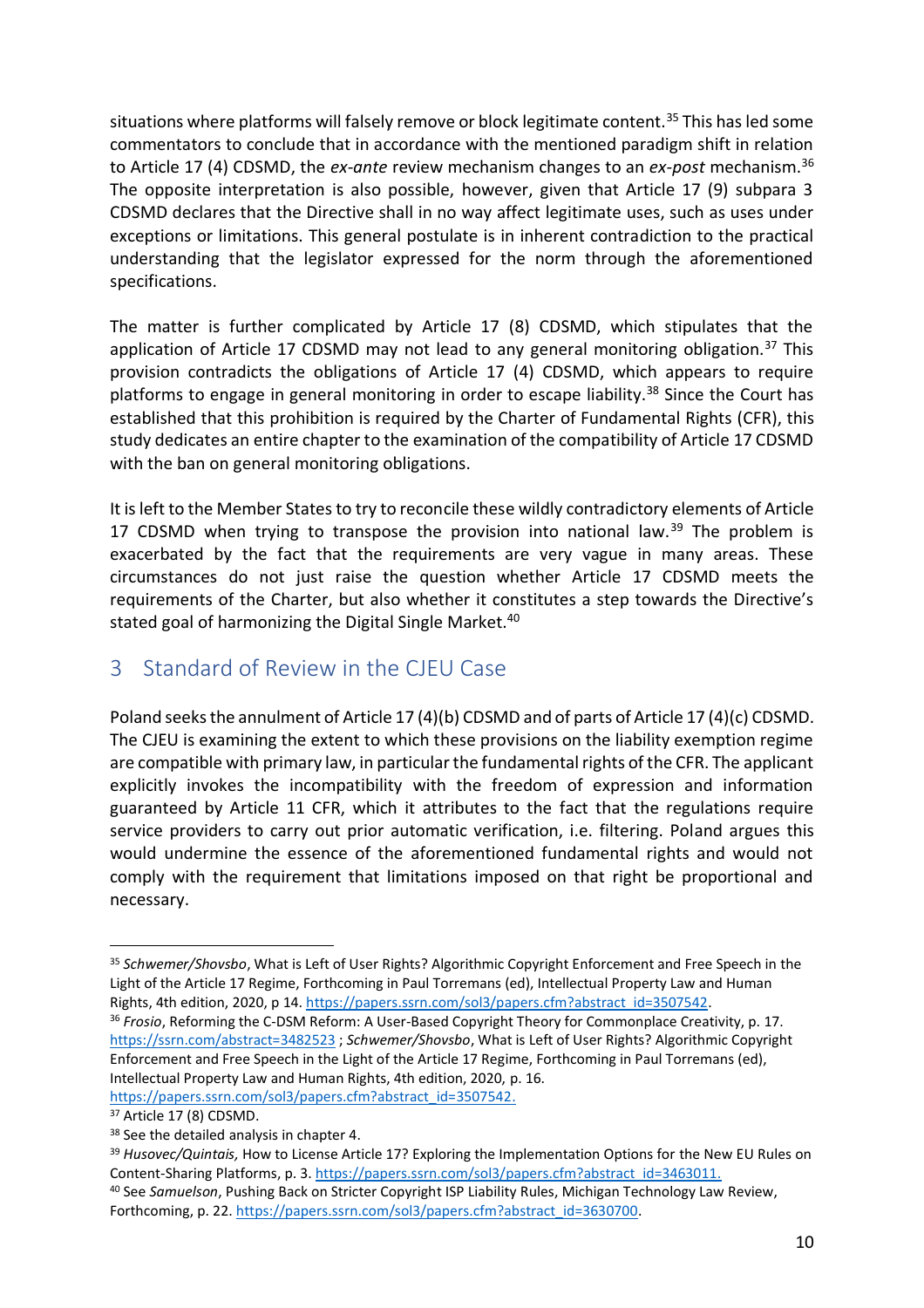It is to be welcomed that Poland has initiated the legal proceedings. This enables the CJEU to examine the standard for the compatibility of the aforementioned elements of Article 17 CDSMD with fundamental rights at an early stage. Nevertheless, the legal challenge is quite narrow in that it only concerns Article 17 (4)(b) and (c) *in fine*. Poland's approach results in the CJEU being barred from reviewing other provisions of Article 17 CDSMD. This is regrettable, as the scientific community has raised potential collisions of other substantive provisions with primary law.<sup>41</sup> For example, Article 17 (3) CDSMD excludes OCSSPs from the hosting safe harbour enshrined in Article 14 (1) ECD, although the EU has committed itself to maintaining those safe harbours through numerous international trade agreements.<sup>42</sup>

If the CJEU were to conduct a comprehensive examination of all elements of Article 17 CDSMD, it would inadmissibly broaden the scope of the plaintiff's petition and deprive the defendant of the opportunity to defend itself properly.<sup>43</sup> The fact that Poland alternatively requests the annulment of Art. 17 CDSMD in its entirety in case that the challenged provisions are inseparably connected with the provision only relates to the legal consequence but not to the examination program. As a consequence, even if Poland's action should fail, this would be insufficient to conclude the compatibility of Article 17 CDSMD as a whole with primary law.

Of course, the substantive content of the provisions under review can only be properly understood in relation to the liability regime of Article 17 CDSMD in total. Against this background it is necessary to investigate the provisions within their regulatory context. As the questions posed by the Court in the hearing of 10 November 2020 demonstrate, the interpretation of potential fundamental rights safeguards contained in other provisions of Article 17 CDSMD is central to the overall assessment.<sup>44</sup>

The significant public controversy over Article 17 CDSMD may have motivated Poland to file the action before the CJEU mere days before the 2019 European Parliament was elected.<sup>45</sup> In this case, the urgency could explain the rather narrow scope of the action, not just with respect to the specific provisions of Article 17 CDSMD, but also with respect to the relevant fundamental rights. <sup>46</sup> This possibility should not, however, affect the assessment of the action's merits.

In any case, the CJEU is not required to limit its assessment to the compatibility of the challenged provisions with the freedoms guaranteed in Art. 11 CFR. In the action for

<sup>41</sup> See e.g. *Spindler,* GRUR 2020, 253, 257 ff. with regard to Art. 17 (1) and (4)(a) CDSMD.

<sup>&</sup>lt;sup>42</sup> See for example the Free Trade Agreement between the EU and the Republic of Korea (OJ 2011, L 127/6). In the section on enforcement of IP rights (Sec. C), the FTA contains rules on the liability of online service providers that largely correspond to those of the E-Commerce Directive (Sub-Sec. B). This concerns in particular the liability of hosting service providers, Art. 10.65 FTA.

<sup>43</sup> See *Dörr* in Grabitz/Hilf/Nettesheim 71st ed., 2018, Art. 263 TFEU paras 150, 197.

<sup>44</sup> Cf. *Keller,* CJEU hearing in the Polish challenge to Article 17: Not even the supporters of the provision agree on how it should work. Kluwer Copyright Blog. [https://perma.cc/8D8K-V7MZ.](https://perma.cc/8D8K-V7MZ) 

<sup>45</sup> *Schwemer/Shovsbo*, What is Left of User Rights? Algorithmic Copyright Enforcement and Free Speech in the Light of the Article 17 Regime, Forthcoming in Paul Torremans (ed), Intellectual Property Law and Human Rights, 4th edition, 2020, fn. 4. [https://papers.ssrn.com/sol3/papers.cfm?abstract\\_id=3507542.](https://papers.ssrn.com/sol3/papers.cfm?abstract_id=3507542)

<sup>46</sup> *Schwemer/Shovsbo*, consider it to be an interesting fact that Poland did not invoke the freedom to conduct business, Ibid. fn. 6.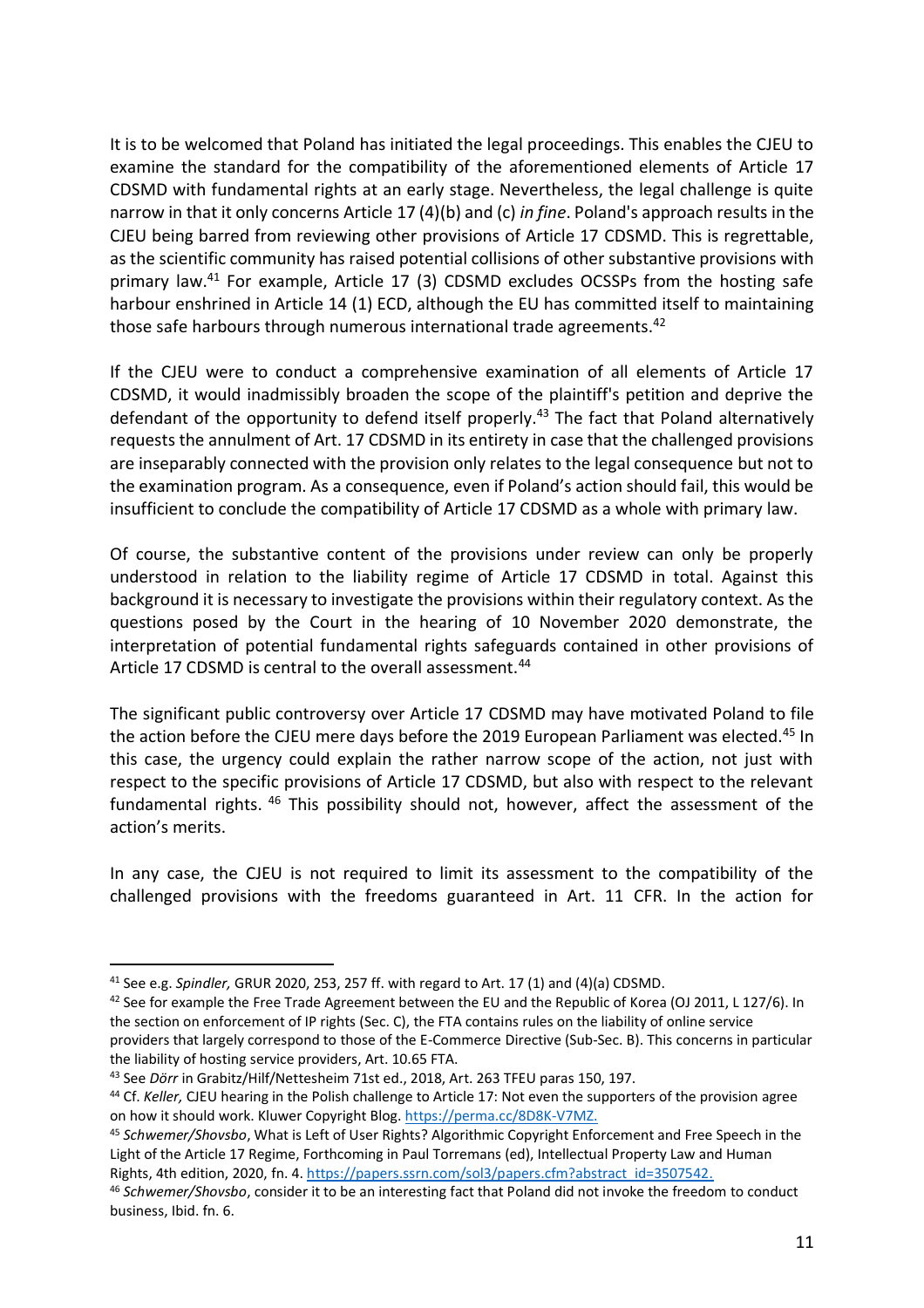annulment, the CJEU objectively and comprehensively examines the challenged provisions.<sup>47</sup> The plaintiff has not only the right but also the duty to specify which provisions are the subject of the proceedings.<sup>48</sup> However, the plaintiff is not entitled to limit the examination of the provision to its compatibility with particular fundamental rights through certain specifications. Such a limitation would be unreasonable, as it would preclude a balancing of all relevant fundamental rights by the Court in the case of a collision of different competing rights.<sup>49</sup> The fact that the application may not be based on a comprehensive legal examination or that the plaintiff limited itself to criticizing only certain interferences does not prevent the CJEU from a complete examination. It is even necessary to comprehensively review the provisions in dispute with regard to their overall compatibility with primary law.

It follows from the case law of the CJEU that a balance must be established between the fundamental rights affected.<sup>50</sup> Member States, when transposing a directive, must rely on an interpretation which allows a fair balance to be struck between the various fundamental rights protected by the Community legal order.<sup>51</sup> In a copyright context, the protection of the fundamental right to property, which includes intellectual property, must be balanced against the protection of other fundamental rights.<sup>52</sup> Such a fair balance requires amongst other things that the principle of proportionality is met, which requires that measures implemented through Community provisions have to be appropriate for attaining the objective pursued and must not go beyond what is necessary to achieve it.<sup>53</sup> In unclear cases, the interpretation that gives the best consideration to the conflicting fundamental rights is to be favored.<sup>54</sup> Article 17 CDSMD clearly concerns the fundamental right to intellectual property, however this right is not absolute. The CJEU has stated that the use of (intellectual) property may be regulated in so far as is necessary for the general interest.<sup>55</sup> The case law has not yet specified in detail how this balance is to be achieved. The Court, in essence, finds its conclusion by considering the effects of the disputed mechanisms and weighing up the consequences for all parties involved.

<sup>47</sup> *Cremer* in Calliess/Ruffert, 5th ed., 2016, Art. 263 TFEU para 86; with such an approach also *Peters/Schmidt,*  Das Ringen um Upload-Filter geht in die 2. Runde*,* GRUR Int. 2019, p 1004.

<sup>48</sup> See *Ehricke* in Streinz, 3rd ed., 2018, Art. 263 TFEU para 29.

<sup>49</sup> CJEU, C-70/10, ECLI:EU:C:2011:771 – *Scarlet*, para 44. See also CJEU, C-360/10, ECLI:EU:C:2012:85 – *Netlog*, para 50 f.

<sup>50</sup> CJEU, C-275/06, ECLI:EU:C:2008:54 – *Promusicae*, para. 68. See *Stieper* in Schricker/Loewenheim, 6th ed., 2020, before §§ 44a ff. UrhG para 32; *Wandtke/Hauck* NJW 2017, 3422, 3424; *Leenen* in Wandtke/Bullinger, 5th ed., 2019, preface InfoSoc Directive, para 32.

<sup>51</sup> CJEU, C-275/06, ECLI:EU:C:2008:54 – *Promusicae*, para. 68.

<sup>52</sup> CJEU, C‑70/10, ECLI:EU:C:2011:771 – *Scarlet*, para. 44; CJEU, C-275/06, ECLI:EU:C:2008:54 – *Promusicae*, paras. 62 ff.

<sup>53</sup> CJEU, C-479/04, ECLI:EU:C:2006:549, *Laserdisken ApS*, para. 53. See *Leenen* in Wandtke/Bullinger, 5th ed., 2019, preface InfoSoc Directive, para 34.

<sup>54</sup> *Stieper* in Schricker/Loewenheim, 6th ed., 2020, before §§ 44a ff. UrhG para 32 with Reference to CJEU, Judgement of 26-04-2012, C‑510/10, ECLI:EU:C:2012:244 – *DR and TV2 Danmark A/S*, para 57.

<sup>55</sup> CJEU, C‑277/10, ECLI:EU:C:2012:65 – *Luksan*, para. 68. See also *Leenen* in Wandtke/Bullinger, 5th ed., 2019, preface InfoSoc Directive, para. 32.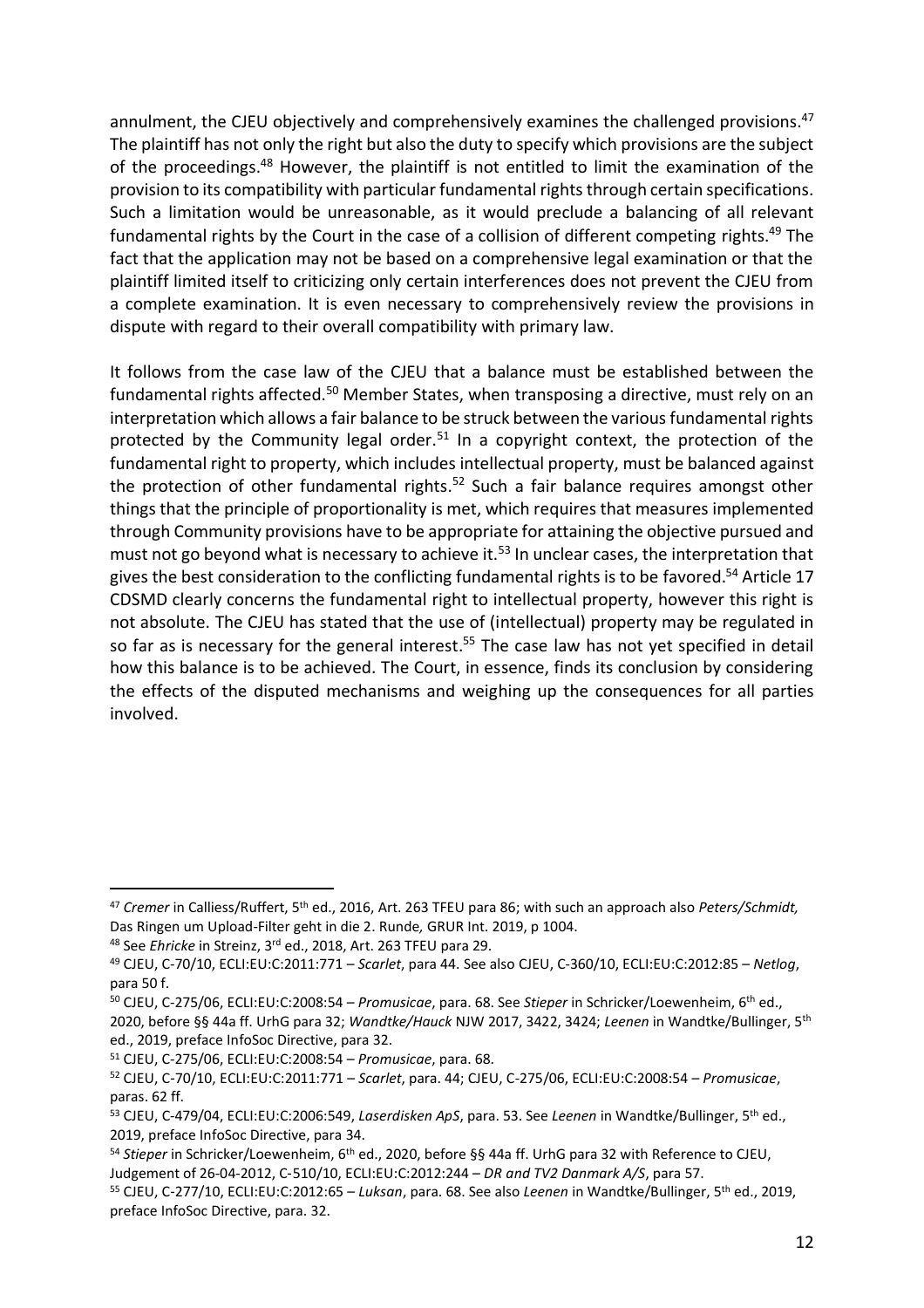# <span id="page-12-0"></span>4 Article 17 Constitutes a General Monitoring Obligation

In its plea, the Republic of Poland claims that Article 17 (4) (b) and (c) CDSMD require OCSSPs to perform preventive automated verification of user-uploaded content in order to avoid liability by blocking material which infringes copyright. This necessity, according to the applicant, violates the essence of the right of freedom of expression and information guaranteed by Article 11 CFR. The CJEU has ruled on the compatibility of filtering obligations in a number of cases revolving around the ban on general monitoring obligations as set out in Article 15 (1) ECD. In its case-law, the CJEU has grounded the ban on general monitoring in fundamental rights law – not merely in Article 11 CFR, which is the subject of the Polish plea, but also in the freedom to conduct a business of the service provider (Article 16 CFR), and the service users' right to protection of personal data (Article 8 CFR) – because a filtering system would fail to strike a fair balance between the right to intellectual property on the one hand and the competing fundamental rights of service providers and users on the other hand.<sup>56</sup> In order to assess the compatibility of Article 17 CDSMD with the Charter, it is therefore relevant whether Article 17 (4)(b) and (c) CDSMD constitute a prohibited general monitoring obligation.

In order to answer this question, it is necessary to analyse which obligations on service providers are prohibited by the ban on general monitoring obligations and, consequently, the Charter of Fundamental Rights, in the context of copyright enforcement. In a second step, one must ascertain whether Article 17 CDSMD requires OCSSPs to introduce such prohibited general monitoring practices.

### <span id="page-12-1"></span>4.1 Scope of the Ban on General Monitoring

The ban on general monitoring as set out in Article 15 (1) ECD has been the subject of extensive interpretation by the Court. The E-Commerce Directive is a legislative instrument that applies horizontally regardless of the nature of illegal content in question. Therefore, when determining whether Article 17 CDSMD violates the ban on general monitoring, and consequently the Charter, a uniform interpretation of the scope of the ban on general monitoring is required that is compatible with all relevant judgements.

Three major competing interpretations of the ban on general monitoring are present in the literature, which shall be examined in detail. Only one of those interpretations meets the requirement of reconciling the different considerations that the Court has presented when interpreting the ban on general monitoring in its case-law. In this chapter, these competing interpretations shall be examined and applied to obligations on hosting service providers in the field of copyright law in order to draw conclusions for the application of the ban on general monitoring to the obligations under Article 17 CDSMD.

### <span id="page-12-2"></span>4.1.1 Option 1: Upload Filters Must Be Specific Regarding the Copyrighted Work

According to this interpretation, the ban on general monitoring only prohibits abstract obligations to detect previously unknown illegal activity, for example the use of techniques such as sentiment analysis, machine learning, or human observation of user-uploaded

<sup>56</sup> CJEU, C-360/10, ECLI:EU:C:2012:85 – *Netlog*, paras. 46 ff.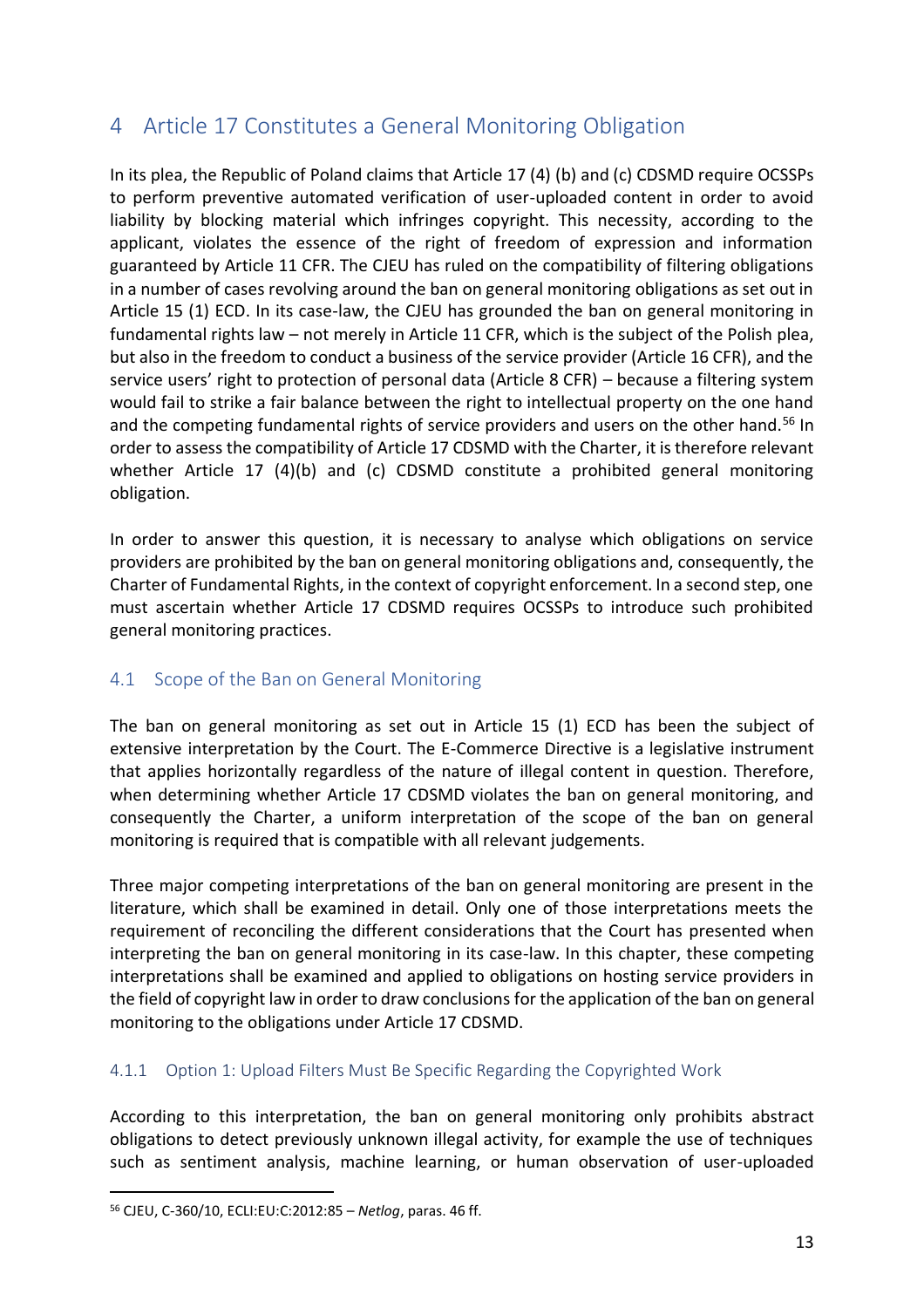content. The identification of known copyright-protected works that the rightsholder has notified to the service provider, on the other hand, is qualified by proponents of this interpretation as "monitoring in a specific case", which is allowed according to recital 47  $ECD<sup>57</sup>$ .

The CJEU has consistently rejected such a narrow interpretation of the ban on general monitoring in its copyright-related case-law. In *Scarlet* (a case concerning an internet access provider) and *Netlog* (a case concerning a social network not unlike Facebook, except for its size), the Court ruled an obligation on an access provider and a hosting provider, respectively, to filter all or almost all user uploads for infringements of the repertoire of the Belgian collecting society SABAM to be incompatible with the ban on general monitoring. Arguments that this decision rested on the fact that the injunctions in question in those cases would have encompassed both the existing known catalogue work works represented by SABAM, as well as any infringements of its unknown future repertoire,<sup>58</sup> are indefensible. First of all, both judgements concerned the filtering of works "*in respect of which the applicant [SABAM] claims to hold [intellectual property] rights*".<sup>59</sup> The reference, in both cases, to a claim by SABAM, indicates that the injunction in question was never intended to extend to current or future works in SABAM's repertoire to which it had not claimed rights. Furthermore, it is clear from the judgement in the main proceedings of the Scarlet case that the dispute concerned an injunction requiring Scarlet to install the content filtering service Audible Magic, $60$  which operates solely on the basis of reference files provided by rightsholders and which was explicitly mentioned by the European Commission in its impact assessment for the CDSMD as one of the filtering technologies that OCSSPs could be expected to employ.<sup>61</sup>

When determining that the injunctions in dispute in *Scarlet* and *Netlog* constituted general monitoring obligations, the Court did not consider whether the burden would be on the service provider to find out whether the works in question were indeed part of SABAM's repertoire. Instead, the Court characterized an injunction as a prohibited general monitoring obligation if it required the monitoring of all or almost all communications by all users, as a preventive measure, unlimited in time and at the sole expense of the service provider.<sup>62</sup>

Even if one were to follow the argument outlined above that the monitoring obligations in *Scarlet* and *Netlog* were insufficiently precise regarding the works that service providers would be required to identify, the Court's ruling in *McFadden* makes it clear that even an injunction requiring the blocking of all infringements of a single work constitutes an impermissible general monitoring obligation. The Court unequivocally rejected an injunction requiring an internet access provider to block all infringements of Sony Music's rights in a single, pre-identified phonogram:

*"As regards, first, monitoring all of the information transmitted, such a measure must be excluded from the outset as contrary to Article 15(1) of Directive 2000/31, which* 

<sup>57</sup> Cf. *Leistner*, European Copyright Licensing and Infringement Liability Under Art. 17 DSM-Directive. ZGE, pp 123–215.

<sup>58</sup> Cf. ibid., p 140.

<sup>59</sup> CJEU, C-360/10, ECLI:EU:C:2012:85 – *Netlog*, para. 25; CJEU, C-70/10, ECLI:EU:C:2011:771 – *Scarlet*, para. 29.  $60$  Le cour d'appel de Bruxelles,  $9^{\text{eme}}$  chambre, 28.1.2010, R.G.: 2007/AR/2424.

 $61$  Commission Staff Working Document, Impact Assessment on the modernisation of EU copyright rules,

SWD(2016) 301 final, section 5.2.3.

 $62$  Ibid.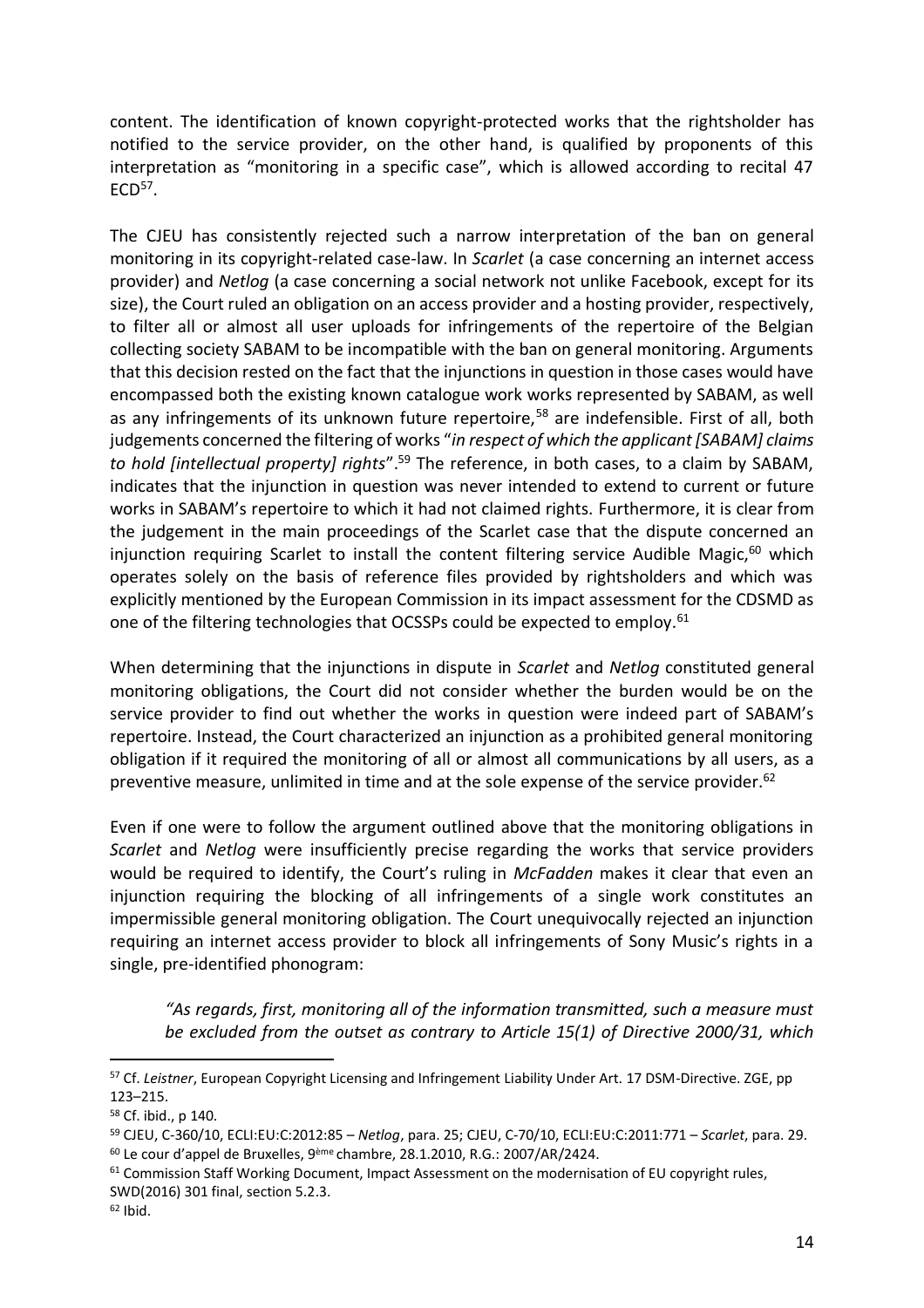*excludes the imposition of a general obligation on, inter alia, communication network access providers to monitor the information that they transmit."*<sup>63</sup>

The filtering obligations introduced by Article 17 (4)(b) and (c) CDSMD would go far beyond the scope of filtering rejected by the Court in *McFadden*. While these obligations only extend to works for which the rightsholders have provided OCSSPs with the "relevant and necessary information", it is reasonable to expect that the holders of rights in large repertoires of protected works and other subject-matter who are not interested in conducting a license agreement with an OCSSP will provide that OCSSP with reference files in order to block their entire repertoire of content on the service. The filtering obligations enshrined in Article 17 CDSMD are therefore more comparable to the situation in *Scarlet* and *Netlog*, i.e. the blocking of an entire repertoire, than with that in McFadden, which concerned the blocking of a single isolated work.

In any case, the interpretation that obligations to filter copyright-protected content are permissible specific monitoring as long as the subject-matter for which the service provider is monitoring has been notified by the rightsholder must be rejected as obviously incompatible with the case-law.

#### <span id="page-14-0"></span>4.1.2 Option 2: Upload Filters Must be Specific Regarding the Work and the Infringer

It is clear from *McFadden* that when determining whether a monitoring obligation is general or specific, the Court does not merely consider whether the work *for* which a service provider is monitoring is specified, but also whether the obligation requires the service provider to monitor "all of the information transmitted" for a possible match with the known protected work. This has led some commentators to conclude that in order for a monitoring obligation to be specific and therefore in compliance with the Charter, it must specify not just the content to be identified, but also a specific subset of all users of the platform which are deemed to be potential infringers.<sup>64</sup> As an additional safeguard, the number of total blocking requests should be limited so as not to constitute a de facto general monitoring obligation when applied to different subsets of users of the service, which would cumulatively encompass all the platform's users. According to this interpretation, monitoring obligations that require a service provider to check all user uploads for a potential infringement, even when the obligation is limited to monitoring for infringements in a specific work, would always constitute a prohibited general monitoring obligation, as was the case in *McFadden*.

This interpretation of the case-law appears compatible with all rulings in the context of intellectual property infringements – not just the aforementioned copyright-related rulings, but notably also with *l'Oréal v eBay*, a trademark infringement case. In this case, the Court found that "the measures required of the online service provider concerned cannot consist in an active monitoring of all the data of each of its customers in order to prevent any future infringement of intellectual property rights via that provider's website. Furthermore, a general monitoring obligation would be incompatible with Article 3 of Directive 2004/48, which states

<sup>63</sup> CJEU, C-484/14, ECLI:EU:C:2016:689 – *McFadden*, para. 87.

<sup>64</sup> Cf. *Senftleben/Angelopoulos*, The Odyssey of the Prohibition on General Monitoring Obligations on the Way to the Digital Services Act: Between Article 15 of the E-Commerce Directive and Article 17 of the Directive on Copyright in the Digital Single Market. [https://papers.ssrn.com/sol3/papers.cfm?abstract\\_id=3717022.](https://papers.ssrn.com/sol3/papers.cfm?abstract_id=3717022)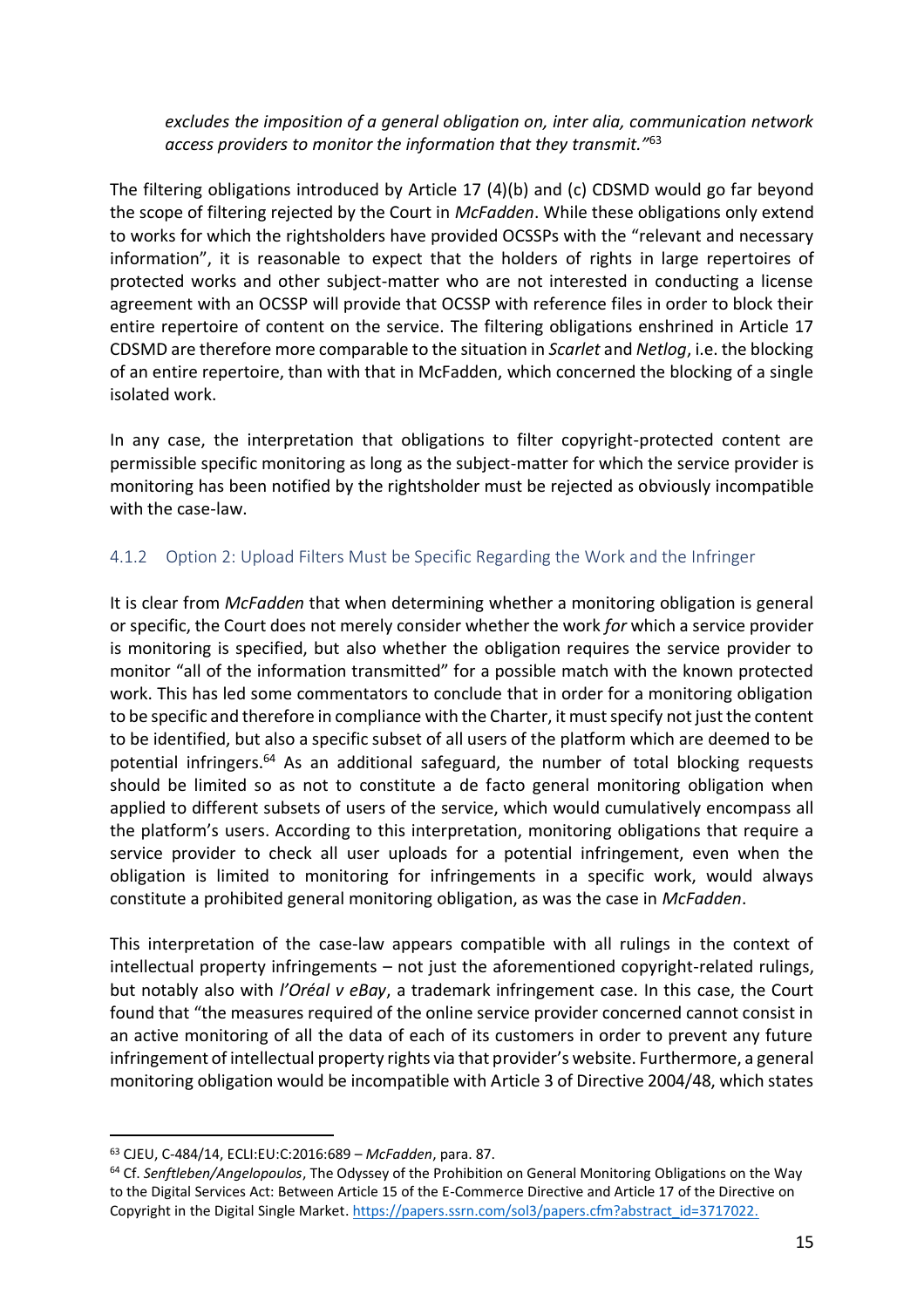that the measures referred to by the directive must be fair and proportionate and must not be excessively costly."<sup>65</sup>

According to the interpretation outlined in chapter 4.1.1 above, one would have expected the Court to deem a monitoring obligation to be permissible as long as it was limited to the particular trademark of l'Oréal that was the subject of the case. Instead, the Court proposed, as a non-exhaustive list of permissible injunctions the suspension of the infringer's account, as well as measures to aid the identification of users selling products on eBay.<sup>66</sup> Both of these measures can be read as indications that the identity of the affected user plays an important role in determining whether an obligation can be deemed specific. This distinction is made explicit in *Tommy Hilfiger*, a trademark infringement case in the offline realm. In this judgement, the Court summarized its finding in *l'Oréal v eBay* as follows:

*"By contrast, the intermediary may be forced to take measures which contribute to avoiding new infringements of the same nature by the same market-trader from taking place (see, to that effect, judgment of 12 July 2011 in L'Oréal and Others, C*‑*324/09, EU:C:2011:474, paragraphs 138 to 141)"* <sup>67</sup>(accentuation by the authors).

By contrast, the Court deemed that the illegality of a particular offer on sale cannot be determined by the mere presence of a trademark on that product, as there exist circumstances in which the sale of the product is legitimate even without the express permission of the trademark holder (e.g. when trademark protection on a product is exhausted). Therefore, an obligation to identify and block all uses of a single specified trademark would fail to strike a fair balance between the different competing rights.<sup>68</sup> The same is true for copyright protection: While the use of the same copyright-protected work may be unlawful by one user, it may be lawful by another, for example when that user has obtained a license or is the beneficiary of an exception or limitation. This holds true even when the context of the use is identical except for the identity of the user (i.e. when the whole work or the same extract of the work is reproduced by both users).

While the above interpretation of the ban on general monitoring as excluding all monitoring obligations that fail to identify a subset of users to be monitored appears compatible with all relevant judgements in the field of intellectual property, it is hard to reconcile with the Court's case-law on defamation. In *Glawischnig-Piesczek*, the court found an injunction permissible that requires the blocking of material that has previously been deemed illegal by a court, "*irrespective of who requested the storage of that information*".<sup>69</sup> While it is possible, as the proponents of this interpretation argue, that the standards for the ban on general monitoring are sector-specific<sup>70</sup>, the horizontal nature of the E-Commerce Directive rather suggests a uniform interpretation of Article 15 (1) ECD.

<sup>65</sup> CJEU, C-324/09, ECLI:EU:C:2011:474 – *l'Oréal v eBay*, para. 139.

<sup>66</sup> Ibid., praras 141–142.

<sup>67</sup> CJEU, C-494/15, ECLI:EU:C:2016:528 – *Tommy Hilfiger*, para. 34.

<sup>68</sup> CJEU, C-324/09, ECLI:EU:C:2011:474 – *l'Oréal v eBay*, praras. 140, 143.

<sup>69</sup> CJEU, C-18/18, ECLI:EU:C:2019:821 – *Glawischnig-Piesczek*, para. 37.

<sup>70</sup> Cf. *Senftleben/Angelopoulos*, The Odyssey of the Prohibition on General Monitoring Obligations on the Way to the Digital Services Act: Between Article 15 of the E-Commerce Directive and Article 17 of the Directive on Copyright in the Digital Single Market, pp. 14 f[. https://papers.ssrn.com/sol3/papers.cfm?abstract\\_id=3717022.](https://papers.ssrn.com/sol3/papers.cfm?abstract_id=3717022)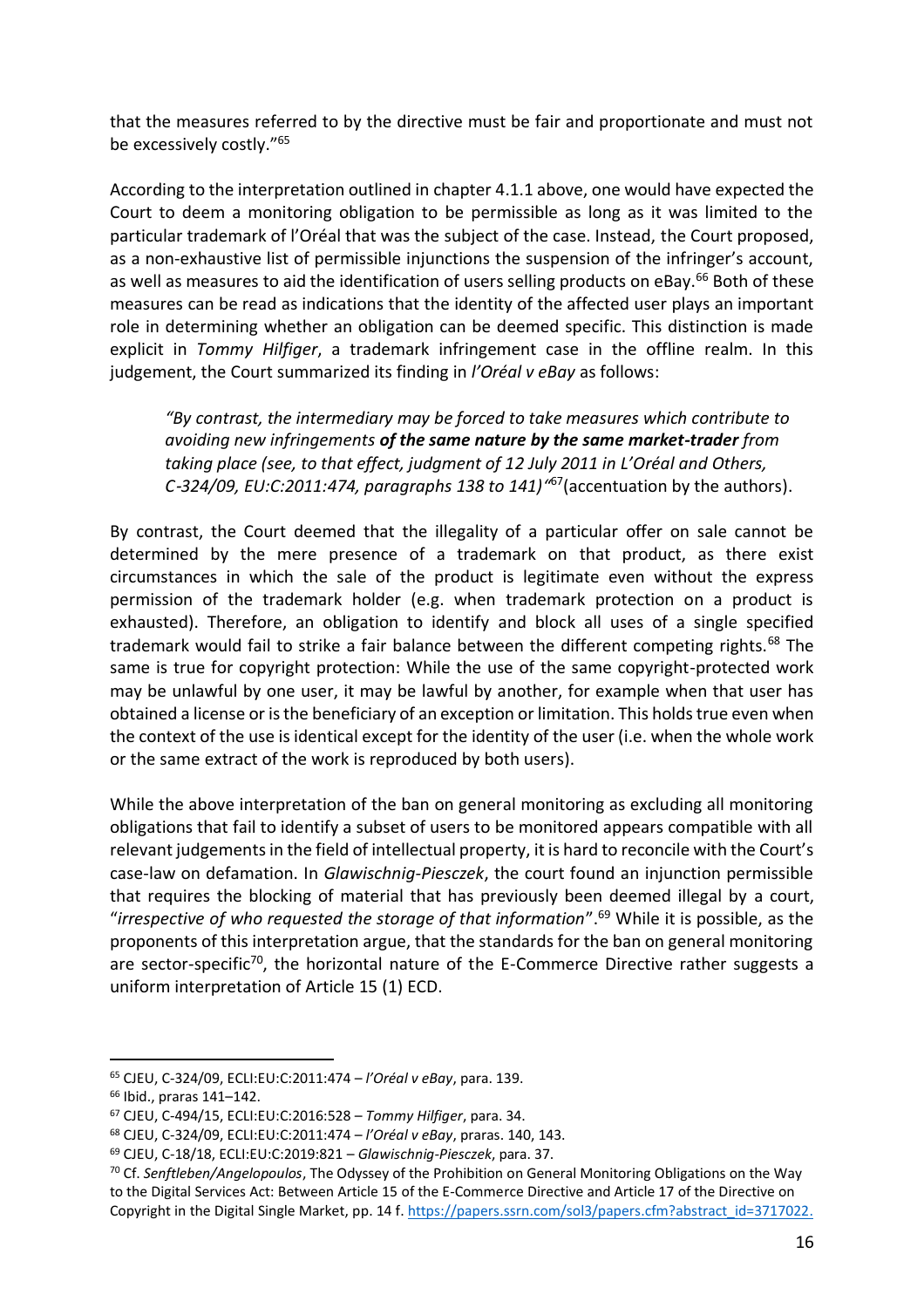*Glawischnig-Piesczek* therefore casts serious doubt on this second interpretation of the ban on general monitoring, but it also fails to support the first reading, according to which the blocking on the basis of mere rightsholder notifications is permissible. Instead, the Court requires that in order for a monitoring obligation to be permissible, a court determine a specific communicative act to be illegal and to give clear instructions to the service provider, in the form of an injunction, on how to identify identical or essentially unchanged illegal content, without having to undertake an independent assessment of that content.<sup>71</sup> Obviously, Article 17 (4)(b) and (c) CDSMD would also fail to meet the requirements established by the Court in *Glawischnig-Piesczek*, as they contain no mention of a court injunction as a prerequisite for blocking alleged copyright infringements. A third interpretation of the ban on general monitoring is required in order to reconcile the seemingly incompatible statements made by the Court in its case-law on intellectual property rights infringement, on the one hand, and defamation, on the other hand.

### <span id="page-16-0"></span>4.1.3 Option 3: Upload Filters Must Be Specific Regarding the Infringement

A convincing reconciliation of the case-law on general monitoring obligations is presented by Advocate General Saugmandsgaard Øe in his opinion on the *YouTube* and *Cyando* cases.<sup>72</sup> This interpretation considers all monitoring obligations to be general which fail to specify particular illegal acts that are subject to the monitoring obligation. Unlike the interpretations of the ban on general monitoring set out above that require monitoring obligations in a copyright context to be specific regarding the *copyright-protected work* or the *infringer*, this interpretation requires monitoring obligations to be specific regarding the *infringement*.

In *Glawischnig-Piesczek*, the Court deemed monitoring obligations to be permissible only to the extent that a court had determined the defamatory nature of a particular statement and issued an injunction requiring the hosting service provider to block future uploads of the same statement. This obligation could only extend to equivalent statements to the one giving rise to the injunction insofar as the issuing court itself, in its injunction, had specified which other statements should be considered equivalent, so as to allow the hosting service provider to perform the monitoring obligation in a fully automated manner, without the need to perform an independent assessment of the illegality of content, and without any danger that legal content may be blocked in the process. $73$ 

The room for courts to issue such injunctions covering equivalent defamatory statements is quite narrow, given that the exact content of the equivalent statement must be specified in the injunction. It would be impermissible for a court to issue an injunction that required the blocking of all uploads that merely contained the defamatory statement, while adding additional statements that could provide context. Otherwise, there would be a significant danger that legal statements such as journalistic articles quoting from the defamatory

<sup>71</sup> CJEU, C-18/18, ECLI:EU:C:2019:821 – *Glawischnig-Piesczek*, paras. 39, 45.

<sup>72</sup> Advocate General Saugmandsgaard Øe, Opinion, Joined Cases C-682/18 and C-683/18, ECLI:EU:C:2020:586 -*YouTube* and *Cyando*.

<sup>73</sup> CJEU, C-18/18, ECLI:EU:C:2019:821 – *Glawischnig-Piesczek*, paras. 45 ff.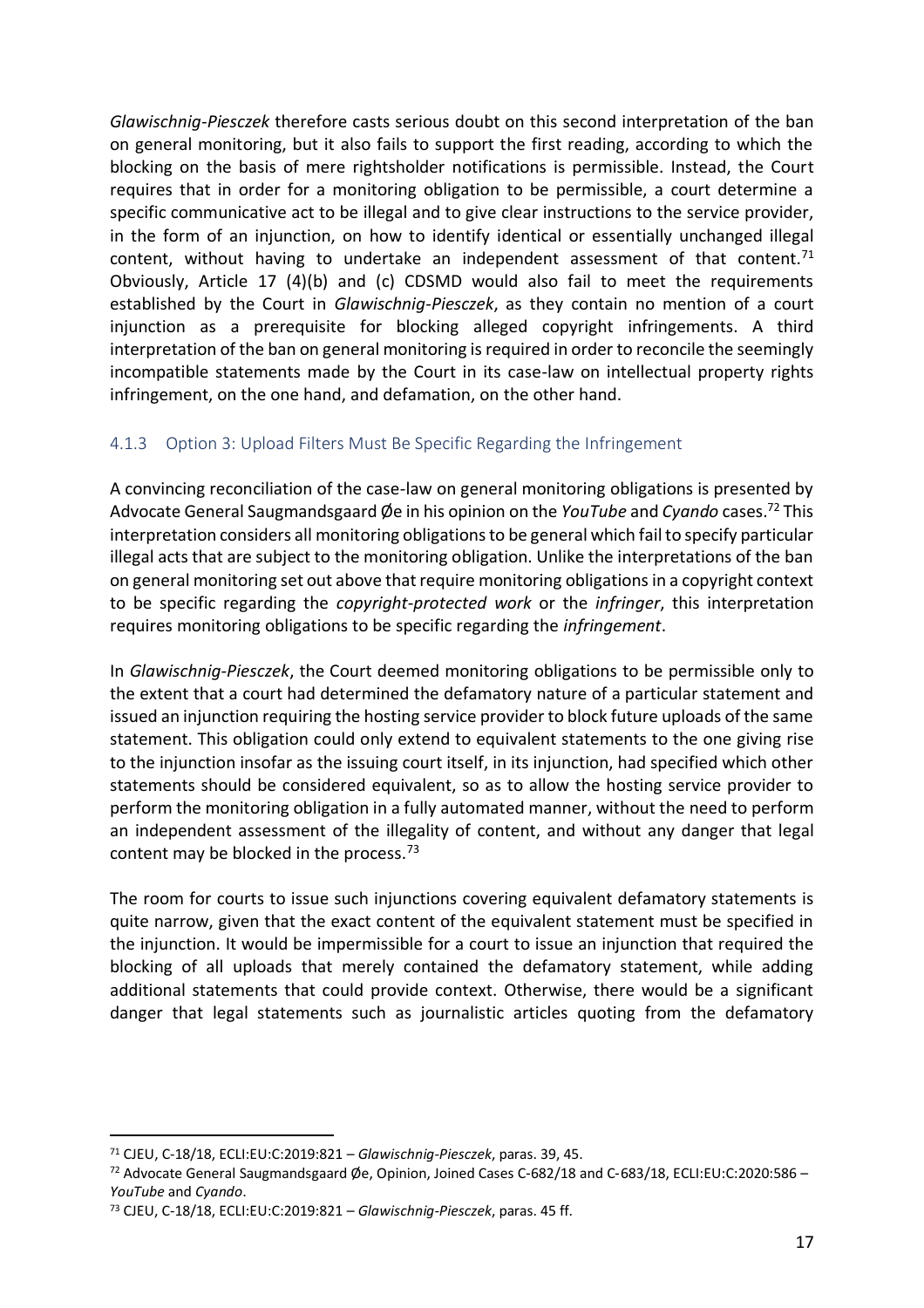statements at issue in *Glawischnig-Piesczek* in an effort to discuss the consequences of the court ruling<sup>74</sup> would be unlawfully blocked in the process.

Applying the standard of *Glawischnig-Piesczek* to the field of copyright infringement, the Advocate General rightfully points out that copyright infringement (not unlike defamation, as we just discussed) is highly context-sensitive:

*"While the illegal nature of some information is immediately obvious, that is not the case with copyright as a rule. The assessment of the infringing character of a file requires a number of contextual elements and may call for thorough legal analysis. For example, in order to establish whether a video uploaded on a platform such as YouTube infringes copyright it is necessary, in principle, to determine whether, first, the video contains a work, second, the complaining third party holds rights to that work, and third, the use made of the work infringes his or her rights, the latter point requiring an evaluation whether, in the first place, the use was made with his or her authorisation, and, in the second place, an exception is applicable. The analysis is further complicated by the fact that any rights and licences for the work are likely to vary from one Member State to another, as are the exceptions, according to what law is applicable."*<sup>75</sup>

An injunction to require the prevention of future copyright infringements would therefore only be permissible if, rather than covering all uses of a copyright-protected work, it only extended to *uses of a work* that are identical or equivalent to a use of the same work that had previously been found by the court to be infringing. According to the Advocate General, identical uses would be uses of the exact same file, whereas equivalent uses include files that use the protected work in the same way (for example showing an entire film without any additional contextual information present), but which may have been uploaded in a different file format.<sup>76</sup>

Senftleben and Angelopoulos, who favour the interpretation of the ban on general monitoring set out in chapter 4.1.2 above, criticize that this reading of *Glawischnig-Piesczek* is incompatible with the Court's case-law in *Scarlet*, *Netlog* and *McFadden*, because it deems permissible, under certain circumstances, the monitoring of all user uploads for a match with a specific infringement. They further question how the imposition of a blocking obligation by injunction would better protect the fundamental rights of users from the over-blocking that is inherent to filtering systems than in the context of a legislative notice-and-staydown obligation.<sup>77</sup> However, it is possible to reconcile the interpretation of the ban on general monitoring put forward by Advocate General Saugmandsgaard-Øe with the entirety of the case-law. Should the Court indeed decide that the standard of the *Glawischnig-Piesczek*  judgement, which concerns defamation, can be applied to copyright cases, this decision would

[https://www.nytimes.com/2019/06/27/opinion/facebook-censorship-speech-law.html.](https://www.nytimes.com/2019/06/27/opinion/facebook-censorship-speech-law.html)

<sup>74</sup> Examples of such journalistic articles abound, see for example: The New York Times, 27.06.2019, When a Politician Is Called a 'Lousy Traitor,' Should Facebook Censor It?

<sup>75</sup> Advocate General Saugmandsgaard Øe, Opinion, Joined Cases C‑682/18 and C‑683/18, ECLI:EU:C:2020:586 – *YouTube* and *Cyando*, para. 188.

<sup>76</sup> Ibid., para. 221.

<sup>77</sup> Cf. *Senftleben/Angelopoulos*, The Odyssey of the Prohibition on General Monitoring Obligations on the Way to the Digital Services Act: Between Article 15 of the E-Commerce Directive and Article 17 of the Directive on Copyright in the Digital Single Market, pp. 15 f[. https://papers.ssrn.com/sol3/papers.cfm?abstract\\_id=3717022.](https://papers.ssrn.com/sol3/papers.cfm?abstract_id=3717022)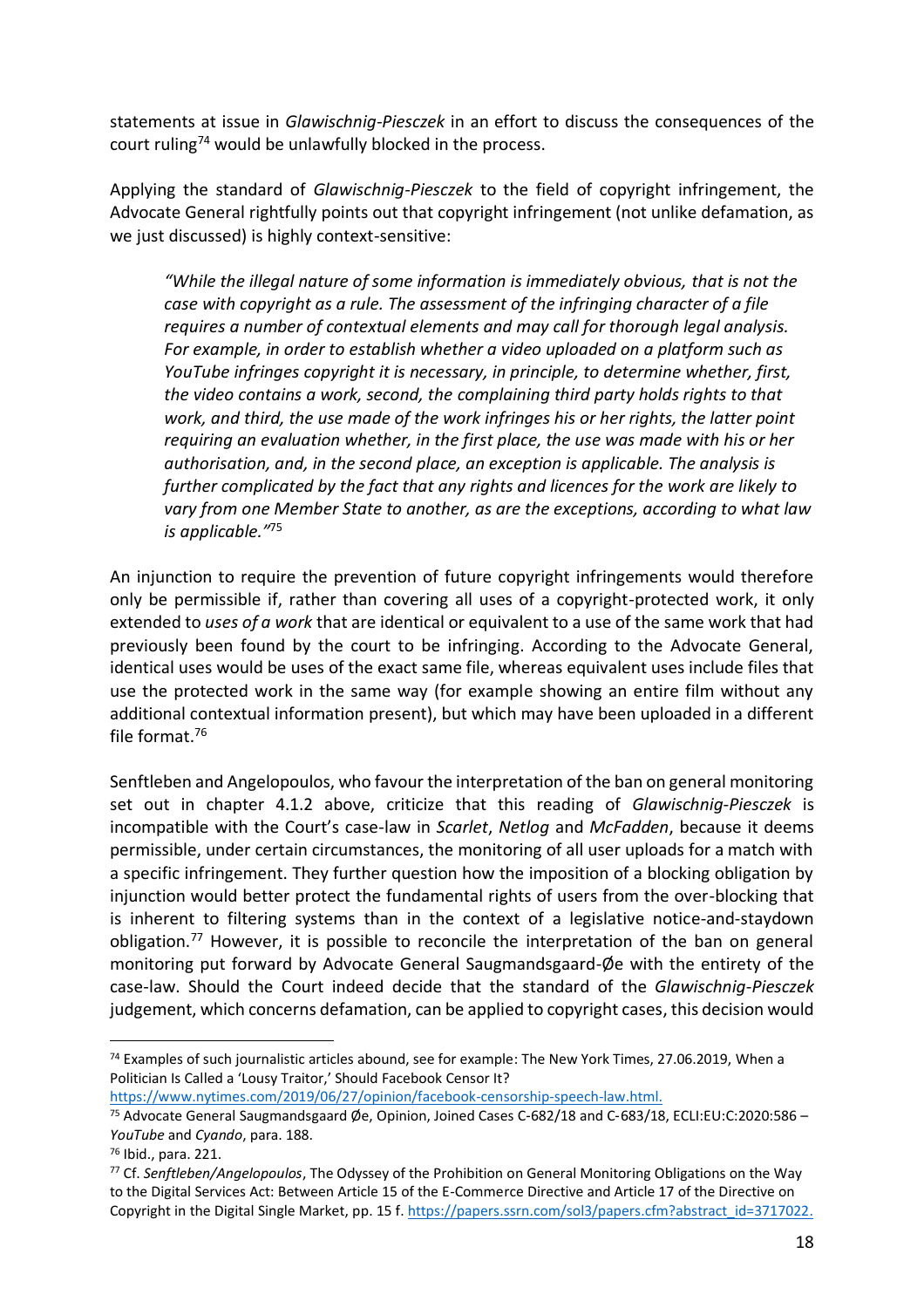still be compatible with the Court's previous interpretations of the ban on general monitoring obligations.

Crucially, according to the Advocate General, any blocking injunction must be sufficiently specific to only target illegal uploads. In other words, it must not "*prevent users of a platform from uploading legal content and, in particular, legally using the work concerned*".<sup>78</sup> Drawing upon the previous analysis of the context-sensitivity of copyright infringement, the possible blocking injunctions discussed in *Scarlet*, *Netlog* and *McFadden* would clearly fail to meet this requirement.

As discussed previously, even an identical use of a copyright-protected work that a court has deemed illegal when performed by one user can be legal when performed by another user. This fact excludes blocking injunctions for copyright-infringing material against Internet access providers such as Scarlet or McFadden at the outset. As the Advocate General points out, users must not be deprived of their right to private copying as set out in Article 5 (2)(b) InfoSoc Directive, which may be performed within the context of any Internet access service or cyberlocker.<sup>79</sup> Consequently, the mere finding that an infringement of the rights in a particular phonogram has occurred over such a service is not indicative of the illegality of future transmissions of the exact same material over the same service, because another user may be a beneficiary of an exception such as that for private copying, or indeed hold a license to use the work legally. A court would be unable to specify criteria that would allow Internet access providers to block, without the need for independent assessment, infringing uses of the work without also blocking legal uses of the work.

In the context of a hosting service provider such as Netlog or Facebook, it is conceivable that a rightsholder can demonstrate to a court that no user of that hosting service provider holds a license to make a particular work available to the public via that service. This would open the door for the court to issue an injunction that would only concern the blocking of uploads of publicly accessible identical or equivalent copies of the entire protected work in question, without any accompanying contextual information that could indicate the legality of the use under a copyright exception such as those for quotation according to Article 5 (3)(d) InfoSoc Directive or for educational purposes according to Article 5 (3)(a) InfoSoc Directive. The infringing character of such identical or equivalent uses of whole works without accompanying contextual information could be deemed apparent and an injunction that is limited to the blocking of such uses could be deemed permissible. The injunction would have to be limited to uploads accessible to the general public so as to rule out the possible application of the private copying exception.

The interpretation of the ban on general monitoring obligations as presented by Advocate General Saugmandsgaard Øe, is therefore compatible with the entirety of the Court's caselaw on general monitoring. Due to the context-sensitivity of copyright law, where the difference between a legitimate use and an infringement can depend on both the context in which a work is used and on the person who is using the work, there is only very limited room for blocking injunctions against hosting service providers regarding publicly accessible copyright infringements.

<sup>&</sup>lt;sup>78</sup> Advocate General Saugmandsgaard Øe, Opinion, Joined Cases C-682/18 and C-683/18, ECLI:EU:C:2020:586 -*YouTube* and *Cyando*, para. 222.

<sup>79</sup> Ibid., para. 222, fn. 11.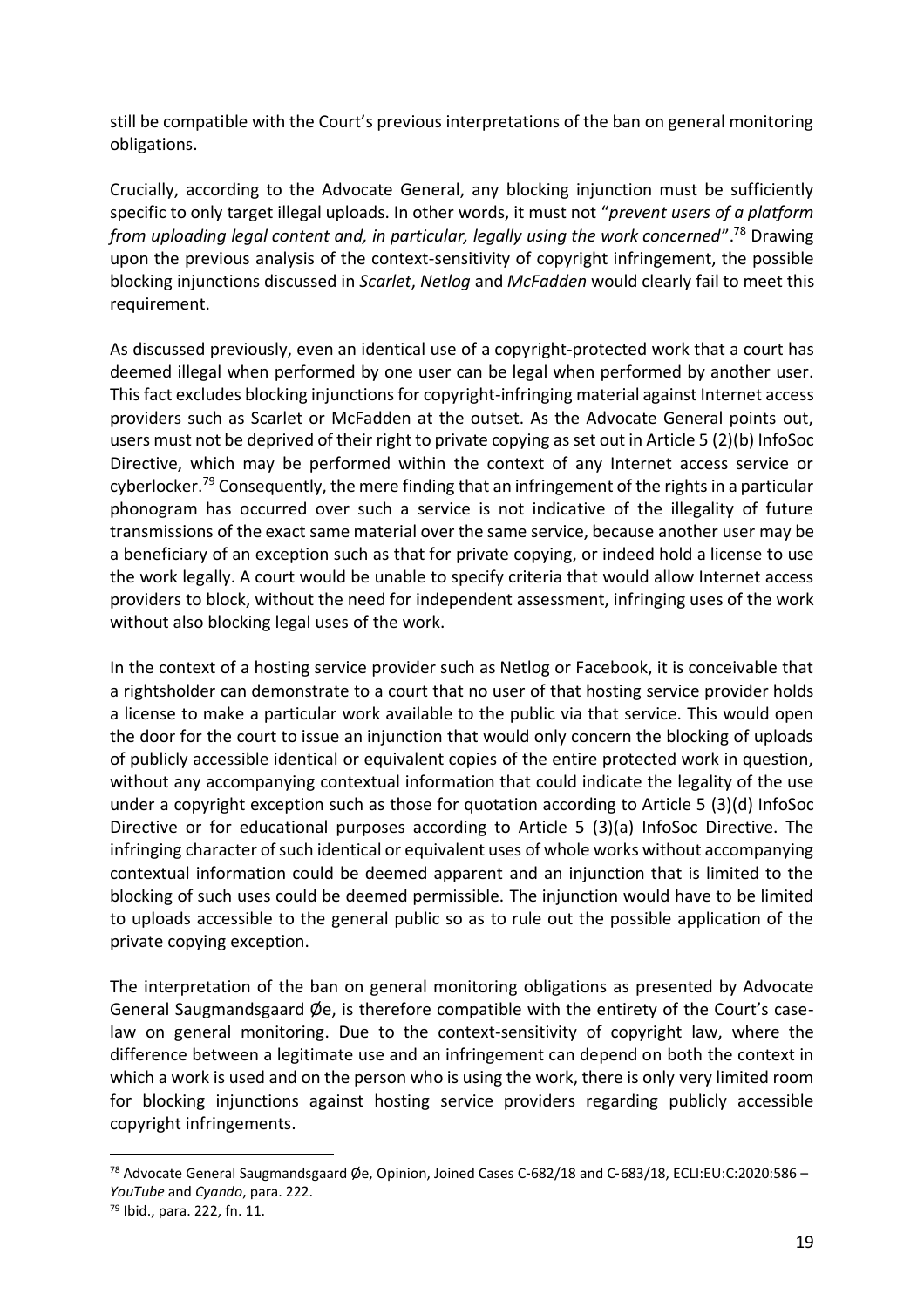It is clear at the outset that Article 17 (4)(b) CDSMD is fundamentally incompatible with the ban on general monitoring following this interpretation. Firstly, it requires OCSSPs to make best efforts to block, not on the basis of a court injunction, but on the basis of information provided by a rightsholder. Neither the rightsholder nor the OCSSP, both acting for commercial purposes, is incentivized to undertake a balancing of the blocking request with the fundamental rights of users, as a court is required to do before issuing an injunction. Secondly, Article 17 (4)(b) CDSMD requires best efforts to block "specific works or other subject matter", rather than specific infringements. Indeed, unlike Article 17 (4)(c) CDSMD, this provision requires no connection whatsoever to a previous infringement on the OCSSP's services, so it's inconceivable that the "relevant and necessary information" provided by rightsholders as a basis for the OCSSP's blocking efforts would specify the particular infringing use to be blocked. Otherwise, there would be no distinction between Article 17 (4)(b) CDSMD, which refers to preventive blocking, and Article 17 (4)(c) CDSMD, which refers to notice-andstaydown.

Article 17 (4)(c) CDSMD is also difficult to reconcile with the ban on general monitoring. In order to be compatible, "a sufficiently substantiated notice from the rightsholders" would have to be interpreted as including a finding by a court that a particular use of the rightsholder's work or other protected subject-matter on the service of the OCSSP is indeed infringing. Even in that case, Article 17 (4)(c) CDSMD requires the blocking of access to "the notified *works or other subject matter*" (accentuation by the author), rather than the blocking of access to the notified (as well as identical or equivalent) *infringements*.

### <span id="page-19-0"></span>4.2 The Ban on General Monitoring in Article 17

Having confirmed that an obligation to automatically detect and block the use of copyrightprotected works on the basis of relevant and necessary rightsholder information constitutes a prohibited general monitoring obligation within the meaning of Article 15 (1) ECD, it is necessary to determine whether Article 17 (4)(b) and (c) CDSMD indeed require such an obligation. The analysis in the previous subchapter indicates that this is the case, but it must first be determined that no alternative means of complying with the obligations under Article 17 (4)(b) and (c) CDSMD exist that would avoid general monitoring.

A textual interpretation of Article 17 (8) CDSMD would indicate that an interpretation of Article 17 (4)(b) or (c) CDSMD that results in a general monitoring obligation is ruled out.<sup>80</sup> However, the wording in Article 17 (8) CDSMD is narrower than that in Article 15 (1) ECD. It does not include the ban on "a general obligation actively to seek facts or circumstances indicating illegal activity". It is therefore unclear whether the legislator intended to merely reiterate that Article 15 (1) ECD applies to OCSSPs<sup>81</sup>, even when they cannot benefit from the liability limitation of Article 14 (1) ECD for the purposes of Article 17 CDSMD, or whether the intention was to set a different standard. Given that the Court has confirmed that the protection of fundamental rights in accordance with the Charter requires a ban on general

<sup>80 &</sup>quot;The application of this Article shall not lead to any general monitoring obligation." Article 17 (8) first sentence CDSMD.

<sup>81</sup> It is worth pointing out that even if Article 15 (1) ECD did not apply to OCSSPs, primary EU law would still prohibit general monitoring obligations. Cf. Advocate General Saugmandsgaard Øe, Opinion, Joined Cases C‑682/18 and C‑683/18, ECLI:EU:C:2020:586 – *YouTube* and *Cyando,* para. 122, fn. 112.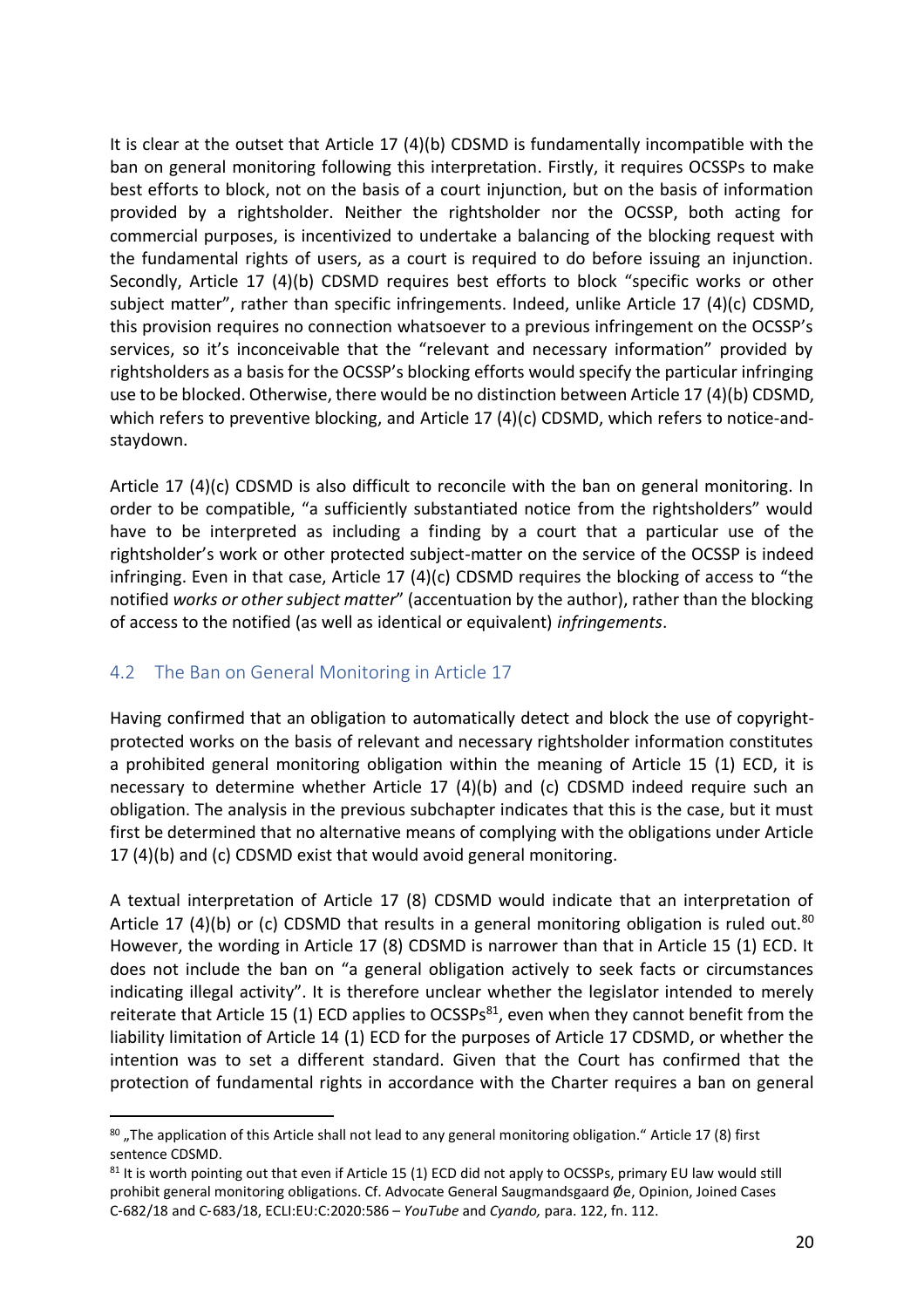monitoring, Article 17 CDSMD could fail to meet this standard if the ban on general monitoring as laid down in Article 17 (8) CDSMD provides a lower level of fundamental rights protection than that in Article 15 (1) ECD.

More importantly, commentators have cautioned that in practice, the obligations laid down in Article 17 (4) CDSMD leave providers with no other option than to introduce filtering systems that – based on the favourable interpretation described above – constitute general monitoring .<sup>82</sup> A legislative provision that asserts the ban on general monitoring, while placing obligations on OCSSPs that will invariably lead them to "voluntarily" engage in general monitoring in an effort to meet those obligations, also fails to meet the requirements of the Charter.

While the European Commission has stated in its draft guidance that "Member States should not mandate the use of technology or impose any specific technological solutions on service providers in order to demonstrate best efforts"<sup>83</sup>, it is clear from several draft implementation proposals at national level that have been published thus far that several Member States intend to do just that. While some national governments intend to transpose the ban on general monitoring in Article 17 (8) first sentence CDSMD verbatim $^{84}$ , the French $^{85}$  and German<sup>86</sup> implementation proposals contain no mention of it. Germany also omits the criterion of "best efforts" in its transposition of Article 17 (4)(b) and (c)  $CDSMD<sup>87</sup>$ . Both governments have indicated that they expect OCSSPs to use filtering technologies to fulfil their obligations under the draft laws. The French Ministry of Culture has commissioned a study on content recognition technologies, stating: "Article 17 of the new European directive on copyright in the digital market gives [content recognition technologies] an enhanced scope, by transforming these tools, put in place on a *voluntary* basis, into devices *called for by European Union law* and governed by it" (accentuation by the author).<sup>88</sup> The German Ministry of Justice has published a flowchart illustrating the functioning of its implementation proposal which requires the use of a reference database filled with reference files provided by rightsholders, as is characteristic of content recognition technologies using fingerprints or hashes to identify alleged copyright infringements.<sup>89</sup>

[https://www.notion.so/DSM-Directive-Implementation-Tracker-361cfae48e814440b353b32692bba879.](https://www.notion.so/DSM-Directive-Implementation-Tracker-361cfae48e814440b353b32692bba879)

<sup>82</sup> *Angelopoulos/Quintais*, Fixing Copyright Reform: A Better Solution to Online Infringement. JIPITEC, Volume 10, Number 2.

<sup>83</sup> European Commission, Targeted consultation addressed to the participants to the stakeholder dialogue on Article 17 of the Directive on Copyright in the Digital Single Market, p. 8.

<sup>84</sup> For an overview of draft implementation proposals, see: Communia Association, DSM Directive Implementation Tracker.

<sup>85</sup> Ministère de la culture, Projet de loi relatif à la communication audiovisuelle et à la souveraineté culturelle à l'ère numérique.

<sup>86</sup> Bundesministerium der Justiz und für Verbraucherschutz, Referentenentwurf für das Gesetz zur Anpassung des Urheberrechts an die Erfordernisse des digitalen Binnenmarktes.

<sup>87</sup> Ibid., Article 3, §§ 1, 10 and 11.

<sup>88 &</sup>quot;L'article 17 de la nouvelle directive européenne sur le droit d'auteur dans le marché numérique leur donne une portée renforcée, en transformant ces outils, mis en place de manière volontaire, en dispositifs appelés par le droit de l'Union européenne et encadrés par lui." Ministère de la culture, Lettre de mission rectificative du CSPLA sur les outils the réconnaissance des contenus protégés par les plateformes de partage en ligne. [https://www.culture.gouv.fr/content/download/210530/file/Lettre%20de%20mission%20rectificative.pdf.](https://www.culture.gouv.fr/content/download/210530/file/Lettre%20de%20mission%20rectificative.pdf)  89 Bundesministerium der Justiz und für Verbraucherschutz, 16. Oktober 2020, Grafik Öffentliche Wiedergabe

und Vergütungen[. https://perma.cc/AG6K-LMQJ.](https://perma.cc/AG6K-LMQJ)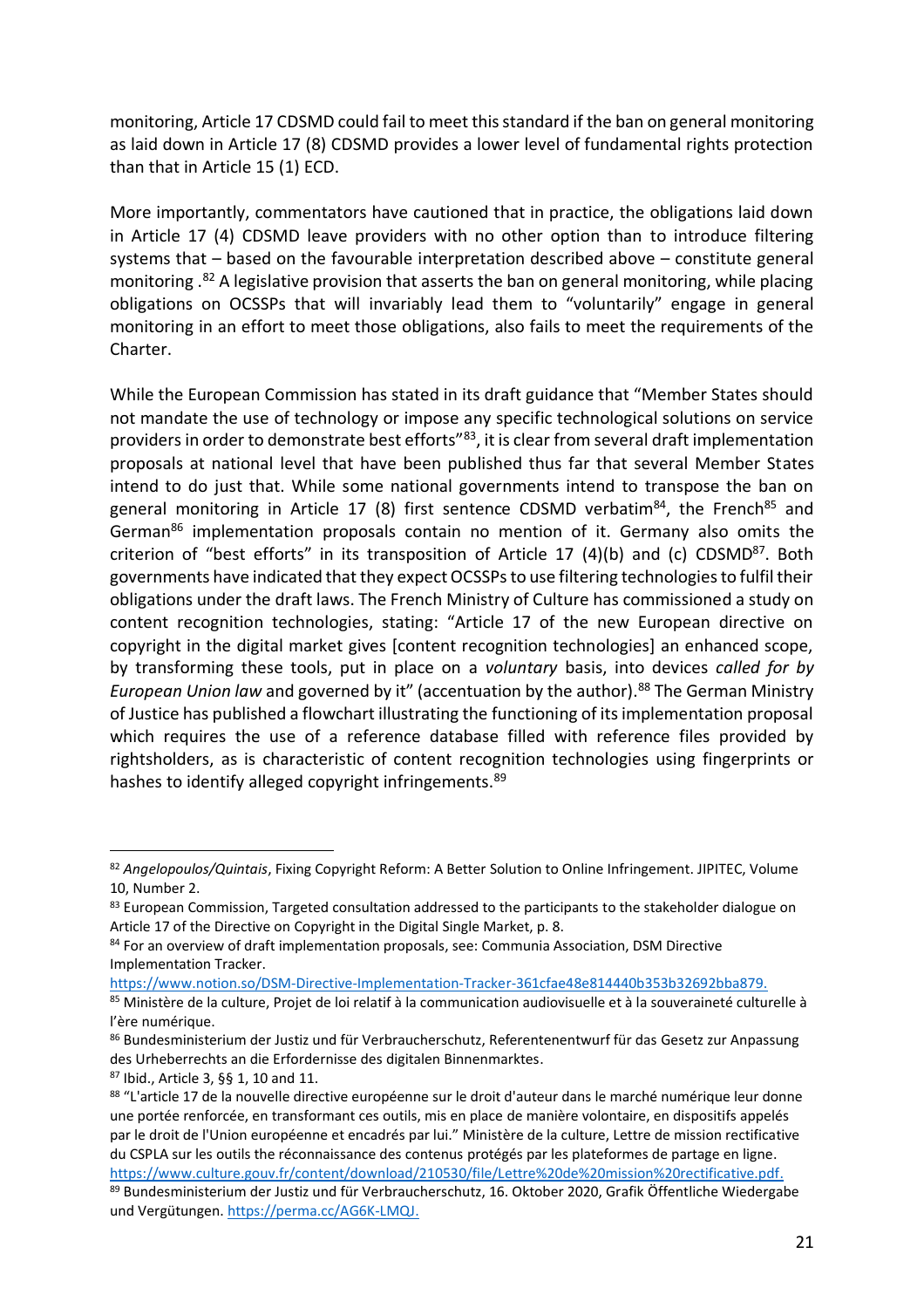The European Commission also concedes that "in most cases, it is expected that service providers will rely (or continue to rely)<sup>90</sup> on technological tools in order to comply with their obligation under Article 17 (4)(b)".<sup>91</sup> It becomes clear from the rest of the draft guidance that the Commission does expect OCSSPs to rely on those tools for fully automated blocking decisions at least in some cases, despite statements that Article 17 CDSMD does not impose a particular technological solution. The system proposed in the draft guidance aims at reducing, not eliminating, the erroneous blocking of legal uses of copyright-protected works by automated content filtering mechanisms, without providing similarly detailed instructions for any alternative means of compliance with Article 17 CDSMD that would not entail general monitoring. Insofar as the draft guidance document lists alternatives to upload filters based on fingerprinting technology,<sup>92</sup> these alternatives consist entirely of other technical means by which to perform general monitoring of user uploads, but they fail to list *alternatives to general monitoring*. In an interview, the responsible Director for Media Policy at the European Commission's Directorate General for Communications Networks, Content and Technology has gone so far as calling content recognition technologies such as fingerprinting "fundamental" for the practical application of Article 17 CDSMD. $^{93}$ 

It is clear from these statements by the European Commission and from the implementation proposals at national level available today that Article 17 CDSMD will impose general monitoring by OCSSPs. This raises the question whether the European legislator can evade its fundamental rights obligations by making general monitoring only de facto mandatory, without specifying alternative options available to OCSSPs to fulfil their legal obligations, knowing that most service providers will resort to general monitoring and that several national implementations will most likely require it. Allowing the legislator to abdicate its responsibility to private actors which are in principle not bound by the Charter would leave fundamental rights without effective protection and must therefore be firmly rejected. As the Court highlighted in *UPC Telekabel Wien*:

*"None the less, when the addressee of an injunction such as that at issue in the main proceedings chooses the measures to be adopted in order to comply with that injunction, he must ensure compliance with the fundamental right of internet users to freedom of information."*<sup>94</sup>

The finding of the Court in the context of an injunction also holds in the context of a legislative obligation. Merely giving a service provider the option to choose the means by which to bring to an end (or prevent) a copyright infringement does not absolve the service provider from

<sup>90</sup> For an analysis of the differences between the content recognition systems voluntarily used by certain platforms today and the requirements of Article 17 (4) CDSMD, see chapter 7.

<sup>91</sup> European Commission, Targeted consultation addressed to the participants to the stakeholder dialogue on Article 17 of the Directive on Copyright in the Digital Single Market, p. 9.

 $92$  "Besides content recognition technology based on fingerprinting, other solutions, such as watermarking, solutions based on metadata and key word search or a combination of different technologies are currently deployed to detect unauthorised content." Ibid., pp. 8 f.

<sup>93 &</sup>quot;Le linee guida della Commissione serviranno a chiarire alcuni di questi punti e si occuperanno anche delle tecnologie applicate per la gestione del copyright, che non vengono menzionate esplicitamente nella direttiva, ma che diventeranno fondamentali per l'applicazione pratica nel riconoscimento dei contenuti. Tali strumenti sono già largamente utilizzati dalla maggiori piattaforme online, sulla base del c.d. fingerprinting." *Viotti*, Copyright, presto legge in Italia la direttiva Ue che fa discutere[. https://formiche.net/2020/11/copyright](https://formiche.net/2020/11/copyright-presto-legge-in-italia-la-direttiva-ue-che-fa-discutere/)[presto-legge-in-italia-la-direttiva-ue-che-fa-discutere/.](https://formiche.net/2020/11/copyright-presto-legge-in-italia-la-direttiva-ue-che-fa-discutere/)

<sup>94</sup> CJEU, C-314/12, ECLI:EU:C:2014:192 – *UPC Telekabel*, para. 55.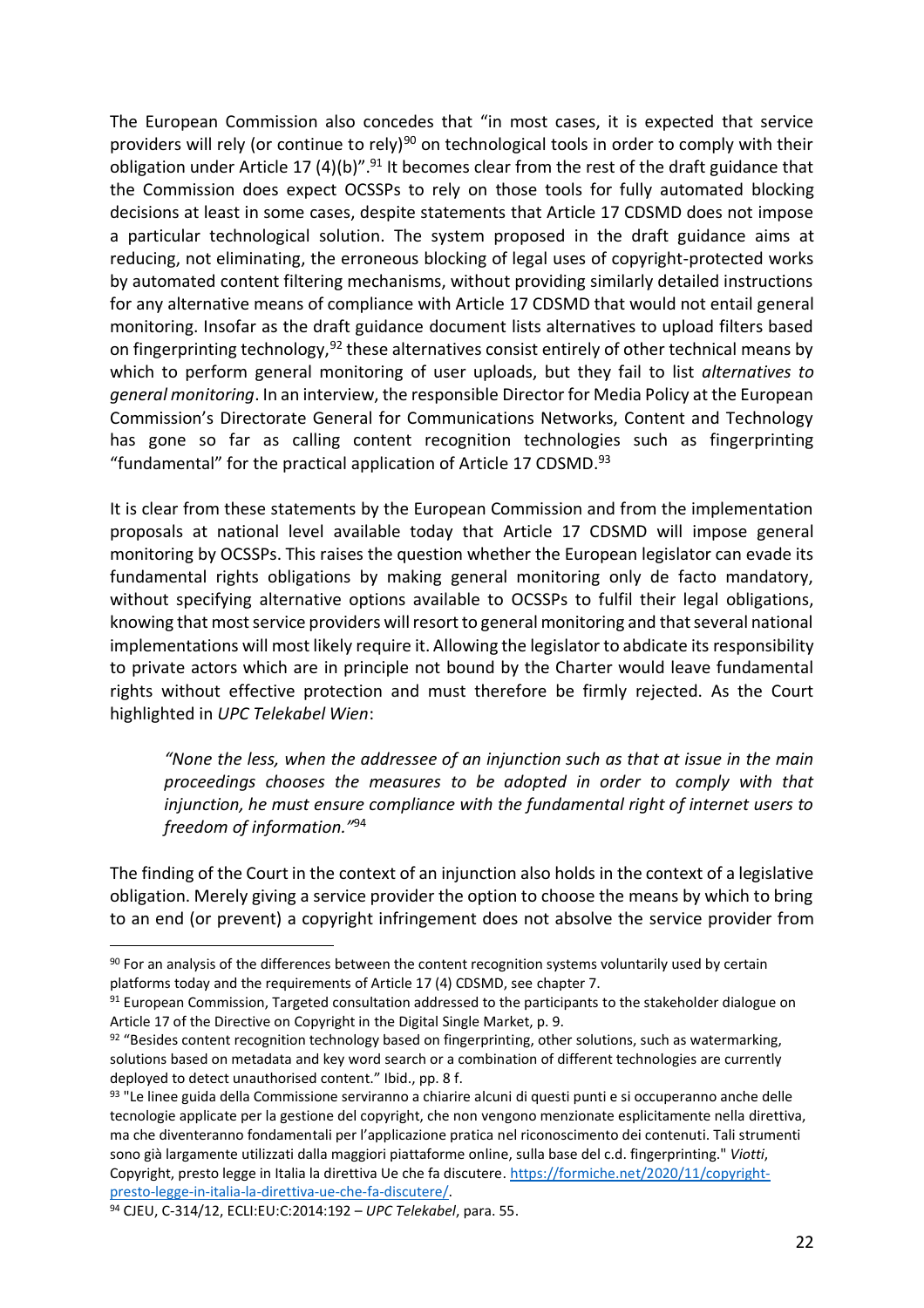choosing a measure that is compliant with users' fundamental rights. In the context of an injunction, the issuing court would be expected to ensure that such measures are indeed available to the service provider. In the context of Article 17 CDSMD, the legislator is required to ensure that all OCSSPs can comply with their legal obligations in a manner that respects the fundamental rights of users.

Even if such alternative means of meeting the requirements of Article 17 CDSMD existed, service providers hoping to avail themselves of those means would be strongly discouraged from implementing them in the light of clear statements from national governments during the legislative process that the use of content recognition technologies is required. When faced with the very tangible risk of payment of damages to rightsholders and even potential criminal liability for copyright infringements, OCSSPs will choose the means of compliance envisioned by the national legislator, even if those requirements may violate users' fundamental rights. As pointed out by Advocate General Saugmandsgaard Øe in his opinion on the *YouTube* and *Cyando* cases:

*"The risk is that in all these ambiguous situations the provider tends towards systematically removing the information on its servers in order to avoid any risk of liability vis-à-vis the rightholders. It will often find it easier to remove information rather than having to claim itself in the context of a possible action for liability that an exception applies. Such 'over-removal' would pose an obvious problem in terms of freedom of expression."*<sup>95</sup>

While Article 17 (7) CDSMD forbids the removal of illegal content, <sup>96</sup> no sanctions are defined that would compel OCSSPs to respect user rights in situations when the OCSSPs would risk direct liability towards rightsholders if they keep content online that turns out to be infringing. Article 17 CDSMD does not include any rules regarding OCSSPs' liability toward users. It is doubtful whether users would be able to claim any compensation for wrongful removal of content that would dissuade OCSSPs from over-blocking legal content in the future, especially given the difficulty users will face in proving monetary damages in cases that revolve around violations of freedom of expression, rather than economic activities.

Therefore, in order to meet the requirements of the Charter, it is not sufficient for Article 17 CDSMD to state that there is no obligation to monitor, when all available evidence indicates that general monitoring in the form of the use of upload filters will be the sole, or at the very least the dominant, means by which OCSSPs will comply with their obligations under Article 17 CDSMD.

<sup>95</sup> Advocate General Saugmandsgaard Øe, Opinion, Joined Cases C-682/18 and C-683/18, ECLI:EU:C:2020:586 -*YouTube* and *Cyando*, para. 189.

<sup>96</sup> This point is disputed among Member States. Seven national governments have written to the European Commission to put forward an interpretation of Article 17 CDSMD that would require platforms to act upon blocking requests of rightsholders without any mechanism to prevent the removal of legal content. Those seven Member State governments seem to interpret Article 17 (7) CDSMD as a mere aspirational statement without operative meaning. Cf. Consultation related to the European Commission's future guidance on the application of article 17 on the Copyright in the digital single market directive, Non paper from Croatia, Denmark, France, Greece, Italy, Portugal and Spain.

[https://www.communia-association.org/wp-content/uploads/2020/10/201027non-paper.pdf.](https://www.communia-association.org/wp-content/uploads/2020/10/201027non-paper.pdf)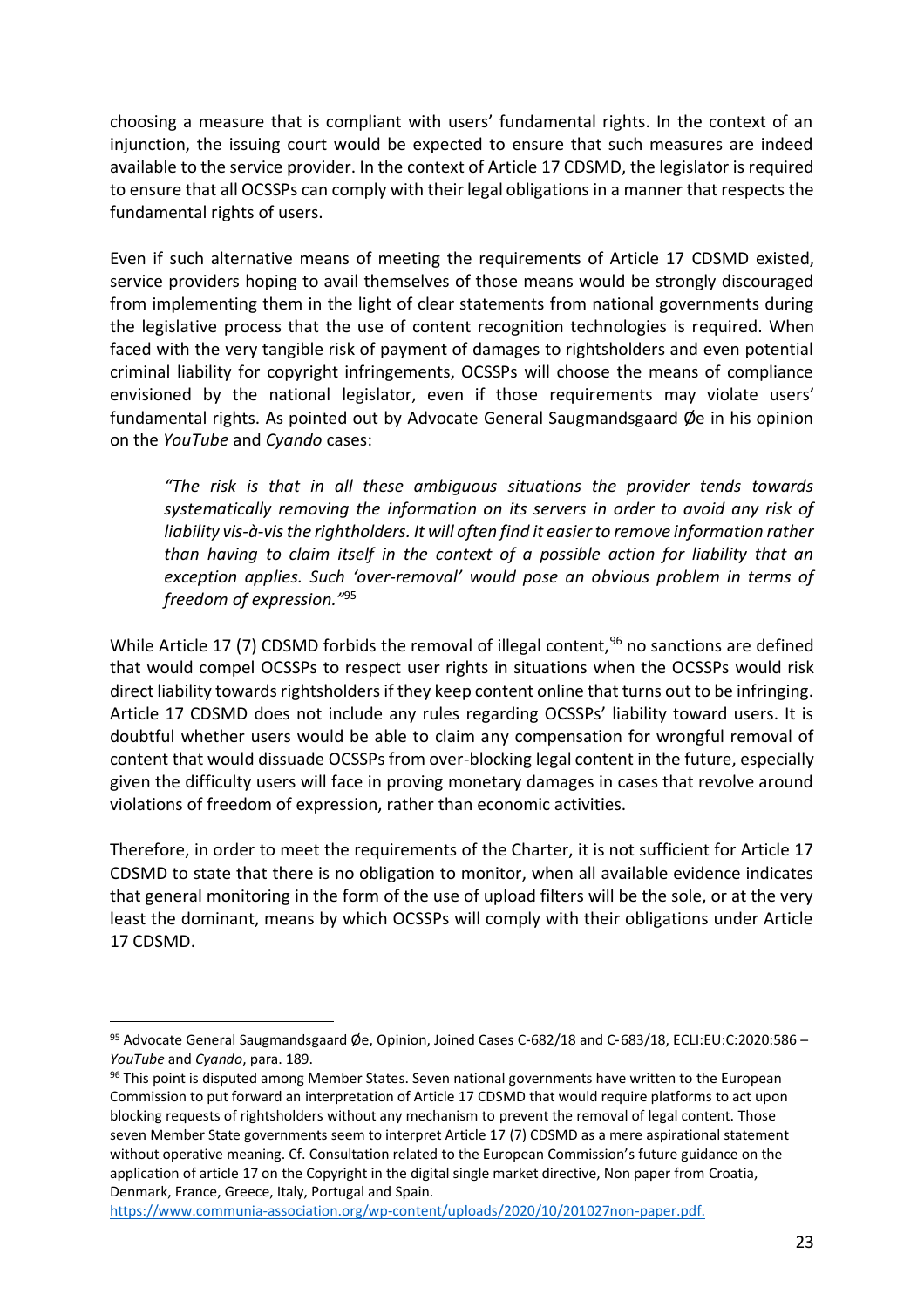# <span id="page-23-0"></span>5 Interference of Article 17 with Freedom of Expression and Information

In the EU legislation, the balancing between fundamental rights – such as the right to freedom of expression and the right to intellectual property – takes place during the drafting process of a legislative act. The DSM Directive explicitly references the impact of the Article 17 mechanism on the fundamental rights to freedom of expression and information, notably in recital 70:

*"The steps taken by online content-sharing service providers in cooperation with rightholders should be without prejudice to the application of exceptions or limitations to copyright, including, in particular, those which guarantee the freedom of expression of users. Users should be allowed to upload and make available content generated by users for the specific purposes of quotation, criticism, review, caricature, parody or pastiche. That is particularly important for the purposes of striking a balance between the fundamental rights laid down in the Charter of Fundamental Rights of the European Union ('the Charter'), in particular the freedom of expression and the freedom of the arts, and the right to property, including intellectual property"*  (accentuation by the authors).

In this chapter, we set out why Article 17 CDSMD fails to strike the balance envisioned in recital 70 and therefore violates the freedom of expression and information of the users of OCSSPs. Article 17 CDSMD interferes with the freedom of expression and information of the individual users as well as the general public. It prevents the upload of lawful content that falls under copyright exceptions and limitations, thus restricting the dissemination of content to other users. While Article 17 CDSMD serves the legitimate purpose of protecting the right to intellectual property of rightsholders enshrined in Article 17 (2) CFR, we will show that the proposed mechanism is (i) not proportionate to this aim and (ii) the EU legislator did not comply with its primary obligation to design minimal procedural safeguards for the users' right to freedom of expression and information.

While Poland seeks the annulment of Article 17 (4) points (b) and (c) *in fine* CDSMD on the basis of the violation of the right to freedom of expression and information guaranteed by Article 11 CFR, the considerations below also largely apply to the closely linked fundamental right to freedom of the arts enshrined in Article 13 CFR, given the particular importance of OCSSPs for the sharing of creative expression online.<sup>97</sup>

### <span id="page-23-1"></span>5.1 Filtering Obligations Interfere with the Users' Freedom of Expression and Information

Article 11 CFR protects two dimensions of the freedom of expression and information: The freedom to impart as well as to receive information. This includes the exchange of information on the internet.<sup>98</sup> According to the CJEU case law, the freedom of expression and information

<sup>97</sup> Advocate General Saugmandsgaard Øe, Opinion, Joined Cases C‑682/18 and C‑683/18 – *YouTube and Cyando*, ECLI:EU:C:2020:586, para. 241.

<sup>98</sup> CJEU, C-70/10, ECLI:EU:C:2011:771 – *Scarlet,* para. 52.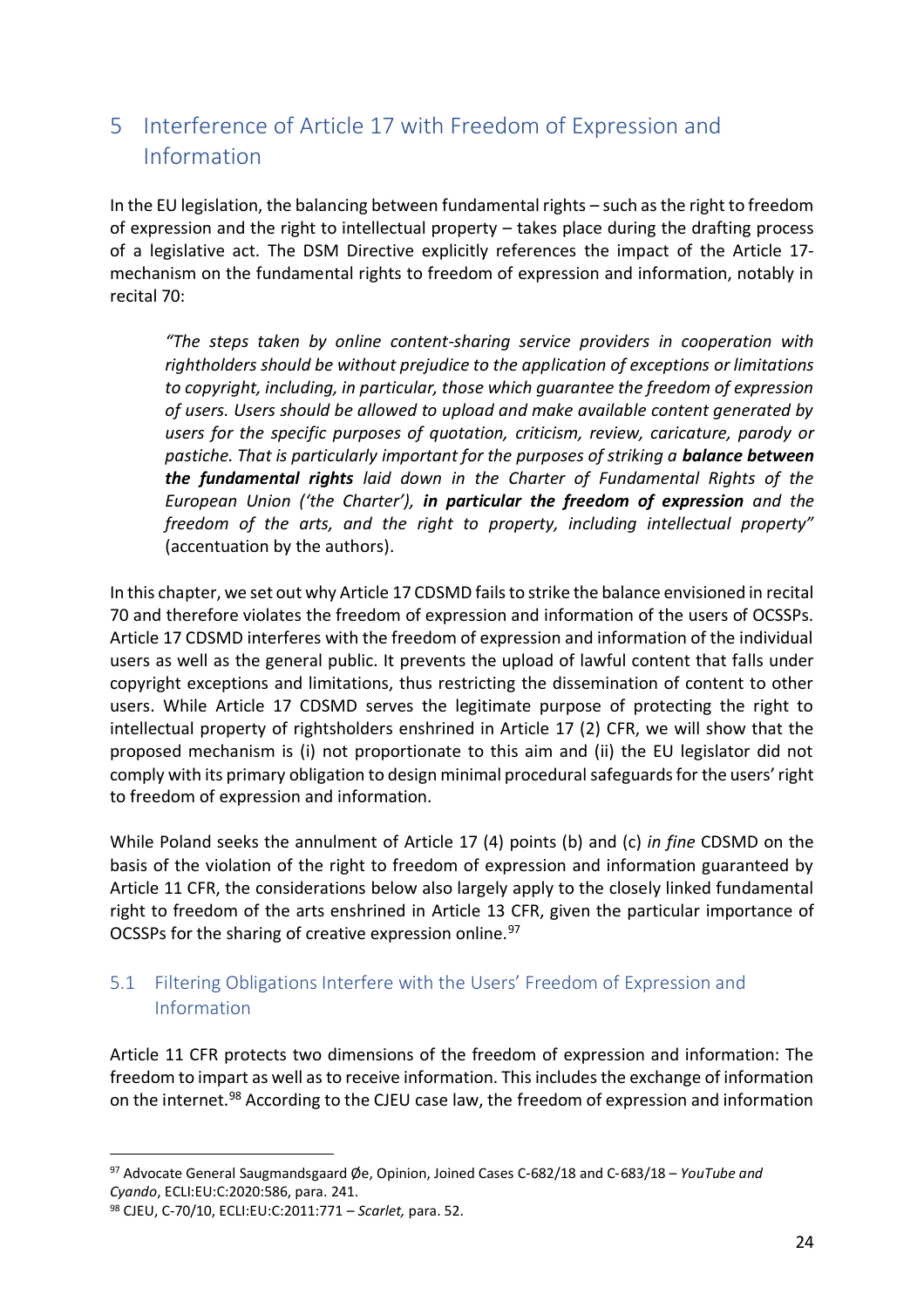constitutes one of the fundamental pillars of a democratic society.<sup>99</sup> The freedom of expression and information is not absolute, Article 11 CFR is subject to the general legal reservation of Article 52 (1) CFR. Article 52 (3) CFR further stipulates that the provisions of Article 10 (2) ECHR must be observed in cases of restriction of the freedom of expression and information. From Article 10 (2) ECHR follows that the freedom of expression is subject to certain limitations justified by objectives in the public interest, in so far as those derogations are in accordance with the law, motivated by one or more of the legitimate aims under that provision and necessary in a democratic society, and are, in particular, proportionate to the legitimate aim pursued.<sup>100</sup>

Automatized content filtering leads to potential interferences with the users' freedom of expression and information, a danger that has been voiced by several authors already during the legislative process and is rooted in the CJEU's case law.<sup>101</sup> In the case *SABAM v Netlog*, the CJEU stated that an injunction requiring the implementation of an automated content filtering system:

*"could potentially undermine freedom of information, since that system might not distinguish adequately between unlawful content and lawful content, with the result that its introduction could lead to the blocking of lawful communications".*<sup>102</sup>

Insofar as Article 17 CDSMD requires the implementation of automated filtering systems, this risk applies to the Article 17 liability mechanism. As outlined above, OCSSPs in the scope of the directive will *de facto* be obliged to rely on automated filtering systems at least to some extent in order to avoid liability.<sup>103</sup>

It follows from Article 17 (4)(b) and (c) CDSMD that OCSSPs have to 'filter' unlicensed content and prevent their upload or re-upload, based on the information the rightsholders provide. Although Article 17 (4) CDSMD does not prescribe specific measures to ensure the unavailability of uploaded content, most commentators agree that this requires, at least in some situations, the use of upload filters, i.e. content recognition technologies.<sup>104</sup> In light of the high industry standards for professional diligence required by Article 17 (4)(b) CDSMD, the vast amounts of content that are uploaded, the difficulty to identify content without technical means and the fact that these filtering systems are already being used by some platforms $^{105}$ , it is clear that Article 17 (4) (b) and (c) CDSMD require automated filtering to analyse and match content that is being uploaded or already present on the platform against the information delivered by rightsholders. Whether or not an OCSSP has fulfilled its obligation

<sup>99</sup> CJEU, C-421/07, ECLI:EU:C:2009:222 – *Damgaard,* para. 26.

<sup>100</sup> CJEU, C-71/02, ECLI:EU:C:2004:181 – *Karner,* para. 50; CJEU, C-479/04, ECLI:EU:C:2006:549 – *Laserdisken*, para. 64; CJEU, C-421/07, ECLI:EU:C:2009:222 – *Damgaard,* para. 26.

<sup>101</sup> *See: Quintais*, The New Copyright in the Digital Single Market Directive: A Critical Look, European Intellectual Property Review 2020(1), p 19 with further evidence; *Bridy,* The Price of Closing the 'Value Gap': How the Music Industry Hacked EU Copyright Reform, Vanderbilt Journal of Entertainment & Technology Law, volume 22 (2020), pp. 345 ff.

<sup>102</sup> CJEU, C-360/10, ECLI:EU:C:2012:85 – *Netlog*, para. 50.

<sup>103</sup> See chapter 2 above.

*<sup>104</sup> Leistner,* European Copyright Licensing and Infringement Liability Under Art. 17 DSM-Directive, ZGE 2020, p 139, *Senftleben,* Bermuda Triangle - Licensing, Filtering and Privileging User-Generated Content Under the New Directive on Copyright in the Digital Single Market, p. 5. [https://ssrn.com/abstract=3367219.](https://ssrn.com/abstract=3367219) 105 For example YouTube's ContentID.

[https://support.google.com/youtube/answer/2797370?hl1%E2%81%844en-GB.](https://support.google.com/youtube/answer/2797370?hl1%E2%81%844en-GB)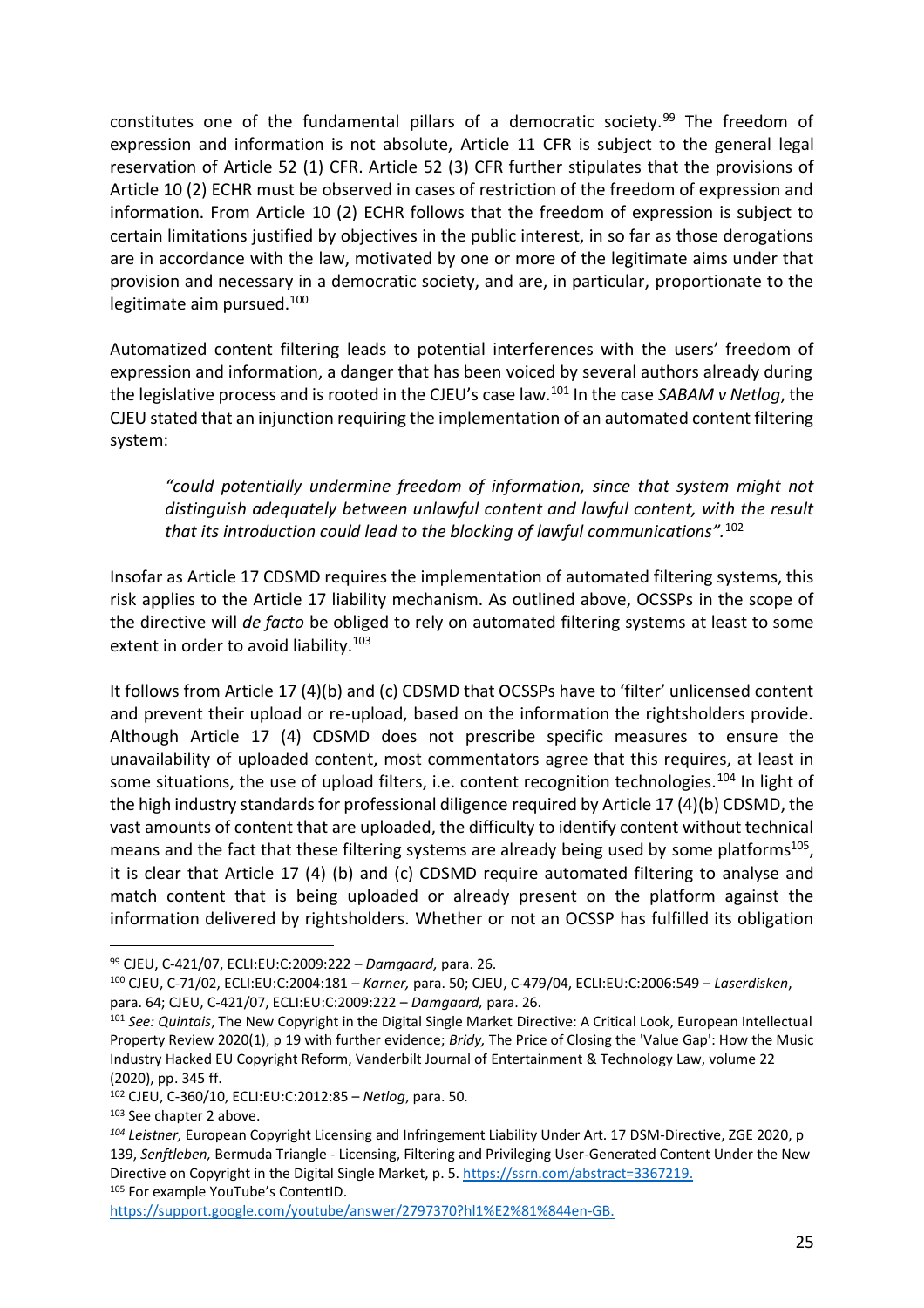under Article 17 (4) CDSMD is to be assessed on the basis of high industry standards and in the light of the principle of proportionality provided for by Article 17 (5) CDSMD. In some instances, the principle of proportionality may rule out an obligation to employ filtering systems. However, if automated filtering technology meets industry standards, is most effective, suitable and also not too costly, OCSSPs must use it to fulfil their obligation under Article 17 (4) CDSMD.

#### <span id="page-25-0"></span>5.2 Impact on the Users' Freedom of Expression and Information

To determine whether the interference with Article 11 CFR is proportionate to its legitimate aim, we must first determine how severe the interference with Article 11 CFR is, i.e. to what extent the users' freedom of expression and information is restricted. We argue that the filtering mechanism prescribed by Article 17 (4) CDSMD leads to a significant interference with the users' freedom of expression and information, because the direct liability of OCSSPs (i) incentivizes overblocking and (ii) leads to an ex-ante restriction of the users' freedom of expression and information.

#### <span id="page-25-1"></span>5.2.1 Implication 1: Overblocking of Lawful Content

As mentioned above, the CJEU assessed the impact of automated filtering systems referring to the notion of overblocking. In the cases *Netlog* and *Scarlet<sup>106</sup>*, the CJEU pointed out that filtering systems might not distinguish adequately between unlawful content and lawful content, specifically because whether content is lawful depends on the application of statutory exceptions to copyright.<sup>107</sup> In both cases the filtering systems in questions failed to strike a fair balance between the right to intellectual property, on the one hand and – amongst other fundamental rights – the freedom of expression and information on the other.<sup>108</sup>

Collateral overblocking, meaning the over-removal of lawful content, because the content was either falsely blocked for technical reasons or because of overcompliance with copyright laws, is inherent to the context-blindness of filtering systems. State of the art filtering technologies are not suitable to assess the lawfulness of user-generated content. Automated tools are unable to distinguish between lawful and unlawful content, because they cannot judge the context in which content appears.<sup>109</sup> Especially in the field of copyright, context is crucial to determine whether a particular use of a protected work is lawful. Not all uses of copyrighted works are legally actionable, the use of protected material in user-generated content can be lawful under limitations and exceptions to copyright, such as parody or quotation, or on the basis of a license. The identification of a match between an upload and the information provided by a rightsholder is therefore only the first step in determining if the uploaded content infringes copyright laws.

Automated filtering technologies do not go beyond that first step, they are not capable of the complex legal and factual examination that is required to determine if the content falls under

<sup>106</sup> CJEU, C-70/10, ECLI:EU:C:2011:771 – *Scarlet;* CJEU, C-360/10, ECLI:EU:C:2012:85 – *Netlog.*

<sup>107</sup> CJEU, C-70/10, ECLI:EU:C:2011:771 – *Scarlet,* para. 52; CJEU, C-360/10, ECLI:EU:C:2012:85 – *Netlog,* para. 50. <sup>108</sup> CJEU, C-70/10, ECLI:EU:C:2011:771 – *Scarlet,* para. 53; CJEU, C-360/10, ECLI:EU:C:2012:85 – *Netlog,* para. 51. <sup>109</sup> *Bridy,* The Price of Closing the 'Value Gap': How the Music Industry Hacked EU Copyright Reform, Vanderbilt Journal of Entertainment & Technology Law, volume 22 (2020), p. 346.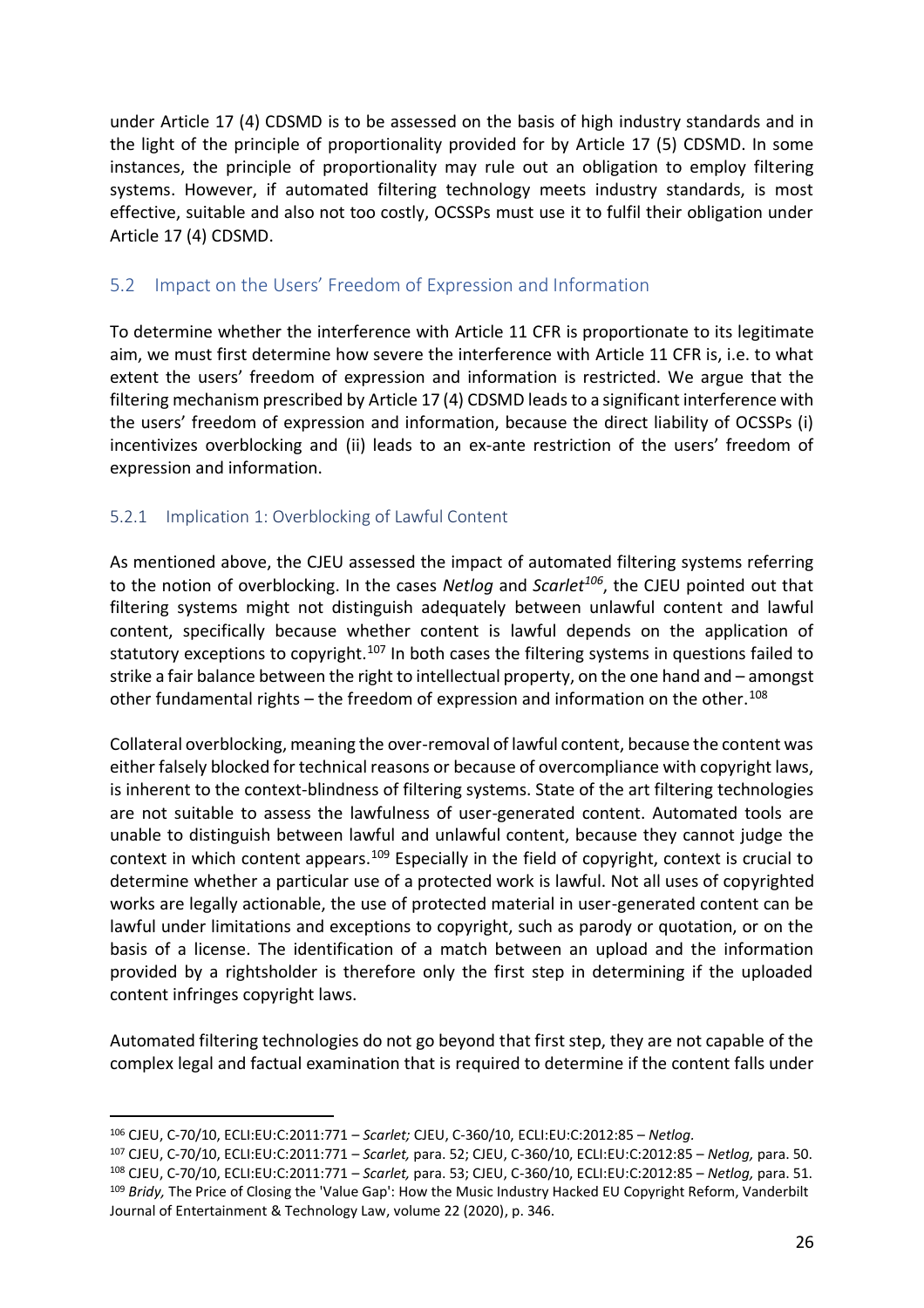an exception or limitation.<sup>110</sup> The European Commission, after having heard from a variety of stakeholders including the manufacturers of filtering technologies, concluded in its guidance consultation document on the implementation of Article 17 CDSMD that "in the current state of the art, content recognition technology cannot assess whether the uploaded content is infringing or covered by a legitimate use."111

This fundamental shortcoming is unlikely to be solved through technological development, as even the most sophisticated filtering technologies that employ machine learning still operate on the basis of recognizing patterns in the data. These tools do not understand the contents of the patterns they detect, hence they are unlikely to perform the qualitative assessments required to determine the presence of humour, or criticism, which are necessary to determine whether a use falls under an exception or limitation. Advanced filtering technologies are capable of making quantitative distinctions regarding the amount of protected material that is used, at least with regard to some types of protected works and other subject-matter. However, these quantitative distinctions fail to align with the legal realities of copyright law. On the one hand, the use of an extremely short extract of a work can constitute an infringement, $112$  whereas, on the other hand, the use of an entire work may be permissible, for example in the context of a quotation.

Furthermore, automated filtering systems cannot detect false claims of exclusive rights, including over public domain material or material that is published under a Creative Commons license (overclaiming), nor can they detect whether particular material qualifies for copyright or related rights protection in the first place. The use of automated filtering systems relies entirely upon the veracity of the information provided by presumed rightsholders. The experience with existing automated filtering systems that some large platforms have been using on a voluntary basis has provided empirical evidence for both collateral overblocking and overclaiming by negligent rightsholders.<sup>113</sup> This problem is exacerbated by rightsholders increasingly automating the provision of information about their repertoires to platforms. Those automated schemes are based on the assumption that those rightsholders hold *exclusive* rights in all parts of their repertoires, routinely leading to erroneous requests for the removal of content that is in the public domain or for which rightsholders only hold a nonexclusive usage license.<sup>114</sup>

Insofar as Article 17 (4)(b) and (c) CDSMD require the implementation of automated filtering tools, the danger of overblocking arises. Because of the context-blindness of filtering systems, their implementation will inevitably produce false positives and, through the blocking or removal of lawful content, restrict users' freedom of expression and information. Overblocking constitutes a severe interference with the right to freedom of expression of the affected user whose content is blocked, as well as the right to freedom of information of the

<sup>110</sup> *Bridy,* The Price of Closing the 'Value Gap': How the Music Industry Hacked EU Copyright Reform, Vanderbilt Journal of Entertainment & Technology Law, volume 22 (2020), p. 346.

<sup>&</sup>lt;sup>111</sup> European Commission, 2020. Targeted consultation addressed to the participants to the stakeholder dialogue on Article 17 of the Directive on Copyright in the Digital Single Market, p. 15.

<sup>112</sup> CJEU, C-476/17, ECLI:EU:C:2019:624 – *Pelham*, para. 29.

<sup>113</sup> *Bridy,* The Price of Closing the 'Value Gap': How the Music Industry Hacked EU Copyright Reform, Vanderbilt Journal of Entertainment & Technology Law, volume 22 (2020), p. 347.

<sup>114</sup> For an example of this phenomenon, German TV station accidentally blocking a political activist group's YouTube video, after having shown it on its TV programme on the basis of a non-exclusive license, see: PinkStinks, RTL hat uns mal kurz gekillt. [https://pinkstinks.de/rtl-hat-uns-mal-kurz-gekillt/.](https://pinkstinks.de/rtl-hat-uns-mal-kurz-gekillt/)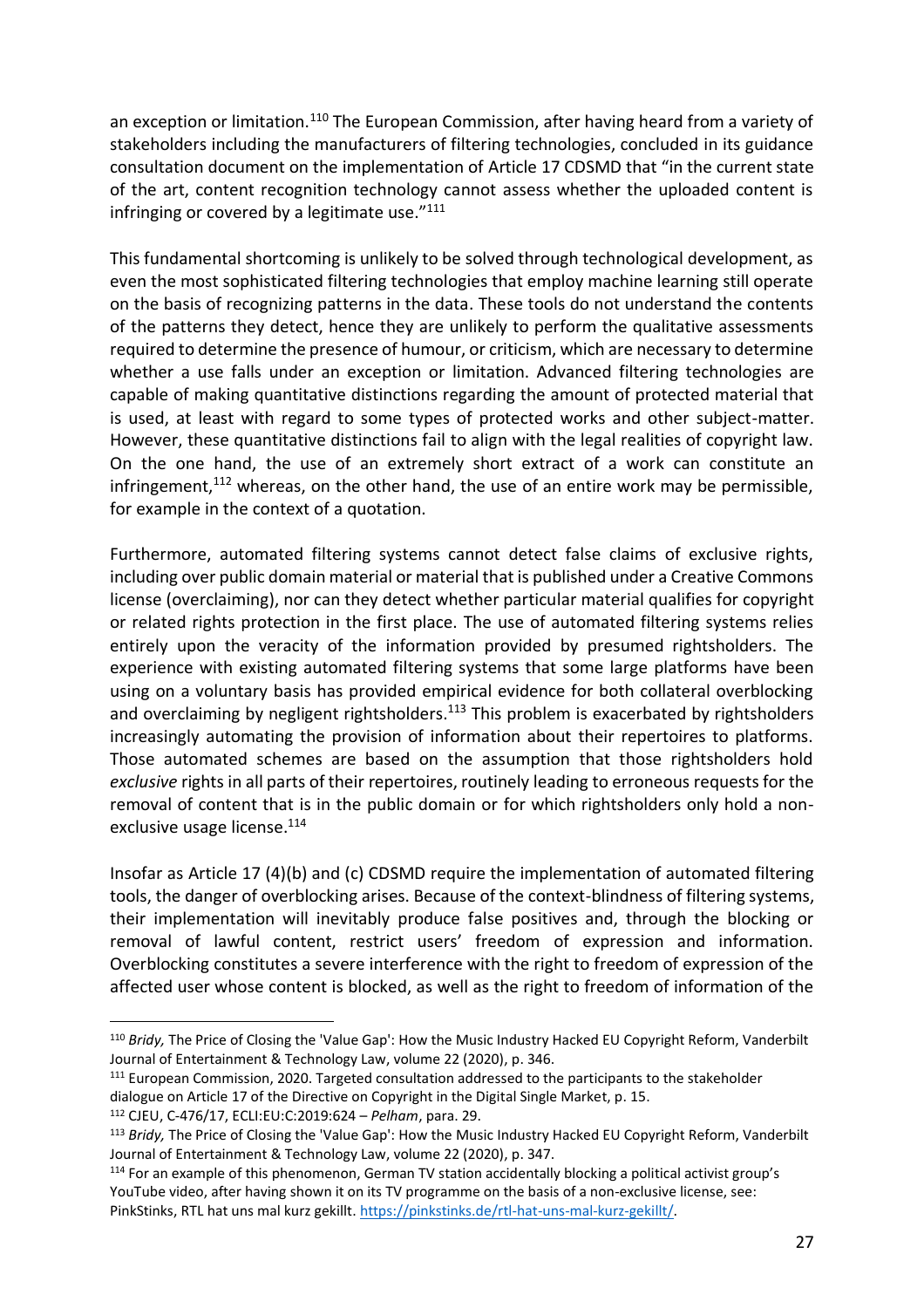general public, who are denied access to lawful pieces of information. Collateral overblocking amounts to a violation of the freedom of expression because as an unintended effect it does not serve a legitimate aim in itself.<sup>115</sup>

In addition to the direct violation of freedom of expression caused by blocking of lawful content, overblocking also has an indirect negative effect on the freedom of expression of users by causing behavioural changes. These *chilling effects* have been empirically demonstrated in several studies, which showed a drop in individual users' activity on social media platforms after those users had received an automated copyright infringement notice.<sup>116</sup>

Because Article 17 CDSMD imposes a much stricter standard of liability for certain internet service providers, it intensifies the dangers of the over-removal of lawful content. Outside the scope of the CDSMD, the liability of internet service providers is not harmonized. According to Article 14 of the E-Commerce Directive (ECD), hosting services that store third-party content cannot be held liable for illegal acts of their users unless they obtained actual knowledge about the illegality of a piece of illegal information (notice) and failed to act expeditiously to avoid liability (takedown). The ECD itself does, in contrast to Article 17 CDSMD, does not impose direct liability on intermediaries. Within the framework of the ECD, the design of the obligations of hosting service providers is therefore left to the Member States, to the extent that the national laws respect the liability limitation provided for in Article 14 ECD. For a subset of hosting service providers, the OCSSPs, this liability framework changes significantly with the adoption of Article 17 CDSMD.<sup>117</sup>

### <span id="page-27-0"></span>5.2.2 Implication 2: Ex-ante Restrictions of the Freedom of Expression and Information

While the mere fact that Article 17 (4)(b) and (c) CDSMD require to some extent the use of algorithmic filtering tools may seem to be a technical matter, it reflects a fundamental shift in the balance of copyright law. The possibility of ex-ante automated blocking or removal of content reverses the default treatment of potentially legal content:

*"if copyrighted materials were once available unless proven to be infringing, today materials that are detected by algorithms are removed from public circulation unless explicitly authorized by the right holder."<sup>118</sup>*

The interference with fundamental rights is especially severe because it leads to an ex-ante restriction of the users' freedom of expression and information. Potentially lawful content can be blocked or removed before a court or independent judicial body has assessed its lawfulness. Poland argues in this plea that this shift in the balance of copyright enforcement caused by the mandatory introduction of automated filtering systems undermines the

<sup>115</sup> *Husovec*, Invisible Speech Harms of Delegated Enforcement: When is the EU Legislator Responsible? Forthcoming, p. 5.

<sup>116</sup> Cf. *Matias et al.*, Do Automated Legal Threats Reduce Freedom of Expression Online? Preliminary Results from a Natural Experiment. [https://osf.io/nc7e2/;](https://osf.io/nc7e2/) *Penney*, Privacy and Legal Automation: The DMCA as a Case Study. 22 Stan. Tech. L. Rev. 412.

https://www-cdn.law.stanford.edu/wp-content/uploads/2019/09/Penney\_20190923\_Clean.pdf.

<sup>117</sup> *Husovec*, Invisible Speech Harms of Delegated Enforcement: When is the EU Legislator Responsible? Forthcoming, p. 3.

<sup>118</sup> Elkin-Koren, *Fair Use by Design*, UCLA Law Review 64 (2017), p. 1093.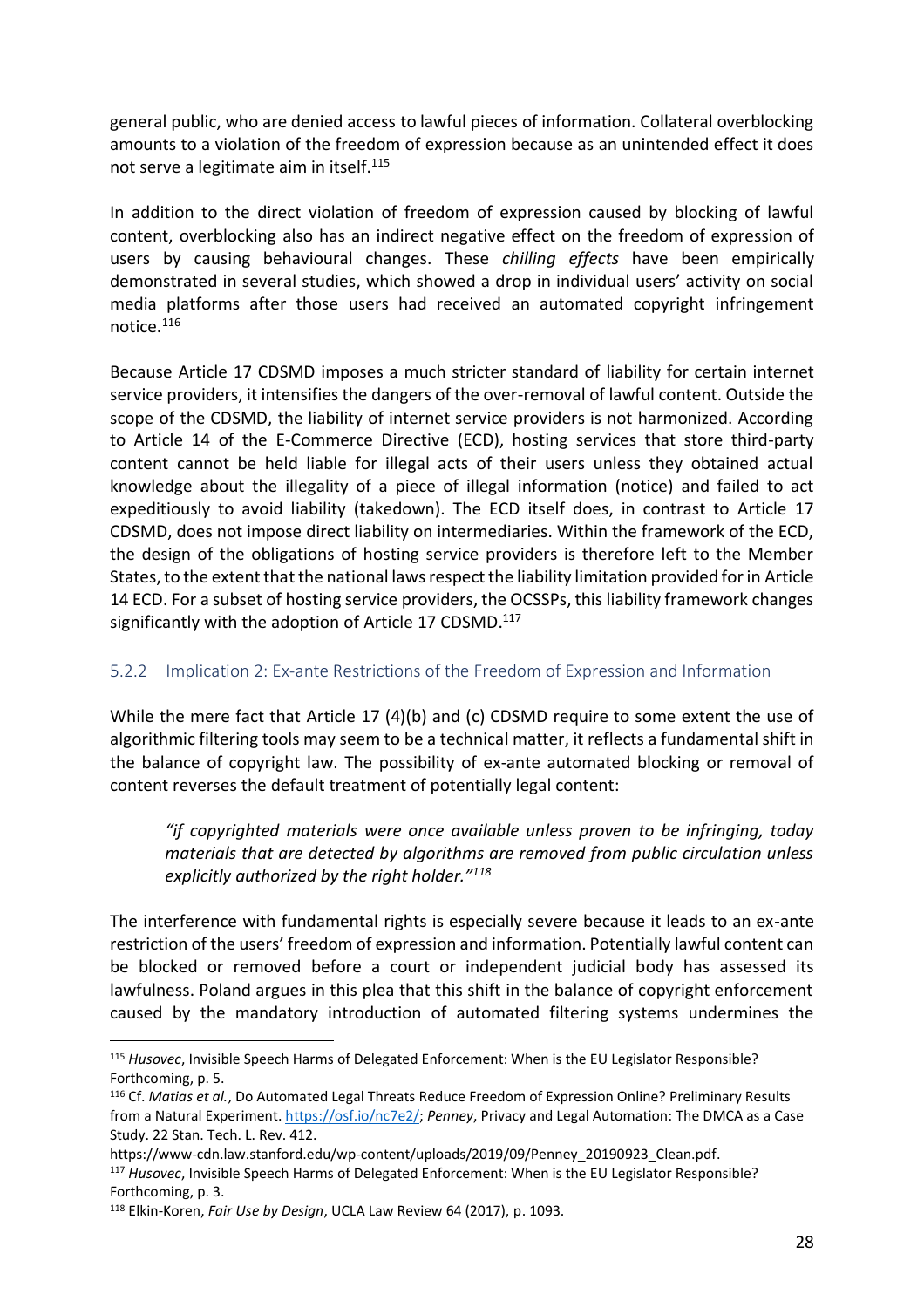essence of the fundamental rights to freedom of expression and information, because it can cause information to be prevented from publication altogether,  $119$  rather than being initially made available and blocked at a later point, once its illegality has been determined. Insofar as automatic filtering systems are implemented to fulfil the obligations according to Article 17 (4) CDSMD, potentially lawful content will to some extent be initially blocked and can only be published after having undergone a complaint and redress procedure – without ever involving an independent body to assess its lawfulness.

#### <span id="page-28-0"></span>5.2.3 CJEU Case Law on Overblocking and ex-ante Restrictions of Freedom of Expression and Information

The case law of the CJEU provides some guidance regarding the impacts of overblocking and ex-ante restrictions on Article 11 CFR. In the above-mentioned cases *Netlog* and *Scarlet<sup>120</sup>* the CJEU ruled that injunctions requiring the installation of the contested content filtering systems were inadmissible. In his opinion on the case *Scarlet*, AG Villalón went so far to conclude that

'*no filtering and blocking system appears able to guarantee, in a manner compatible with the requirements of Articles 11 and 52 (1) of the Charter, the blockage only of exchanges specifically identifiable as unlawful'*. 121

The decisions in *Netlog* and *Scarlet* were followed by a number of other judgements that all support the interpretation that overblocking is a priori incompatible with the right to freedom of expression and information. Some authors conclude from the decision of the CJEU in *UPC Telekabel*<sup>122</sup> that the effects of Article 17 CDSMD regarding the implementation of filtering mechanisms might be proportionate.<sup>123</sup> However, the ruling in the case *UPC Telekabel* actually supports the opposite conclusion, by strictly rejecting the permissibility of overblocking. In its ruling the CJEU approved an injunction that required internet access providers to block access to a particular website offering access to infringing content only under the condition that the measures employed by the service provider to comply with the injunction are effective, "without thereby affecting internet users who are using the provider's services in order to lawfully access information".<sup>124</sup>

The CJEU's decision nevertheless raised fundamental rights questions, because it did not "specify the measures which that access provider must take" and insofar delegating the responsibility to strike a balance between the competing fundamental rights of rightsholders and users to the addressee of the injunction.<sup>125</sup> This criticism does not, however, relate to the dangers of overblocking. Because the injunction in question was strictly targeted at a particular website whose contents were pre-determined to consist of materials made available exclusively or predominantly without the rightsholder's consent, $126$  there is no risk

<sup>&</sup>lt;sup>119</sup> This issue is discussed in detail below in light of the ECtHR case-law regarding prior restraint.

<sup>120</sup> CJEU, C-70/10, ECLI:EU:C:2011:771 – *Scarlet;* CJEU, C-360/10, ECLI:EU:C:2012:85 – *Netlog.*

<sup>121</sup> AG Villalón, Opinion, C-70/10, ECLI:EU:C:2011:255 – *Scarlet*, para. 86.

<sup>122</sup> CJEU, C-314/12, ECLI:EU:C:2014:192 – *UPC Telekabel*.

<sup>123</sup> *Specht-Riemenschneider,* Leitlinien zur Umsetzung des Article17 DSM-RL aus Verbrauchersicht, p. 47. [https://www.vzbv.de/sites/default/files/downloads/2020/06/23/2020-06-12-specht-final-art\\_17.pdf.](https://www.vzbv.de/sites/default/files/downloads/2020/06/23/2020-06-12-specht-final-art_17.pdf)

<sup>124</sup> CJEU, C-314/12, ECLI:EU:C:2014:192 – *UPC Telekabel*, para. 56.

<sup>125</sup> CJEU, C-314/12, ECLI:EU:C:2014:192 – *UPC Telekabel,* para. 64.

<sup>126</sup> Ibid., para. 3.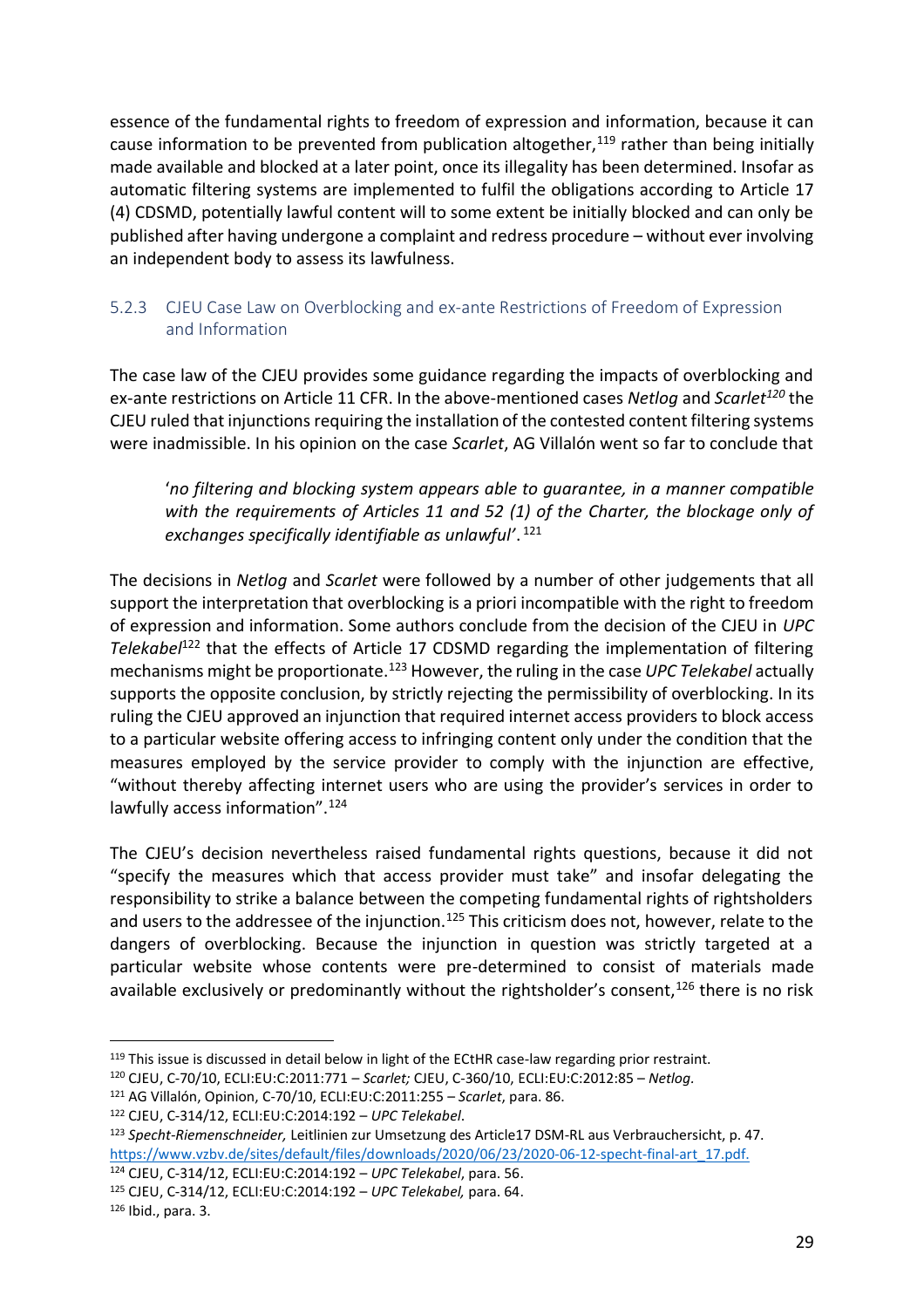of blocking lawful communications comparable to that resulting from the implementation of a content filtering system required by Article 17 (4) CDSMD.

Also, the CJEU's decision in the case *Glawischnig-Piesczek<sup>127</sup>* does not lend support to the legality of overblocking, although this time it involved an injunction that required a social network to monitor all content for identical and equivalent defamatory statements uploaded by users. In the decision *Glawischnig-Piesczek* the Court avoids the balancing of fundamental rights despite the fact that AG Szpunar mentions that the injunction in question must respect the internet users' fundamental rights to freedom of expression and information, irrespective of their lack of standing in the court proceedings.<sup>128</sup> Instead, the Court deems injunctions to be permissible only insofar as they concern the blocking of statements that are either identical to the defamatory statement deemed illegal by the referring court, or equivalent statements that the court has *listed* in the injunction and therefore deemed to be equally illegal. "Differences in the wording of that equivalent content, compared with the content which was declared to be illegal, must not, in any event, be such as to require the host provider concerned to carry out an independent assessment of that content."<sup>129</sup> While this ruling fails to give much guidance on how these requirements can be met in practice, given the contextsensitivity of defamation, it does not give support to an injunction that would lead to the blocking of legal content as collateral damage.

Following these decisions, the danger of overblocking can be said to inform the CJEU's decision in judging whether a specific filtering system strikes a fair balance between the fundamental right to property, and the fundamental right to freedom of expression and information. The CJEU places importance on the requirement that blocking injunctions do not lead to the blocking of lawful content. It is that requirement which saw the CJEU judging that the blocking injunctions requiring the implementation of automated filtering systems in the copyright context were incompatible with EU law.

#### <span id="page-29-0"></span>5.2.4 ECtHR Case Law on Overblocking and ex-ante Restrictions of Freedom of Expression and Information

The meaning and the scope of the fundamental right to freedom of expression within the EU legal order can be further clarified by the ECtHR case law. Article 52 (3) CFR states that insofar as rights of the Charter correspond to rights which are guaranteed by the ECHR, the meaning and scope of those rights shall be the same. This applies not only to the wording of the ECHR, scope and meaning of the provisions of the Charter are also to be determined by the ECtHR case law on the corresponding provisions.<sup>130</sup>

The ECtHR has an extensive case law on the impacts of website blocking on the freedom of expression. In determining the severity of the interference with the freedom of expression, the ECtHR notes that overblocking constitutes a type of prior restraint, because an information is blocked before a judicial decision on the lawfulness of the content was

<sup>127</sup> CJEU, C-18/18, ECLI:EU:C:2019:821 – *Glawischnig-Piesczek.* 

<sup>128</sup> AG Szpunar, Opinion, C‐18/18, ECLI:EU:C:2019:458 – *Glawischnig-Piesczek*, para. 65.

<sup>129</sup> CJEU, C-18/18, ECLI:EU:C:2019:821 – *Glawischnig-Piesczek*, para. 45.

<sup>130</sup> CJEU, C‑205/15, ECLI:EU:C:2016:499 – *Toma und Biroul Executorului Judecătoresc Horațiu-Vasile Cruduleci,*  para. 41.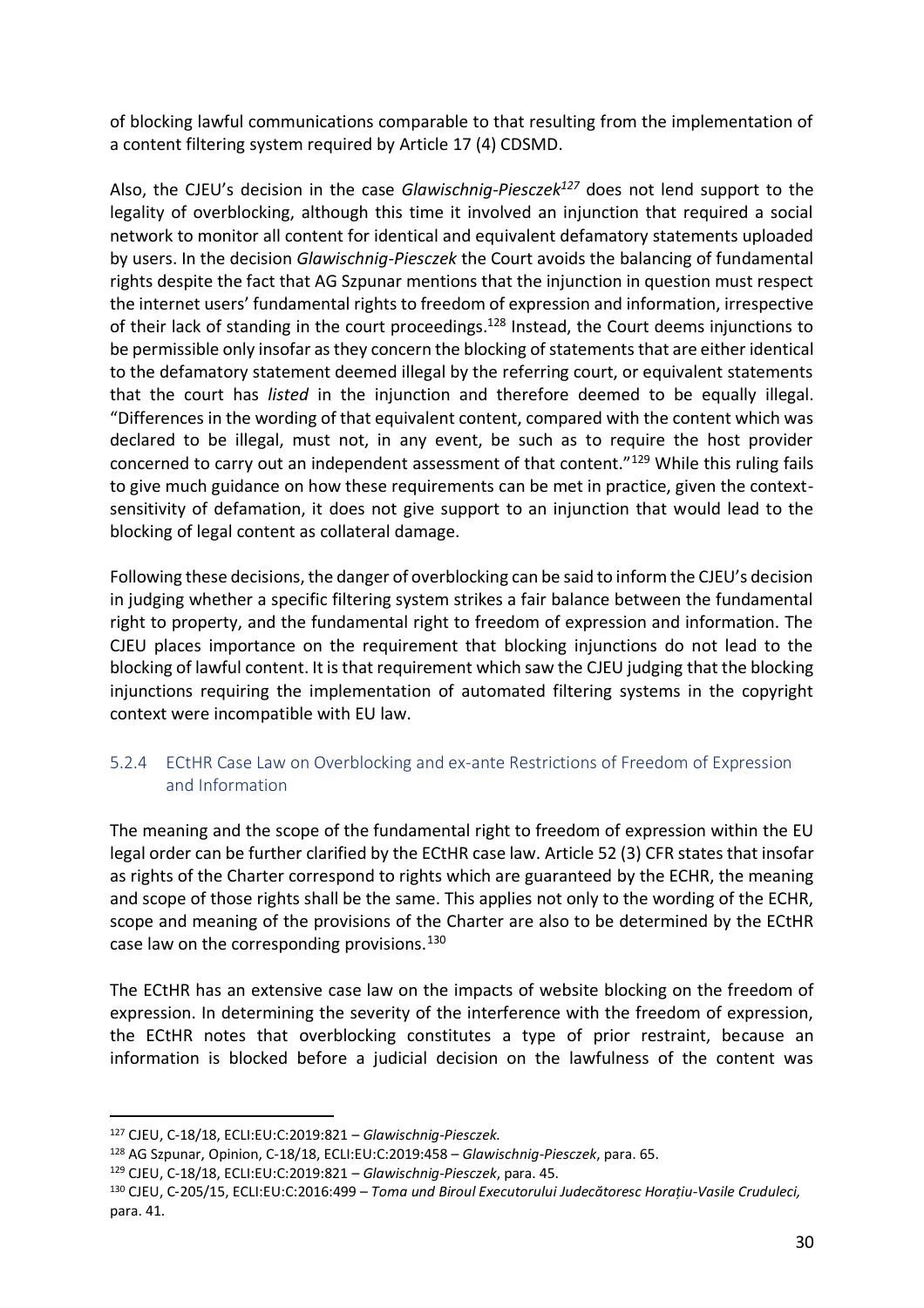issued.<sup>131</sup> The Court reiterates in this connection that prior restraints are not prohibited by Article 10 ECHR as such, but the dangers inherent in prior restraints '*call for the most careful scrutiny on the part of the Court and are justified only in exceptional circumstances'.*<sup>132</sup> This is especially relevant when the access to information on the internet is restricted, as:

*"in the light of its accessibility and its capacity to store and communicate vast amounts of information, the Internet plays an important role in enhancing the public's access to news and facilitating the dissemination of information in general."*<sup>133</sup>

The Court adds that preventive restrictions on the freedom of expression and information require a legal framework establishing precise and specific rules regarding the application of preventive restrictions.<sup>134</sup> The ECtHR's case law makes it therefore clear that ex-ante restrictions of the freedom of expression constitute an especially severe interference that can only be justified in exceptional circumstances.

In *Ahmet Yildirim v Turkey*, the ECtHR also addressed the issue of collateral overblocking. The Court ruled that the injunction in question violated Article 10 ECHR, because it led to a significant collateral blocking of lawful websites.<sup>135</sup> The ECtHR in *Kharitonov v Russia<sup>136</sup>* ruled that the Russian website blocking scheme that led to blocking of websites that shared the same IP address was a violation of Article 10 ECHR because it led to arbitrary and excessive blocking of lawful websites. The Court argues that any measure that renders large quantities of information inaccessible substantially restricts the rights of Internet users. Whenever a measure interferes with lawful content or websites as a collateral effect, the legal framework must establish safeguards capable of protecting individuals from excessive and arbitrary effects of blocking measures. When exceptional circumstances justify the blocking of unlawful content,

*"a State agency making the blocking order must ensure that the measure strictly targets the illegal content and has no arbitrary or excessive effects, irrespective of the manner of its implementation*".<sup>137</sup>

The ECtHR has so far not approved of a single blocking system. <sup>138</sup> Even in hate speech cases, where the ECtHR gives the Member States greater latitude, it did not approve of prepublication restraints.<sup>139</sup> The ECtHR case law on blocking systems shows that the Court regards ex-ante restrictions of the right to freedom of expression and information as an especially severe interference. This interference can only be justified in exceptional circumstances and

<sup>131</sup> ECtHR, Applications nos. 48310/16 and 59663/17 – *Kablis v. Russia*, para. 90.

<sup>132</sup> ECtHR, Application no. 3111/10 – *Ahmet Yildirim v Turkey,* para. 47.

<sup>133</sup> ECtHR, Application no. 3111/10 – *Ahmet Yildirim v Turkey,* para. 48.

<sup>134</sup> ECtHR, Applications nos. 48310/16 and 59663/17 – *Kablis v. Russia*, para. 92.

<sup>135</sup> ECtHR, Application no. 3111/10 – *Ahmet Yildirim v Turkey,* paras. 66–68.

<sup>136</sup> ECtHR, Application no. 10795/14 – *Kharitonov v Russia*.

<sup>137</sup> ECtHR, Application no. 10795/14 – *Kharitonov v Russia*, paras. 45 f.

<sup>138</sup> *Husovec,* Invisible Speech Harms of Delegated Enforcement: When is the EU Legislator Responsible?, Forthcoming, p. 10.

<sup>139</sup> In *Delfi AS v. Estonia,* Application no. 64569/09 – *Delfi AS v. Estonia*, the ECtHR accepted that states may impose liability if the portals fail to remove certain kinds of hate speech, however, *Delfi AS v Estonia* only referred to certain kinds of hate speech for which the ECtHR accepted ex-post removal (para. 159), and did not approve of preventive filtering of content before its publication.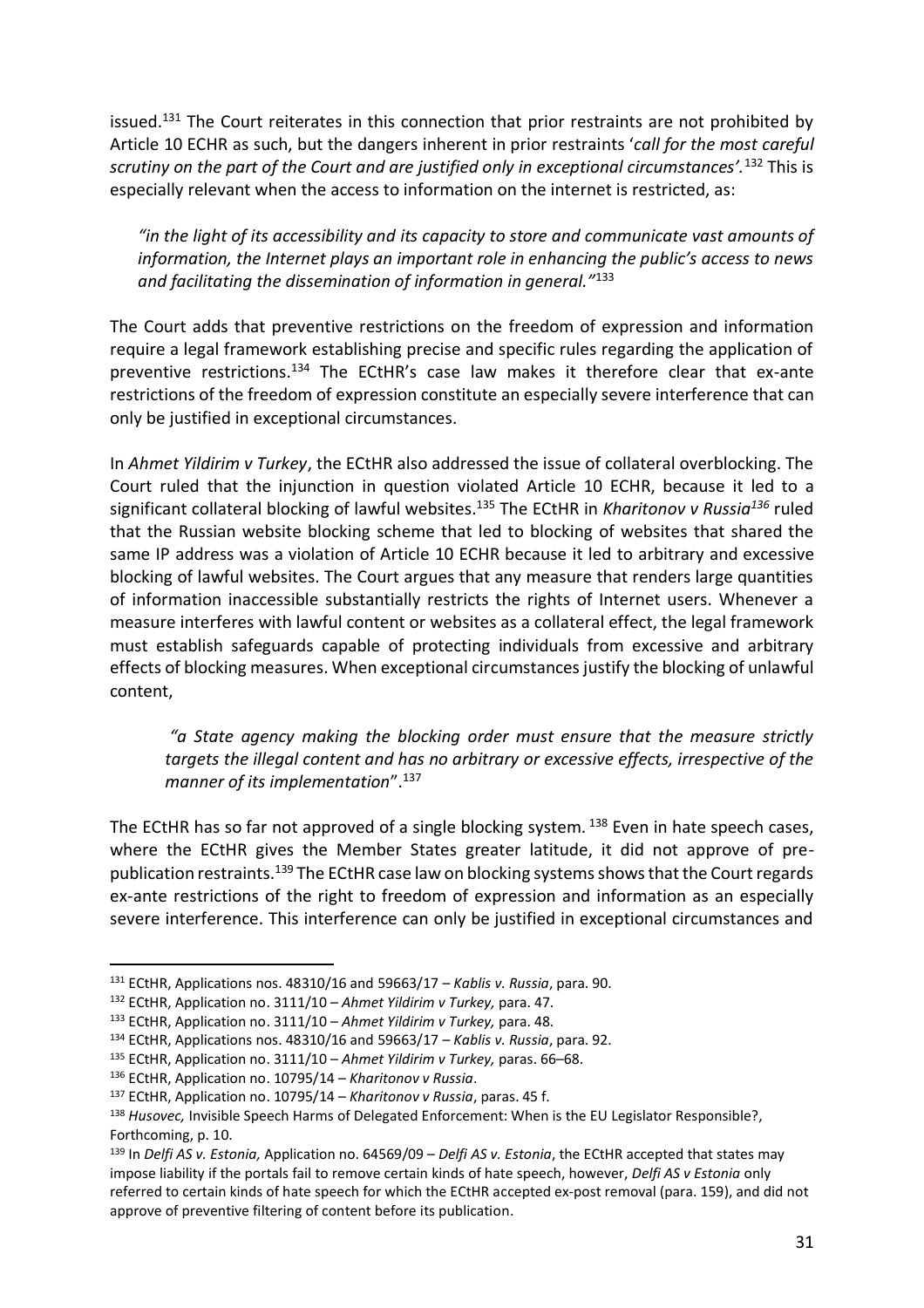require a precise and specific legal framework. Even if an ex-ante restriction is justified to block unlawful content, the Court clearly spells out that this must not lead to overblocking.

Although the ECtHR's cases dealt with the blocking of websites, the same analysis applies to service providers hosting user-generated content. In *Kablis v Russia,* the ECtHR confirmed that the blocking of individual content falls under the same category of interferences, that is prior restraints, because it amounts to a limitation of the freedom of expression and information prior to judicial determination of lawfulness.<sup>140</sup>

### <span id="page-31-0"></span>5.3 Conclusion: Article 17 Results in Serious Interference with Freedom of Expression and Information

In conclusion, the interference with the freedom of opinion which Article 17 CDSMD causes is of particular severity under European law. The blocking of content before its publication and before a court has assessed its lawfulness is a prior restraint according to the ECtHR's case law that can only be justified in exceptional circumstances. Both the CJEU and the ECtHR place great importance on the fact that filtering systems may lead to the collateral overblocking of lawful content.

Both courts regard the collateral blocking of lawful content as a severe interference with the users' fundamental right to freedom of expression and information. They have found that filtering or blocking systems that lead to arbitrary blocking of lawful content violate Article 11 CFR and Article 10 ECHR respectively. In the application and interpretation of Article 11 CFR by the CJEU, the ECtHR's case law can provide further guidance. It follows from Article 52 (3) CFR that the CJEU must also take the relevant ECtHR case law into account when interpreting the Charter. In the ECtHR's case law on website blocking, it is well established that ex-ante restrictions of the freedom of expression and information on the internet can only be justified in exceptional circumstances and require a precise and specific legal framework. As will be shown below, Article 17 CDSMD fails to meet this standard.

# <span id="page-31-1"></span>6 Insufficient Safeguards for Freedom of Expression and Information

As a result of the highly charged political process, several statutory provisions adding mandatory exceptions and safeguards against the blocking of lawful content were implemented into the directive at a late stage of the legislative process. The co-legislators expressly introduced these procedural safeguards as means to mitigate the impact of the Article 17-mechanism on the freedom of expression and information of users.

In the following, we explain why Article17 CDSMD does not contain sufficient procedural safeguards to mitigate the interference with the users' fundamental right to freedom of expression and information that we described above. To this end, we will first present the requirements for procedural safeguards arising from primary Union law and the case law of CJEU and ECtHR and show that the safeguards foreseen in Article 17 CDSMD do not compensate the impact on the users' freedom of expression and information, also because the EU legislator failed to lay down sufficient minimal procedural safeguards.

<sup>140</sup> ECtHR, Applications nos. 48310/16 and 59663/17 – *Kablis v. Russia*, para. 90.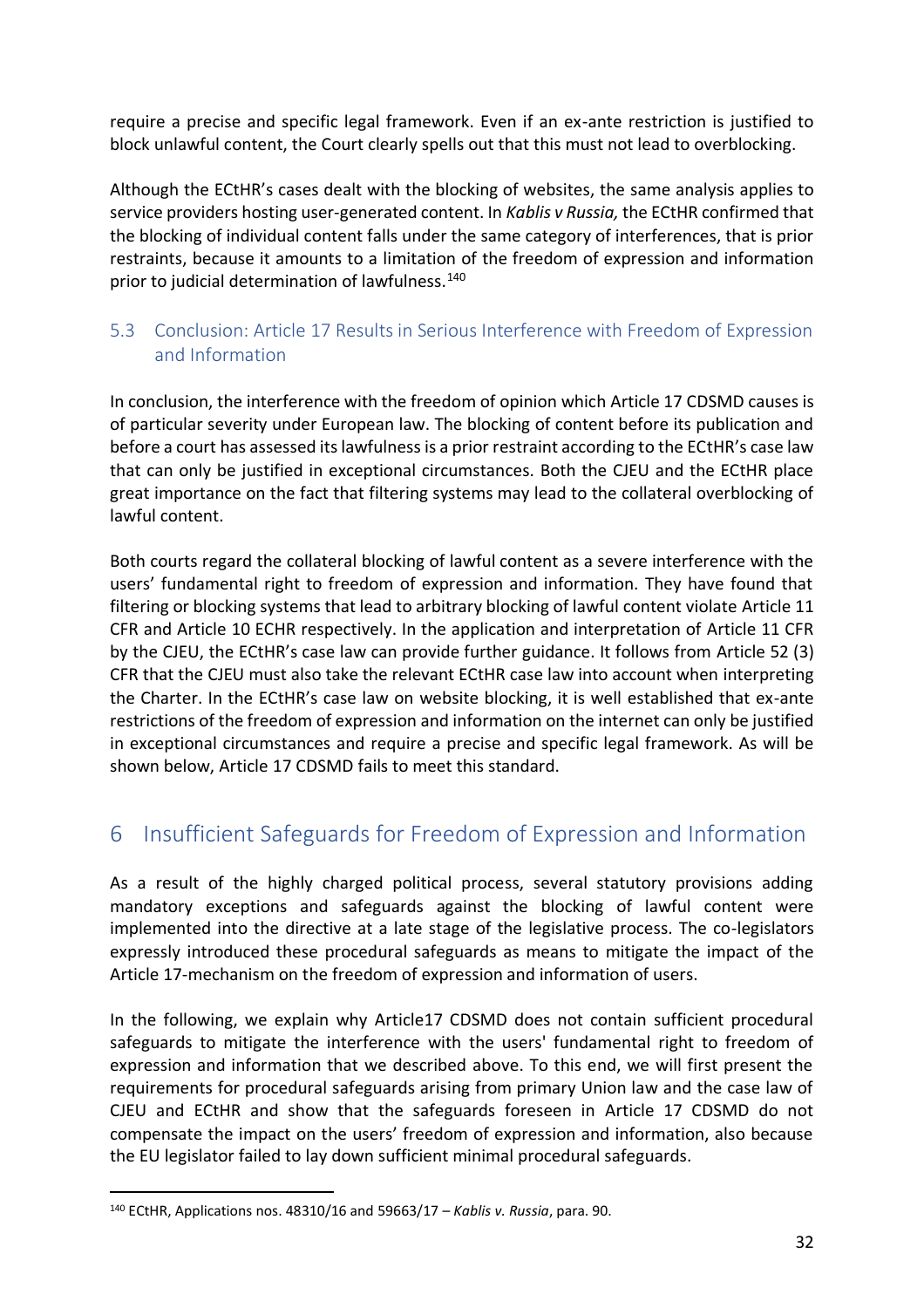### <span id="page-32-0"></span>6.1 European Case Law Requires Minimal Procedural Safeguards

To determine to what extent the safeguards enshrined in Article 17 CDSMD can mitigate the interference with users' freedom of expression and information, we briefly analyse the criteria for procedural safeguards which the CJEU establishes in its case law on filter systems as well as the relevant case law of the ECtHR.

### <span id="page-32-1"></span>6.1.1 CJEU Case Law on Filtering Systems and Procedural Safeguards

The CJEU's case law on filter systems does not contain clear guidelines on procedural safeguards for the fundamental rights of the users. In the decisions already discussed above, *UPC Telekabel* and *Glawischnig-Piesczek*, the CJEU develops, at best, indications of procedural safeguards against interferences with the users' fundamental rights due to overblocking.<sup>141</sup>

In *UPC Telekabel*, the CJEU approved an injunction that required internet access providers to block particular websites but did not *"specify the measures which that access provider must take"*. <sup>142</sup> The court held that access providers themselves must be required by national laws to "ensure compliance with the fundamental rights of internet users to freedom of information" by adopting measures that "*bring an end"* to the specified infringement *"without thereby affecting internet users who are using the provider's services in order to lawfully access information".* To avoid conflicts with fundamental rights, the CJEU adds that *"the national procedural rules must provide a possibility for internet users to assert their rights before the court once the implementing measures taken by the internet service provider are known*".<sup>143</sup>

In *Glawischnig-Piesczek*, the CJEU did not examine this precedent but concluded that a court order that requires a social network to monitor all uploaded content so long as the monitoring is "*limited to information containing the elements specified in the injunction, and its defamatory content of an equivalent nature does not require the host provider to carry out an independent assessment, since the latter has recourse to automated search tools and technologies."<sup>144</sup>* The Court did neither mention nor expand on the requirement of procedural safeguards established in *UPC Telekabel*. This ultimately leads to the fact that the protection of the fundamental rights of users is entirely placed in the responsibility of the court issuing the order. The injunction itself has to *"properly identify"* the infringing nature and contain specific elements, including its context.<sup>145</sup>

These decisions show that the CJEU guidelines on procedural safeguards against the dangers of overblocking are rudimentary.<sup>146</sup> This may be related to the fact that the CJEU delegates the responsibility to protect the fundamental rights of users to other actors. In *UPC Telekabel*,

<sup>141</sup> *Husovec,* Invisible Speech Harms of Delegated Enforcement: When is the EU Legislator Responsible? Forthcoming, p. 9.

<sup>142</sup> CJEU, C-314/12, ECLI:EU:C:2014:192 – *UPC Telekabel,* para. 64.

<sup>143</sup> CJEU, C-314/12, ECLI:EU:C:2014:192 – *UPC Telekabel,* para. 57.

<sup>144</sup> CJEU, C-18/18, ECLI:EU:C:2019:821 – *Glawischnig-Piesczek,* paras. 46–47.

<sup>145</sup> CJEU, C-18/18, ECLI:EU:C:2019:821 – *Glawischnig-Piesczek,* para. 45.

<sup>&</sup>lt;sup>146</sup> It should already be emphasized at this point that the above-mentioned decisions differ from the constellation in Poland v European Parliament and Council. We will show below that for the subject matter of the case, the European legislator is obliged to provide safeguards based on the current interpretation of the legal framework.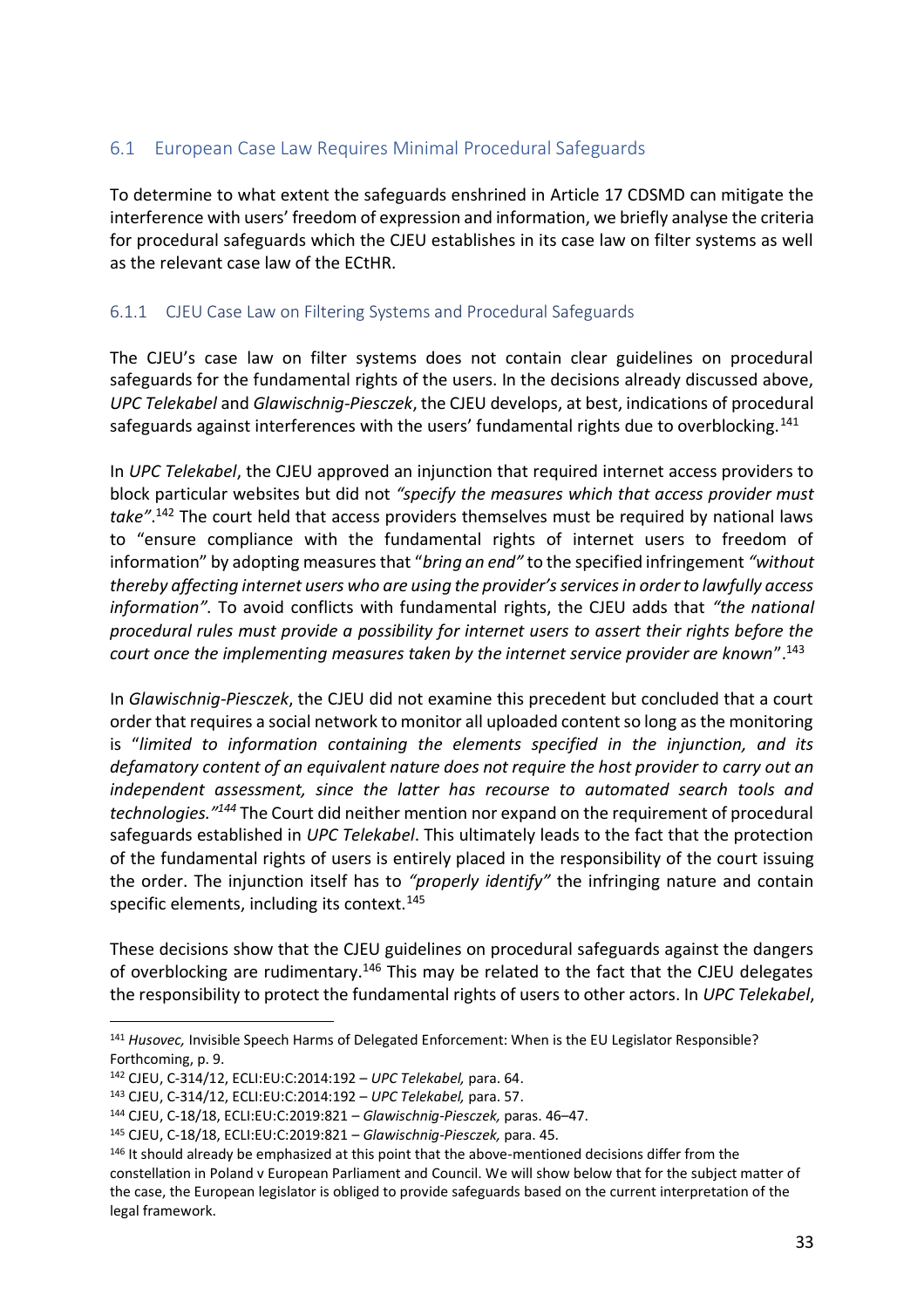it is the access providers who have to safeguard the rights of users. In *Glawischnig-Piesczek*, it is the national courts who have the hard-to-follow task of describing an infringement so precisely that service providers can detect it using automatic tools without blocking legitimate uses of the same content in other contexts.

#### <span id="page-33-0"></span>6.1.2 ECtHR Case Law on Filtering Systems and Procedural Safeguards

Again, the ECtHRs case law on website blocking and the impacts on the freedom of expression and information provides substantial guidance that the CJEU can rely on in its interpretation and application of Article 11 CFR.<sup>147</sup>

The far-reaching delegation of responsibilities is in contrast to the case law of the ECtHR on the interferences of website blocking schemes with the freedom of expression and information. As outlined above, the ECtHR has ruled on the admissibility of website blocking schemes in various cases and has not yet accepted a single blocking system. All of the ECtHR's case law finds violations of the freedom of expression and information due to insufficient safeguards. The starting point in all these cases is that the blocking of content before its unlawfulness has been established is a type of prior restraint.<sup>148</sup>

The ECtHR explicitly states that "a legal framework is required to ensure both tight control over the scope of bans and an effective Convention-compliant judicial review".<sup>149</sup> According to the ECtHR, legislation must "provide safeguards against abuse (...) in respect of incidental blocking measures"*. <sup>150</sup>* Legislation that leads to preventive restrictions of the fundamental right to freedom of expression and information must itself contain a precise and specific framework regarding the application of these restrictions.<sup>151</sup>

In the decisions of *Kharitonov v Russia, OOO Flavus v Russia and Engels v Russia*, the ECtHR found that website blocking schemes violated Article 10 ECHR for not including the following safeguards: (i) an impact assessment of the blocking measure prior to its implementation, (ii) an obligation to proactively notify and educate those who might be impacted by overblocking, (iii) the blocking measures had not been sanctioned by a court or other independent adjucatory body, (iv) they lacked effective transparency with respect to grounds and possibilities to challenge already implemented blocking measures, (v) and did not provide for judicial recourse for the parties.<sup>152</sup>

### <span id="page-33-1"></span>6.2 EU Legislator Has Central Responsibility to Provide Minimal Safeguards

What are the practical implications for Article 17 CDSMD that can be derived from these standards of the European case law?

<sup>149</sup> ECtHR, Application no. 3111/10 – *Ahmet Yildirim v Turkey* para. 64.

<sup>147</sup> CJEU, C‑205/15, ECLI:EU:C:2016:499 – *Toma und Biroul Executorului Judecătoresc Horațiu-Vasile Cruduleci,*  para. 41.

<sup>148</sup> *Husovec*, Invisible Speech Harms of Delegated Enforcement: When is the EU Legislator Responsible? Forthcoming, p. 10; ECtHR, Application no. 10795/14 – *Kharitonov v Russia*, para. 43.

<sup>150</sup> ECtHR, Application no. 10795/14 – *Kharitonov v Russia*, para. 43.

<sup>151</sup> ECtHR, Applications nos. 48310/16 and 59663/17 – *Kablis v. Russia*, para. 92.

<sup>152</sup> *Husovec,* Invisible Speech Harms of Delegated Enforcement: When is the EU Legislator Responsible? Forthcoming, p 10; ECtHR, Application no. 10795/14 – *Kharitonov v Russia*, paras. 43–45, 55.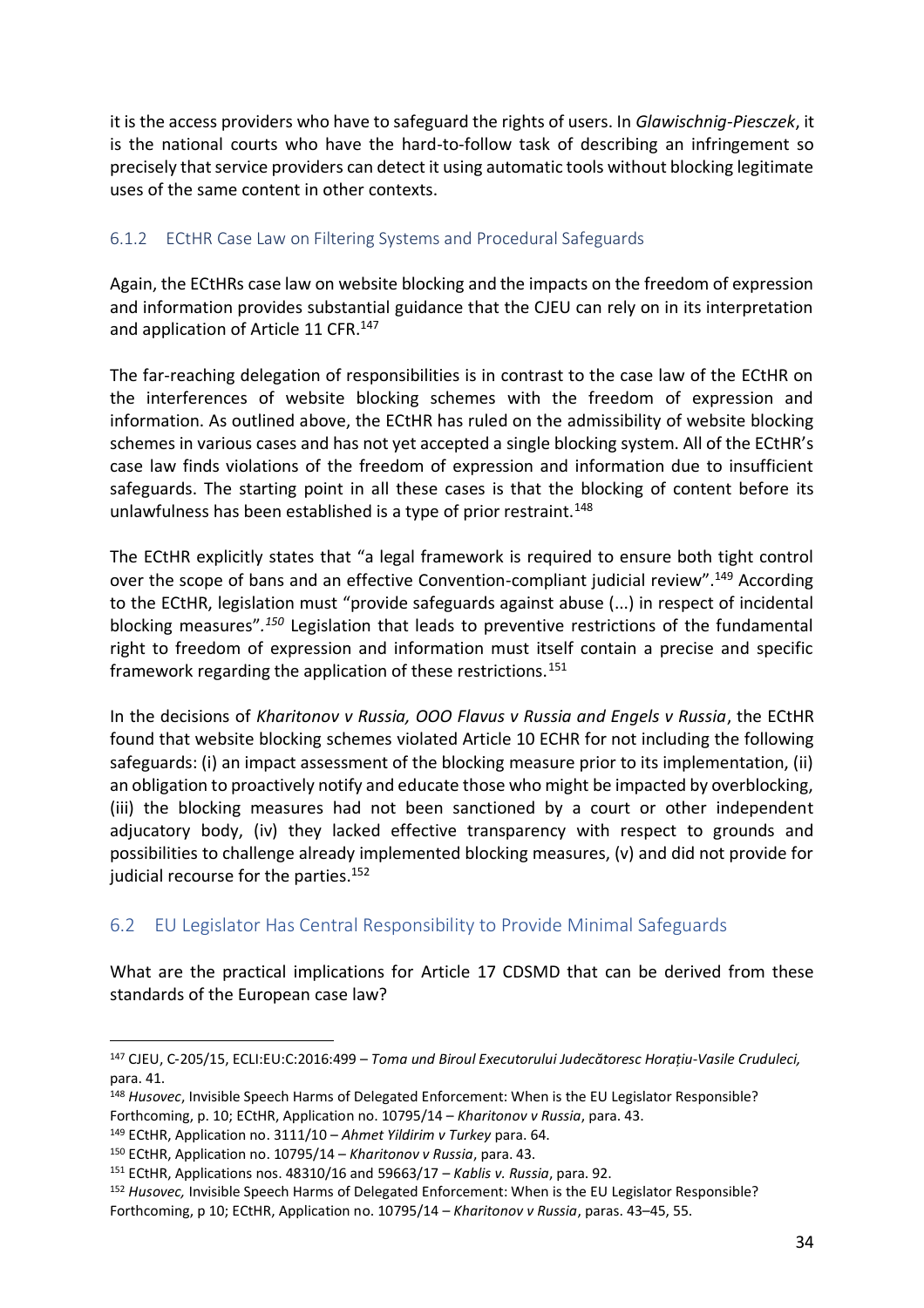At the outset, we have shown that the Article 17 CDSMD-mechanism leads to severe interference with the users' freedom of expression and information, because it imposes preventive restrictions and may lead to the over-removal of lawful content. This corresponds to the balancing of interests underlying the ECtHR's case law on website blocking.<sup>153</sup> As a result of the severity of interference, the minimal requirements to be set for the safeguards are strict. However, the subject matter of the decisions cited above differs from the case *Poland v European Parliament and Council*. In the present case, it is not a matter of a court order, but of obligations imposed upon service providers by statutory provisions, namely the Directive itself. Since a directive necessarily leaves the Member States some leeway for implementation, the question is what minimal procedural safeguards the EU legislator must itself take and lay down in the directive.

### <span id="page-34-0"></span>6.2.1 EU Legislator Must Balance Fundamental Rights in Directives

The underlying principle is that the European legislator is bound by the fundamental rights of the CFR according to Article 51 (1) CFR. The obligation to respect fundamental rights sets limits to the imposition of measures by the EU legislator on service providers where those measures are associated with an interference with the fundamental rights of service providers and users. Primarily, the European legislator itself must ensure that the directive is designed in conformity with fundamental rights. In her Opinion on the case *Promusicae*, AG Kokott concludes that *"[t]he balance between the relevant fundamental rights must first be struck by the Community legislature*".<sup>154</sup>

Secondarily, when implementing a directive, Member States are obliged to observe the CFR, "*when using up any remaining margin for regulation in the implementation of directives*".<sup>155</sup> Or, as the CJEU puts it, when implementing a directive, "*Member States must [...] take care to rely on an interpretation of the directives which allows a fair balance to be struck between the various fundamental rights protected by the Community legal order*".<sup>156</sup> This means that drafting a directive in such a way that it can be implemented in accordance with fundamental rights remains the responsibility of the EU legislator.

It is therefore primarily the responsibility of European legislator to ensure that a directive be implemented in conformity with the CFR. The more serious the threats to fundamental rights posed by the respective provisions, the narrower the specifications must be.<sup>157</sup> A central element in ensuring this is the design of procedural safeguards. The protection of fundamental rights by means of procedural safeguards has so far played a central role in decisions on the admissibility of data protection laws, before national constitutional courts<sup>158</sup> as well as before

<sup>153</sup> ECtHR, Applications nos. 48310/16 and 59663/17 – *Kablis v. Russia*, para. 90.

<sup>154</sup> Advocate General Kokott, Opinion, C-275/06, ECLI:EU:C:2007:454– *Promusicae*, para. 56.

 $155$  Ibid.

<sup>156</sup> CJEU, C-275/06, ECLI:EU:C:2008:54 – *Promusicae*, para. 68.

<sup>157</sup> *Husovec*, Invisible Speech Harms of Delegated Enforcement: When is the EU Legislator Responsible?

Forthcoming, p 14. See also CJEU, C‐293/12 and C‐594/12, ECLI:EU:C:2014:238 – Digital Rights Ireland Ltd, para. 55.

<sup>158</sup> BVerfG [German Constitutional Court], Case No. 1 BvR 256, 263, 586/08.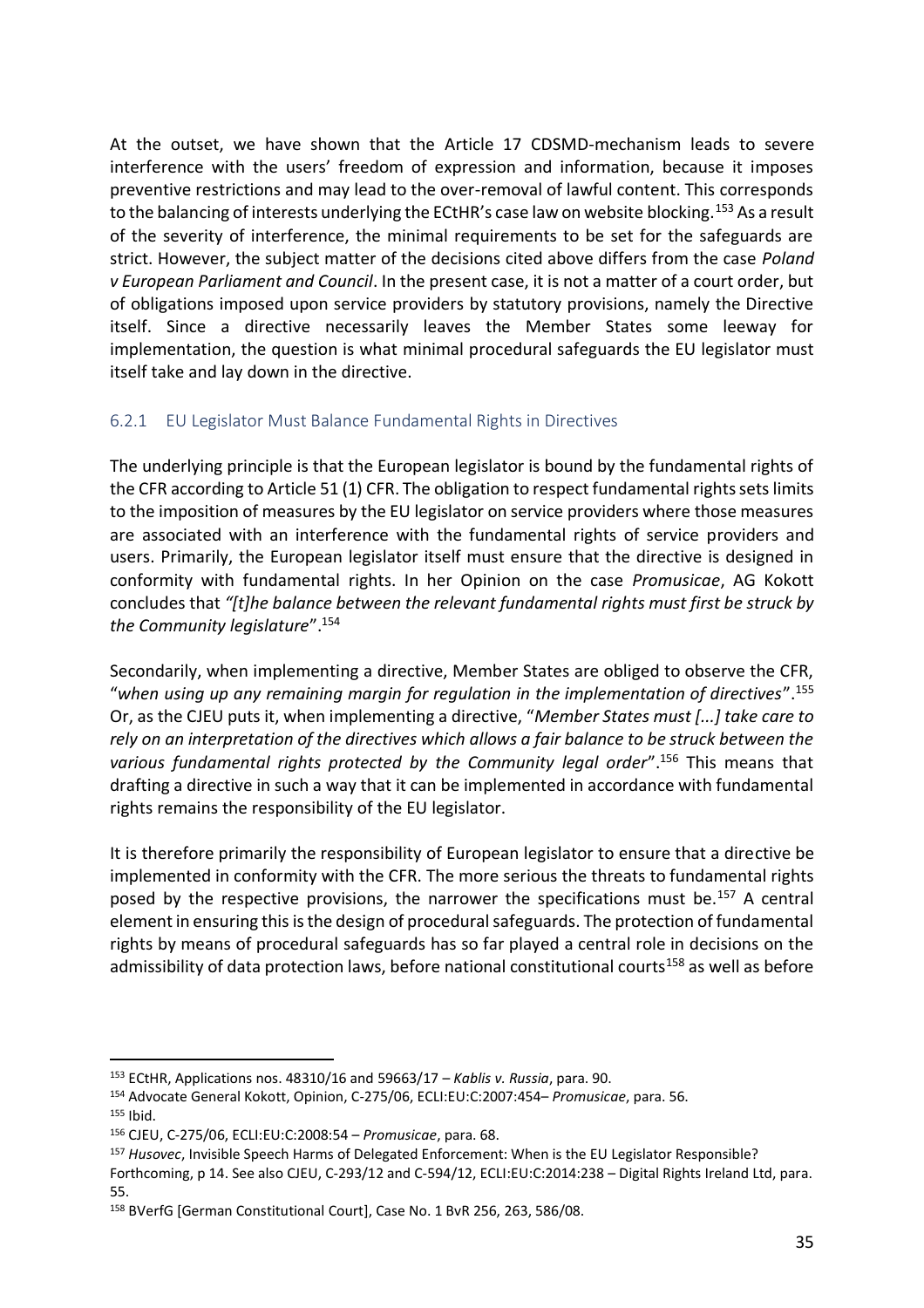the CJEU<sup>159</sup>. Most recently it also led to the French AVIA law being annulled by the Conseil Constitutionell.<sup>160</sup>

#### <span id="page-35-0"></span>6.2.2 CJEU Spells Out Clear Requirements – *Digital Rights Ireland* and *Schrems II*

In its decision<sup>161</sup> on the Data Retention Directive, the CJEU recognised that the European legislator has the primary (in the words of Martin Husovec 'central') responsibility to design minimal safeguards in legislative acts that affects the fundamental rights of EU citizens.<sup>162</sup>

The CJEU considered the procedural safeguards of the Data Retention Directive to be insufficient to protect the fundamental rights of data subjects. With reference to the case law of the ECtHR, the CJEU held that

*"the EU legislation in question must lay down clear and precise rules governing the scope and application of the measure in question and imposing minimal safeguards so that the persons whose data have been retained have sufficient guarantees to effectively protect their personal data against the risk of abuse and against any unlawful access and use of that data. The need for such safeguards is all the greater where (…) personal data are subjected to automatic processing and where there is a significant risk of unlawful access to those data" (accentuation by the authors).* <sup>163</sup>

The CJEU thus took up the argumentation of AG Villalón, who argued in his opinion in *Digital Rights Ireland* that:

"*The European Union legislature cannot, when adopting an act imposing obligations which constitute serious interference with the fundamental rights of citizens of the Union, entirely leave to the Member States the task of defining the guarantees capable of justifying that interference. It cannot content itself either with assigning the task of defining and establishing those guarantees to the competent legislative and/or administrative authorities of the Member States called upon, where appropriate, to adopt national measures implementing such an act or with relying entirely on the judicial authorities responsible for reviewing its practical application. It must, if it is not to render the provisions of Article 51(1) of the Charter meaningless, fully assume its share of responsibility by defining at the very least the principles which must govern the definition, establishment, application and review of observance of those guarantees."<sup>164</sup>*

In its recent decision in the case *Schrems II*<sup>165</sup>, the CJEU confirmed that the "*legal basis which permits the interference with [fundamental] rights must itself define the scope of the limitation* 

<sup>159</sup> As shown below CJEU, C‐293/12 and C‐594/12, ECLI:EU:C:2014:238 – *Digital Rights Ireland Ltd.*

<sup>160</sup> Conseil Constitutionnel, Décision n° 2020-801 DC du 18 juin 2020.

<sup>161</sup> CJEU, C‐293/12 and C‐594/12, ECLI:EU:C:2014:238 – *Digital Rights Ireland Ltd*.

<sup>162</sup> *Husovec*, Invisible Speech Harms of Delegated Enforcement: When is the EU Legislator Responsible? Forthcoming, p. 12.

<sup>163</sup> CJEU, C‐293/12 and C‐594/12, ECLI:EU:C:2014:238 *– Digital Rights Ireland Ltd*, para. 54.

<sup>164</sup> AG Villalón, Opinion, C‐293/12 and C‐594/12, ECLI:EU:C:2013:845– *Digital Rights Ireland Ltd*, para. 120. <sup>165</sup> CJEU, C-311/18, ECLI:EU:C:2020:559 – *Schrems II*.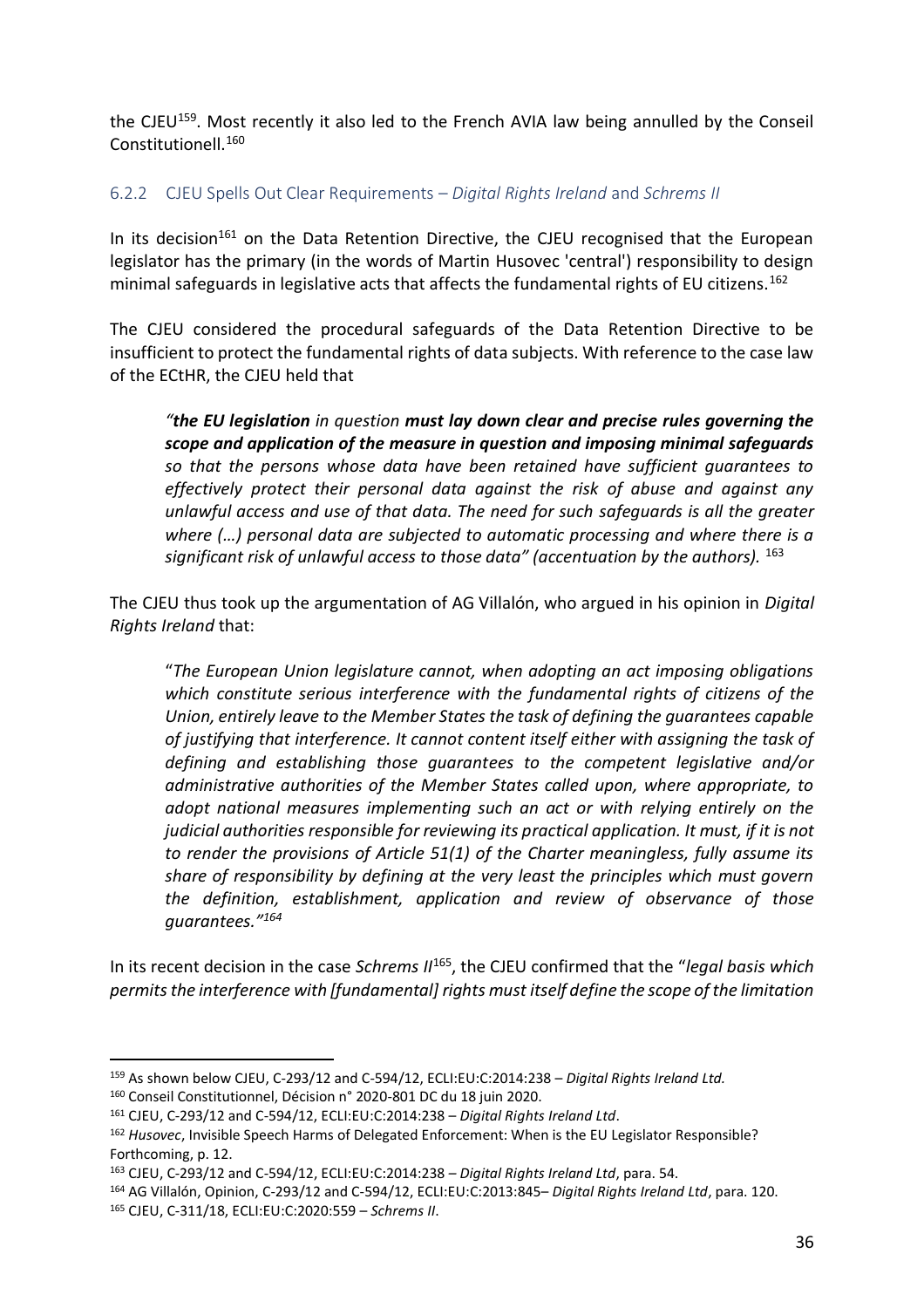*on the exercise of the right concerned*"; and reiterated the requirement of clear and precise rules, including minimal safeguards in order to satisfy the requirement of proportionality.<sup>166</sup>

The CJEU thereby lays down two central requirements for the design of directives: the directive itself must provide a minimal degree of procedural safeguards. The requirements for these safeguards are all the stricter the greater the potential threat to the fundamental rights of the persons concerned. The CJEU herewith expressly confirms the division of responsibilities between the European legislator and the Member States as outlined by AG Kokott in the *Promusicae* case. If the European legislator limits the fundamental rights by means of legislative acts, it must also ensure that any implementation by the Member States is in accordance with the Charter. A directive does not have to define exhaustively all the safeguards. However, the stronger the intervention in fundamental rights in the directive, the narrower the specifications must be.<sup>167</sup>

Considering these requirements, it is not sufficient, that Member States have a possibility to interpret a Directive in a conformant way. A rather conservative approach assumes that a directive can only be annulled under the condition that any conceivable implementation would lead to an unjustified impairment of fundamental rights guarantees.<sup>168</sup> Taking into account the importance of the legislator's responsibility for the rule of law<sup>169</sup> this point of view is not convincing. The EU legislator cannot have the option to divorce the issue of safeguards for strategic reasons, at the expense of EU citizens and their rights. Especially when dealing with a controversial topic like the one at hand, this would lead to a reopening of the debate on central issues at the national level. This does not do any justice to the character of the Directive as an instrument of harmonization. Moreover, this understanding is also in line with the approach of the CJEU in the Digital Rights Ireland case. Considering amongst others the legislators' failure to impose safeguards, the CJEU deemed the directive to be incompatible with the principle of proportionality.<sup>170</sup> Therefore, the directive was invalid. This judgment can be transposed to the case *Poland v European Parliament and Council*.

In addition, the fact that the lack of safeguards is linked to the inconsistency and ambiguity of the substantive requirements also speaks for the necessity of this approach. As a result of this way of operating, the legislator practically misses the goal of harmonization through the directive.

### <span id="page-36-0"></span>6.3 Conclusion: Article 17 CDSMD Does not Sufficiently Safeguard the Freedom of Expression and Information

<sup>166</sup> Ibid., paras. 175 f.

<sup>167</sup> *Husovec*, Invisible Speech Harms of Delegated Enforcement: When is the EU Legislator Responsible? Forthcoming, p. 14.

<sup>168</sup> *Peters/Schmidt,* Das Ringen um Upload-Filter geht in die 2. Runde, GRUR Int 2019, p 1019. De facto also *Leistner,* European Copyright Licensing and Infringement Liability Under Art. 17 DSM-Directive, ZGE 2020, fn. 53, 88. In the same direction also *Specht-Riemenschneider,* Die Entwicklung des IT-Rechts im Jahr 2019, NJW 2019, p 3688. *Husovec*, Invisible Speech Harms of Delegated Enforcement: When is the EU Legislator Responsible? Forthcoming, p. 18, considers it to be more likely that the CJEU will give broader deference to the EU legislator, but does not explicitly state an own opinion.

<sup>169</sup> See *Husovec*, Invisible Speech Harms of Delegated Enforcement: When is the EU Legislator Responsible? Forthcoming, p. 18.

<sup>170</sup> CJEU, C‐293/12 and C‐594/12 ECLI:EU:C:2014:238 *– Digital Rights Ireland Ltd*, para. 69.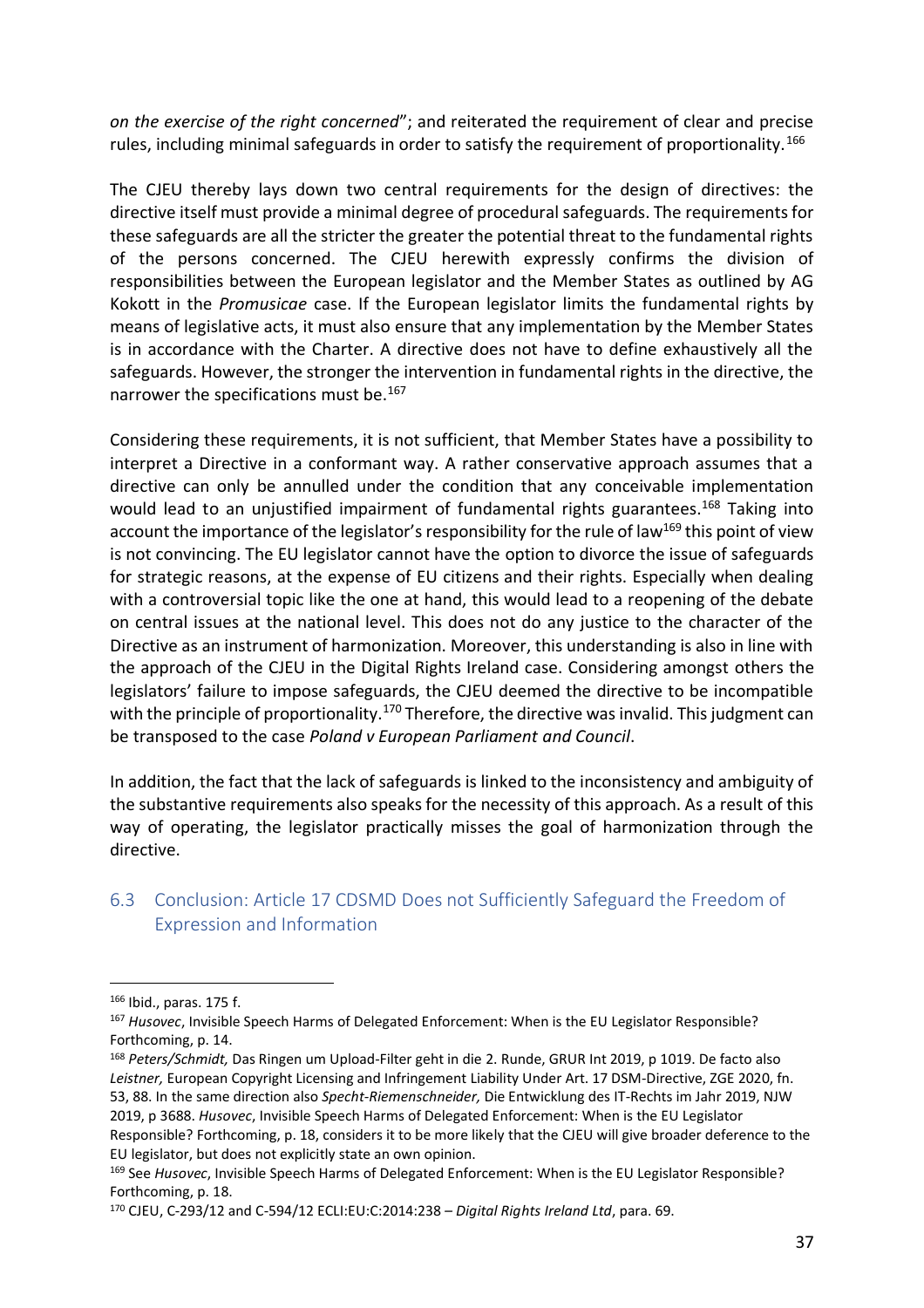Ultimately, the safeguards in Article 17 CDSMD do not meet the strict requirements of EU law.<sup>171</sup> An analysis of the safeguards foreseen in Article 17 CDSMD shows that the EU legislator did not fulfil its central responsibility to design clear and precise provisions to safeguard the users' fundamental rights to freedom of expression and information.

In particular, Article 17 CDSMD contains the following mechanisms:<sup>172</sup>

- a. the necessity of complaint and redress mechanism for users in the event of disputes (Article 17 (9) CDSMD);
- b. the need for a justification of rightsholders' requests and the timely processing of complaints through humans (Article17 (9) CDSMD);
- c. the necessity of out-of-court redress mechanisms as well as efficient judicial remedies (Article 17 (9) CDSMD);
- d. the rendering obligatory of certain exceptions and limitations that are central to the protection of freedom of expression (Article 17 (7) CDSMD),
- e. The relevance of the principle of proportionality for the determination of the obligations under Article17 (4) CDSMD and the flexibility of the obligations (Article17 (5) CDSMD);
- f. the goal that the application of the provision shall not restrict access to the content uploaded by users which do not infringe copyright or related rights and shall not otherwise affect legitimate uses (Article17 (7) and (9) CDSMD),
- g. the requirement that the provision may not lead to any general monitoring obligation (Article 17 (8) CDSMD) and
- h. the necessity of compliance with data protection legislation (Article17(9) CDSMD).

These safeguards can be divided into two different categories: specific safeguards and general safeguards. Whereas the first group of safeguards concern specific acts of the persons involved – i.e. rightsholders, platforms, or users –, the latter one deals with the functionalities of the OCSSPs in a broader sense.

Specific safeguards are the internal and external complaint and redress mechanisms described in Article 17 (9) CDSMD. These are the mechanisms described above under lit. a. to d. When looking at these safeguards, it is noticeable that they refer only to ex-post recourse. The specifically prescribed recourse mechanisms only come into play once a potentially legal upload has already been blocked. This reflects the fundamental tilt in the balance of copyright enforcement that is brought about by the Article 17-mechanism: (Potentially) lawful content can automatically be blocked upon a rightsholder's request.<sup>173</sup> On a granular level, it reflects the dangers of overblocking that follow the implementation of the Article 17-mechanism. As was already stated, the very existence of these mechanisms shows that the EU legislator was

<sup>171</sup> With the same result *Husovec,* Invisible Speech Harms of Delegated Enforcement: When is the EU Legislator Responsible? Forthcoming, p. 16.

<sup>172</sup> *Husovec,* Invisible Speech Harms of Delegated Enforcement: When is the EU Legislator Responsible? Forthcoming, pp. 15 f.

<sup>173</sup> *Schwemer/Shovsbo*, What is Left of User Rights? Algorithmic Copyright Enforcement and Free Speech in the Light of the Article 17 Regime, Forthcoming in Paul Torremans (ed.), Intellectual Property Law and Human Rights, 4th edition, 2020. [https://papers.ssrn.com/sol3/papers.cfm?abstract\\_id=3507542.](https://papers.ssrn.com/sol3/papers.cfm?abstract_id=3507542) With an empirical assessment to overblocking *Urban et al.,* 'Takedown in Two Worlds: An Empirical Analysis', (2018) 64 JCS 483; *Elkin-Koren/Bar-Ziv,* Behind the Scenes of Online Copyright Enforcement: Empirical Evidence on Notice and Takedown, (2017) 50(2) CLR.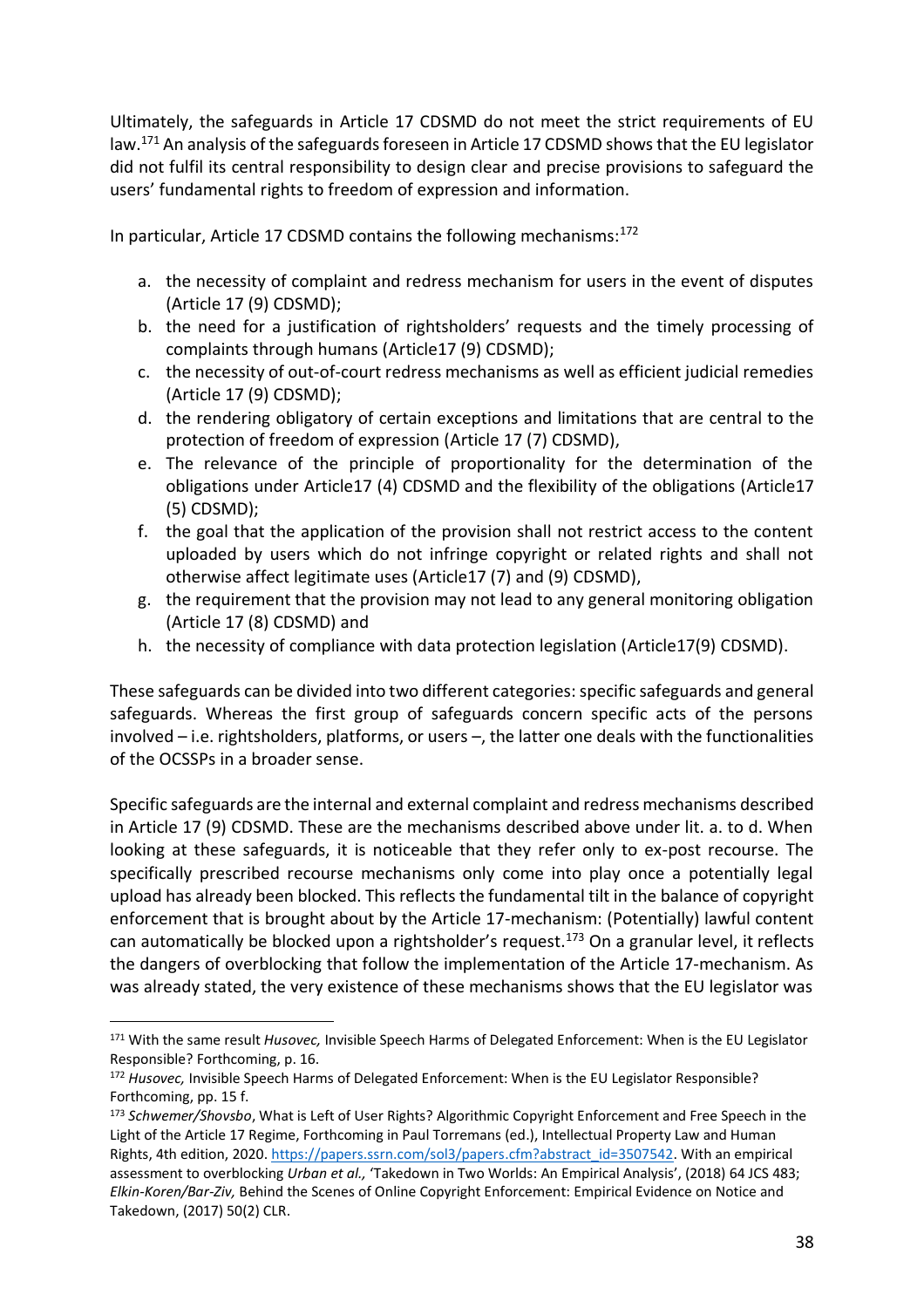aware that Article 17 CDSMD will lead to situations where OCSSPs falsely take down lawful content. Also, the in-platform complaint and redress mechanism bears a risk of overenforcement in order to avoid the strict liability under Article 17 CDSMD. OCSSPs are likely to act cautiously regarding the interpretation of copyright exceptions, as the final decision by an OCSSP to reinstate content whose legal status is unclear exposes the OCSSP to possible liability.<sup>174</sup> This intensifies the risk of overblocking.<sup>175</sup> The obligation on Member States to make certain copyright exceptions and limitations mandatory under lit. d falls into this category, because it merely affects the question whether certain user uploads violate copyright law and may thereby affect the outcome of the redress mechanism, but this safeguard does not in and of itself provide any mechanism to ensure that these uploads will not be blocked to begin with.

Besides the specific safeguards, Article17 CDSMD also includes general safeguards (lit. e. to h.). Each of those safeguards can be criticized with good reasons: It is not clear which practical implications shall derive form the requirement of Article 17 (5) CDSMD, that the obligations after Article17 (4) CDSMD have to be determined in light of the principle of proportionality. The provision itself as well as the recitals missed out on the opportunity to give further guidance on how this provision is to be interpreted.<sup>176</sup> OCSSPs will be incentivised to overcomply in the absence of guidance on whether particular measures are sufficient to evade strict liability.

Article 17 (7) CDSMD stipulates that the cooperation between OCSSPs and rightsholders:

*"shall not result in the prevention of the availability of works (…) uploaded by users, which do not infringe copyright and related rights, including where such works or other subject matter are covered by an exception or limitation".*

As has already been pointed out with regard to the structure of Article17 CDSMD, the goal set out in paragraph 7 stands in inherent contradiction to the liability system itself. It is not clear which measures must be taken by whom in order to fulfil the substantive requirement of the provision. Member States are left alone with this dilemma. It is therefore not surprising that Member States have apparent difficulties to implement tangible provisions to meet the requirements of the rather abstract provision, leading a significant number of Member States to conclude that Article 17 (7) CDSMD does not require them to implement any ex-ante protections against the blocking of legitimate content whatsoever<sup>177</sup> and others intending to transpose this provision verbatim<sup>178</sup>. Article 17 (7) CDSMD clearly fails to meet the

[https://www.communia-association.org/wp-content/uploads/2020/10/201027non-paper.pdf.](https://www.communia-association.org/wp-content/uploads/2020/10/201027non-paper.pdf)

<sup>174</sup> *Senftleben,* Bermuda Triangle – Licensing, Filtering and Privileging User-Generated Content Under the New Directive on Copyright in the Digital Single Market, p. 9. [https://ssrn.com/abstract=3367219.](https://ssrn.com/abstract=3367219)

<sup>175</sup> *Schwemer/Shovsbo*, What is Left of User Rights? Algorithmic Copyright Enforcement and Free Speech in the Light of the Article 17 Regime, Forthcoming in Paul Torremans (ed), Intellectual Property Law and Human Rights, 4th edition, 2020, p. 13. [https://papers.ssrn.com/sol3/papers.cfm?abstract\\_id=3507542.](https://papers.ssrn.com/sol3/papers.cfm?abstract_id=3507542)

<sup>176</sup> *Samuelson* Pushing Back on Stricter Copyright ISP Liability Rules, Michigan Technology Law Review, Forthcoming, p. 13. [https://papers.ssrn.com/sol3/papers.cfm?abstract\\_id=3630700.](https://papers.ssrn.com/sol3/papers.cfm?abstract_id=3630700)

<sup>&</sup>lt;sup>177</sup> Consultation related to the European Commission's future guidance on the application of article 17 on the Copyright in the digital single market directive. Non paper from Croatia, Denmark, France, Greece, Italy, Portugal and Spain.

<sup>178</sup> For an overview of Member States' implementation proposals, see Communia Association. DSM Directive Implementation Tracker.

[https://www.notion.so/DSM-Directive-Implementation-Tracker-361cfae48e814440b353b32692bba879.](https://www.notion.so/DSM-Directive-Implementation-Tracker-361cfae48e814440b353b32692bba879)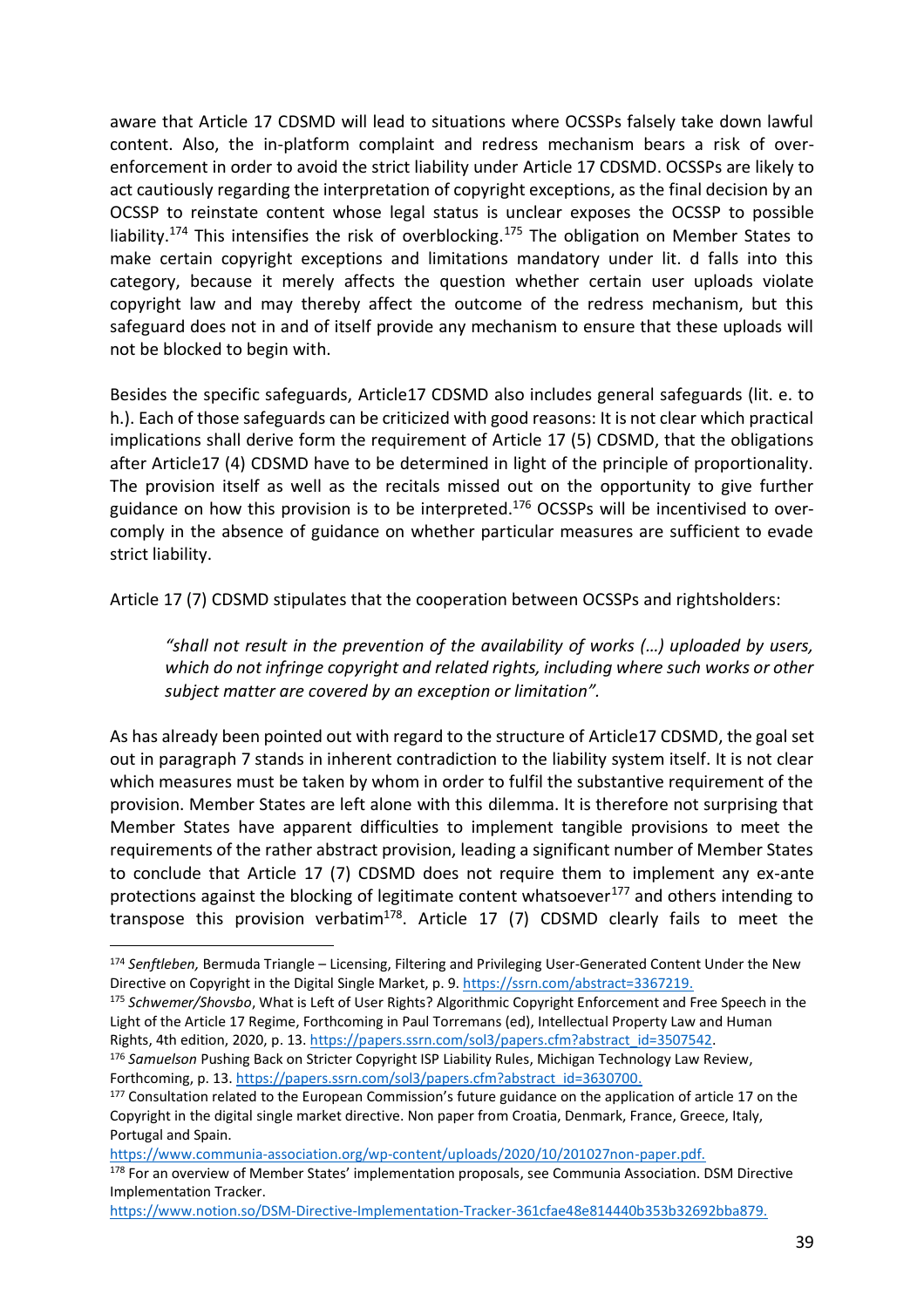requirement formulated by AG Villalón that EU law govern the application and review of observance of fundamental rights guarantees, $179$  given that it is entirely left open how this provision is to be enforced.

At last, according to Article 17 (8) CDSMD, the application of the Article 17-mechanism shall not lead to any general monitoring obligation. As explained in chapter 3, it is not possible for an OCSSP to act in accordance with Article17 (4) (b) and (c) CDSMD without violating this prohibition.

Against this background, the EU legislator did not assume its primary responsibility to lay down clear and precise minimal procedural safeguards. With regard to the 'specific' safeguards, the Directive leaves the design of the complaint and redress mechanisms entirely to the Member States. The text of the Directive does not provide for basic information rights of users, nor for state oversight or transparency.

In addition, the directive contains no provisions on how Member States should ensure that the decisions of the in-platform redress mechanisms are effectively enforced. In particular, it fails to ensure that OCSSPs cannot evade their obligations toward users by resorting to the blocking of user uploads on the basis of their terms and conditions, rather than on the basis of Article 17 CDSMD.<sup>180</sup> Together with the lack of transparency, it can therefore neither be guaranteed nor verified whether and how OCSSPs actually implement a decision.<sup>181</sup> The inplatform redress mechanism is in itself not sufficiently safeguarded. Although the Directive stipulates that the redress mechanism has to be effective, expeditious, involve a human review, EU law foresees no oversight or sanctions, nor is there a reference to a need for such measures in the implementation of the directive.<sup>182</sup>

The general safeguards are not suitable to mitigate the interferences with the fundamental rights of users. They do not provide '*sufficient guarantees to effectively protect'* their rights from the prior restraint imposed by the Article 17-mechanism. The only ex-ante protection for the users' fundamental rights is laid down in general provisions that lack concretization and enforceability. This blind spot of the directive is especially problematic given the fact that it may be economically advantageous for platforms to over-comply with their obligations under Article 17 (4) CDSMD. Against this background, the provisions fail to properly mitigate the risks for users' fundamental rights.

Article 17 (7) and (8) CDSMD describe an outcome, without giving indications how this outcome can be achieved. This leads to the irreconcilable contradictions described in chapter 2. It is far from clear how users are supposed to enforce their rights under the Directive. The Directive does not specify any consequences for platforms who fail to ensure that no legal

<sup>179</sup> AG Villalón, Opinion, C‐293/12 and C‐594/12 ECLI:EU:C:2013:845 – *Digital Rights Ireland Ltd,* para. 120. <sup>180</sup> The experience with the German Network Enforcement Act shows that this is not merely a theoretical concern. Cf. *Wagner et al.*. Regulating Transparency? Facebook, Twitter and the German Network Enforcement Act, FAT 2020.

<sup>181</sup> *Husovec,* Invisible Speech Harms of Delegated Enforcement: When is the EU Legislator Responsible? Forthcoming, p. 15.

<sup>182</sup> Ibid. p. 17.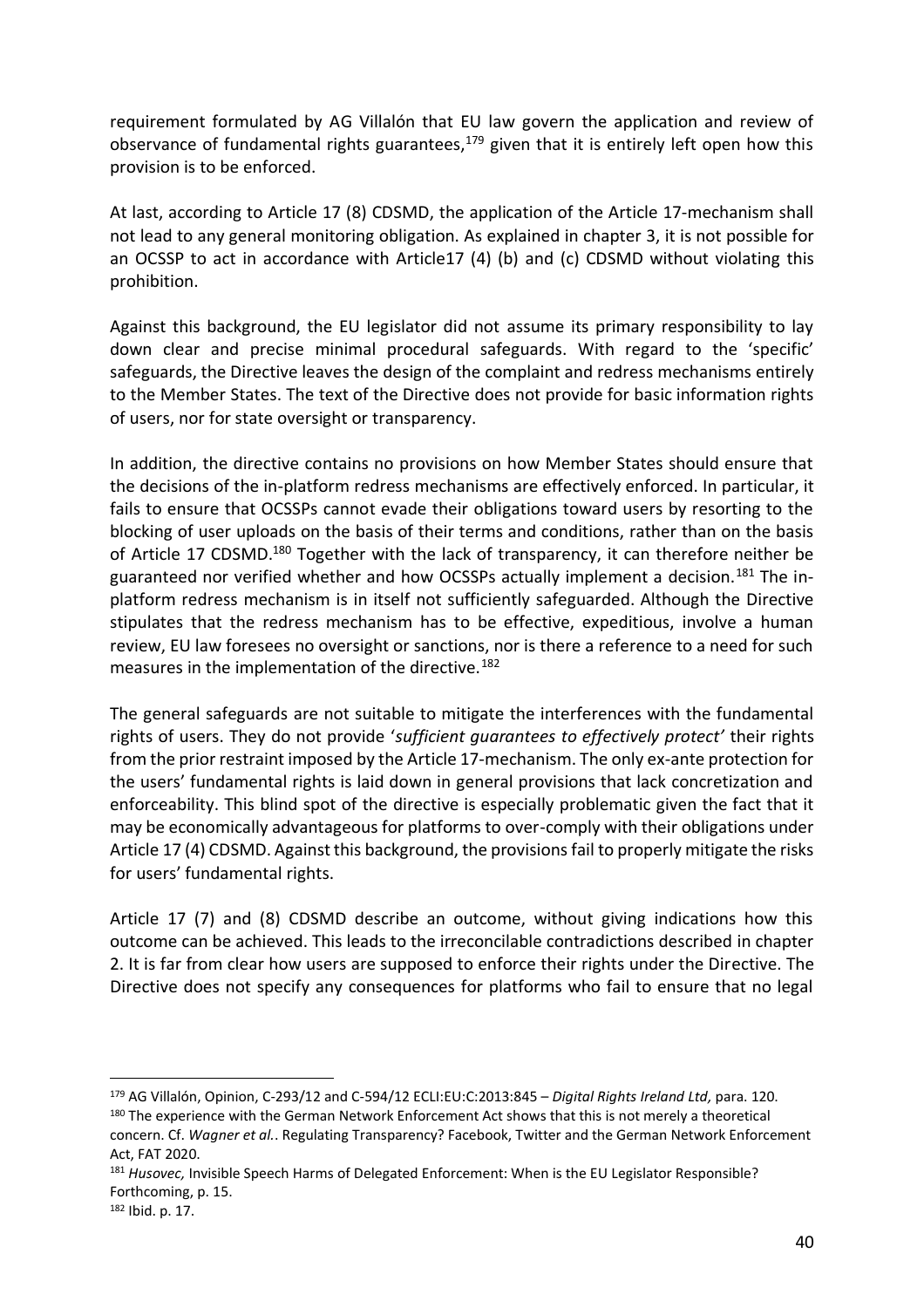content is removed; Article17 CDSMD does not foresee that providers would face any sanction for not respecting the proportionality of preventive duties.<sup>183</sup>

Article 17 CDSMD does not provide the users with the possibility to challenge the legitimacy of the filtering system implemented under Article 17 (4) CDSMD as such. The redress mechanisms are confined to specific instances of uniustified removal of lawful content.<sup>184</sup> Users therefore have to rely on the ex-post redress mechanism that is not sufficient to safeguard the freedom of expression and information on the Internet. If a lawful criticism or parody can only be made public after having undergone a complaint and redress procedure, the decisive moment for the affected quotation or parody may already have passed.<sup>185</sup> Especially in the context of political speech, a delay in the exercise of the fundamental right to freedom of expression and information can be tantamount to a prevention of the exercise of that right.

Apart from the time aspect, complaint systems may also be implemented in a way that discourages widespread use.<sup>186</sup> Again, users have no possibility to challenge these general deficiencies in court. Yet in *UPC Telekabel*, the CJEU considered that in a similar situation of an open-ended injunction, the affected users must be able to assert their rights under the Charter before a national court.<sup>187</sup> Those rights include the freedom of expression and information, from which the requirement of a strict targeting is deduced. Article 17 (9) CDSMD, on the other hand, only confers upon users the right to assert the use of an exception or limitation in court, but not the right to challenge the functioning of the mechanism that governs whether uses that fall under an exception or limitation are blocked in the first place. The impact on the fundamental rights seems considerably lower in *UPC Telekabel*, since it involved blocking only a specific website and the affected users would presumably have an opportunity to learn of the problem when they could not access a website.<sup>188</sup> Users should therefore be all the more able to challenge a filtering mechanism that is not strictly targeted in the sense that it applies to all uploaded content.

Additional concerns arise from the fact that the effectiveness of the safeguards is entirely outsourced to profit-driven non-state actors for whom it is economically advantageous to overblock and avoid potential liability, rather than to ensure a fair balance with users fundamental rights. This leads up to a situation, where *"people's freedom of speech interests [are] hostage to the provider's economic considerations"*. 189

[https://papers.ssrn.com/sol3/papers.cfm?abstract\\_id=3507542.](https://papers.ssrn.com/sol3/papers.cfm?abstract_id=3507542)

<sup>183</sup> *Husovec,* Invisible Speech Harms of Delegated Enforcement: When is the EU Legislator Responsible? Forthcoming, p. 17; *Schwemer/Shovsbo,* What is Left of User Rights? Algorithmic Copyright Enforcement and Free Speech in the Light of the Article 17 Regime, Forthcoming in Paul Torremans (ed), Intellectual Property Law and Human Rights, 4th edition, 2020, p. 16.

<sup>184</sup> *Senftleben,* Bermuda Triangle - Licensing, Filtering and Privileging User-Generated Content Under the New Directive on Copyright in the Digital Single Market, p. 10[. https://ssrn.com/abstract=3367219.](https://ssrn.com/abstract=3367219) <sup>185</sup> Ibid. p. 9.

<sup>186</sup> Ibid.

<sup>187</sup> CJEU, C-314/12, ECLI:EU:C:2014:192 – *UPC Telekabel,* para. 57.

<sup>188</sup> *Keller,* Facebook Filters, Fundamental Rights, and the CJEU's Glawischnig-Piesczek Ruling, GRUR Int 2020, p. 621.

<sup>189</sup> *Husovec,* Invisible Speech Harms of Delegated Enforcement: When is the EU Legislator Responsible? Forthcoming, p. 17.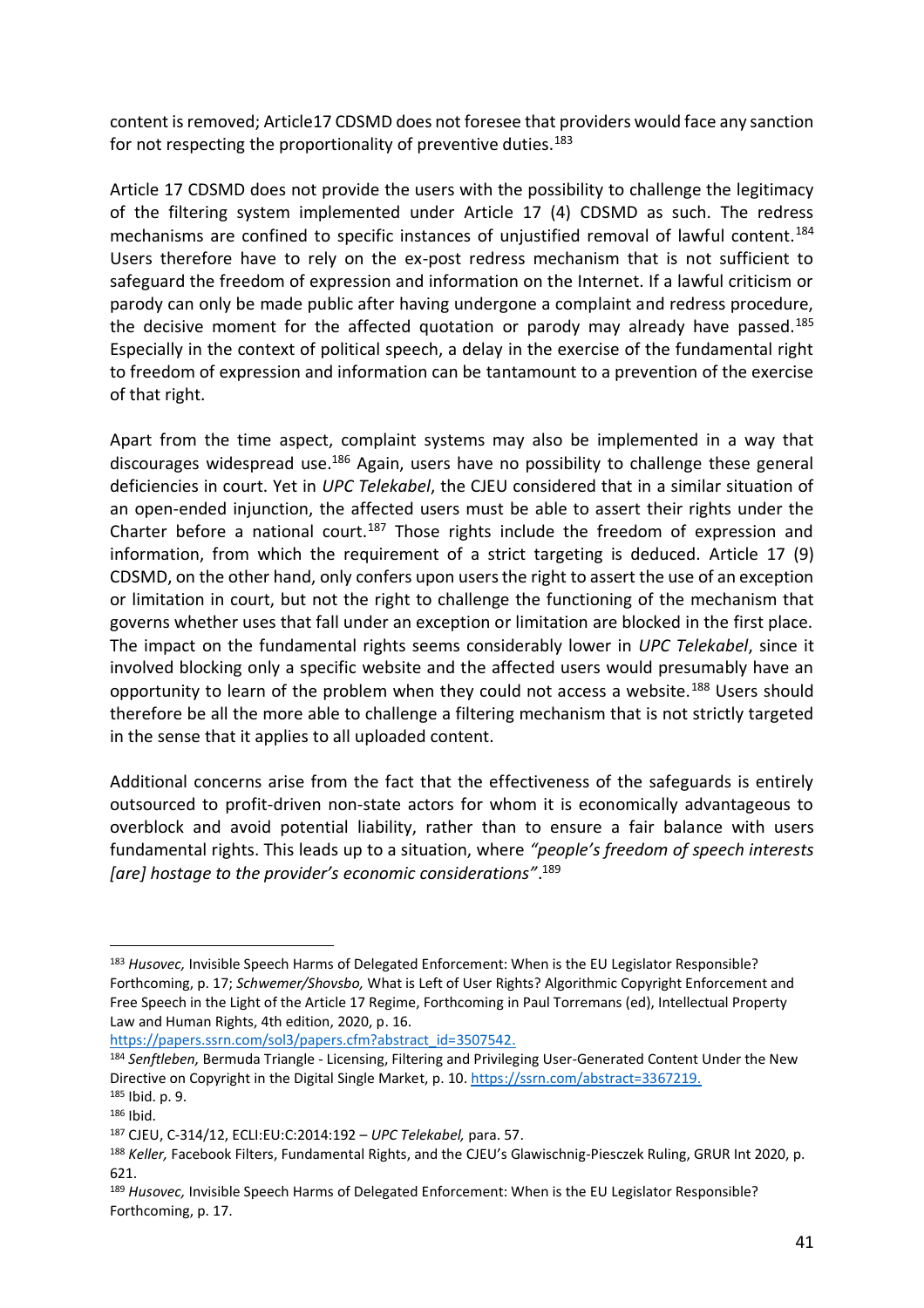# <span id="page-41-0"></span>7 Interference with Freedom to Conduct a Business

Article 16 CFR recognizes the right to conduct a business as a fundamental right. It is clear that licensing and filtering obligations impose costs and burdens on the OCSSPs and thereby interfere with their freedom to conduct a business. Since Article 17 CDSMD serves the aim of closing an alleged "value gap" that is based on the legislator's assumption that OCSSPs generate revenues from providing access to copyright protected material without duly compensating the rightsholders, it is clear that Article 17 CDSMD seeks to place a greater economic burden on the OCSSPs.

Whether Article 17 CDSMD amounts to a violation of the OCSSPs' freedom to conduct a business depends on whether the costs incurred by OCSSPs in order to comply with Article 17 CDSMD reflect a fair balance between their freedom to conduct a business and the right to intellectual property of rightsholders. In *Netlog*, the CJEU found that the contested filtering system failed to strike this balance and therefore violated Netlog's right to conduct its business. To reach that conclusion, the Court took into consideration what the contested injunction would require Netlog to do: to install a filtering system at its own cost that monitors most of the information stored by the host provider with no limitation in time.<sup>190</sup> According to the CJEU, such an injunction:

*" […] would result in a serious infringement of the freedom of the hosting service provider to conduct its business since it would require that hosting service provider to install a complicated, costly, permanent computer system at its own expense, which would also be contrary to the conditions laid down in Article 3(1) of Directive 2004/48, which requires that measures to ensure the respect of intellectual-property rights should not be unnecessarily complicated or costly"* (accentuation by the authors).<sup>191</sup>

This assessment by the CJEU, which is based on the threefold burden of a system that is complicated, costly and permanent, may as well apply to the obligations placed on the OCSSPs by Article 17. As we have laid out above in chapters 2, 4 and 5, Article 17 CDMSD de facto requires, despite its technologically neutral wording, the implementation of automated filtering systems.

### <span id="page-41-1"></span>7.1 The Economic Impact of Article 17 on OCCSPs Can Be Immense

In its impact assessment, the Commission takes an utterly different stance than the CJEU in the *Netlog* decision, describing the impact of the Article 17 mechanism on the OCSSPs' freedom to conduct a business as follows:

*"the level of this impact is expected to be limited due to the fact that the obligation is imposed on services giving access to large amounts of protected content only, that the option builds on existing voluntary practices and that technologies are increasingly available in the market which makes the implementation of the technology obligation easier for the services. This impact is further limited by the fact that the proportionality in the choice and in the deployment of effective content identification technologies will* 

<sup>190</sup> CJEU, C-360/10, ECLI:EU:C:2012:85 – *Netlog*, paras. 45 f.

<sup>191</sup> Ibid. para. 46.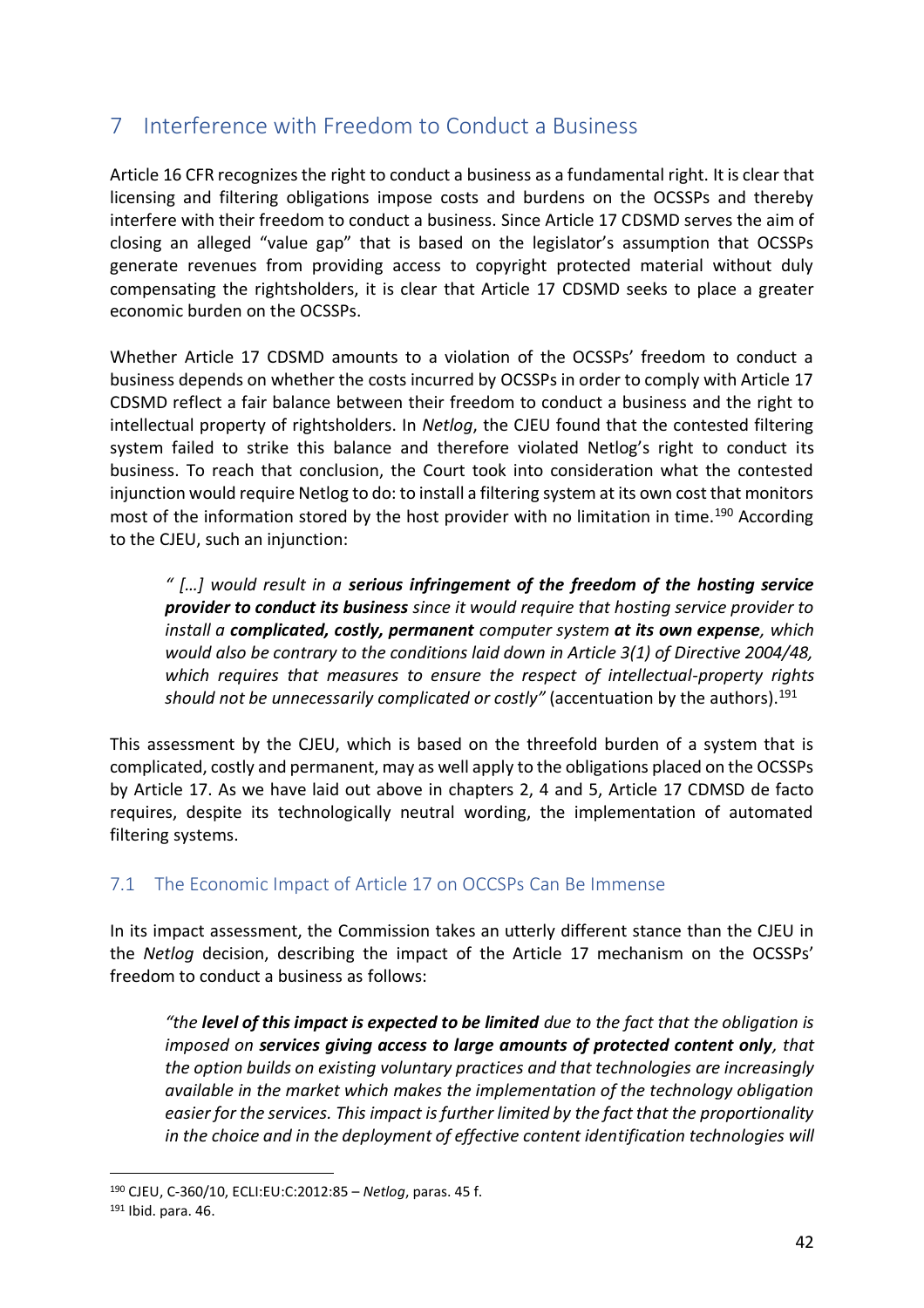*allow to take into account the size and the nature of the individual services.*" (accentuation by the authors). $192$ 

This passage suggests that the Commission only intended to target large companies with the obligation to install costly filtering systems, which could either afford the expense or already relied on automated filtering technologies on a voluntary basis, and that a proportionality requirement would mitigate the effects on smaller businesses. Looking at the final version of the CDSMD, these assumptions do not seem to hold true.

Concerning the scope of application of Article 17 CDSMD, it is likely that not only large platforms like YouTube will meet the criteria laid down in Art 2 (6) CDSMD, but also smaller, less economically successful platforms and even platforms that only rarely encounter copyright infringements on their services. What is particularly striking is that the legal definition in Art 2 (6) CDSMD departs significantly from the corresponding Recital 62. While Recital 62 explains that the definition of OCSSP should target only online services, "that play an important role on the online content market by competing with other online content services, such as online audio and video streaming services, for the same audiences", the definition of OCSSPs in Art 2 (6) CDSMD contains no such qualifications.

A verbatim transposition of the definition of OCSSPs would cause the scope of application to drastically exceed the aim of the Directive as described in Recital 62. Because the legal definition in Art 2 (6) CDSMD does not reflect the criteria of Recital 62, but instead relies on the criterion "large amount of copyright-protected works", numerous service providers will potentially have to comply with the Art 17 liability mechanism, even if copyright infringements on these platforms are of no significance at all. Almost every service that hosts user-generated content hosts "large amounts" of works or other protected subject-matter, because almost any content can be protected by copyright or related rights (all photographs, short texts, audio snippets etc). Even news aggregators like reddit, which mostly host text in the form of user comments but nevertheless organise and promote the shared links to news stories for profit, or dating platforms like Tinder, which host photographs that for the most part have been created by the users themselves (selfies), would potentially have to implement the filtering technologies required by Art 17 (4) CDSMD, not to mention being forced to accept fairly priced licensing offers from rightsholders whose portfolios are irrelevant to their business models. In its impact assessment, the Commission did clearly not take this situation into account and false equated the presence of large amounts of protected materials with large numbers of infringements.

Art 17 (6) CDSMD limits the obligations of Art 17 (4) CDSMD to notice-and-takedown for "new OCSSPs" that have been available to the public in the Union for less than three years and which have an annual turnover below EUR 10 million, unless the number of unique monthly visitors to their services exceeds 5 million. This restriction is likely to have very limited practical relevance, since the criteria have to be met cumulatively so that even platforms that generate significantly less revenue than EUR 10 million will have to comply with Art 17 (4) CDSMD if they have been available for more than three years. This exception could even prove to be harmful to smaller service providers, if Member States conclude that OCSSPs that fail to meet

<sup>&</sup>lt;sup>192</sup> Commission Staff Working Document, Impact Assessment on the modernisation of EU copyright rules, SWD(2016) 301 final, section 5.2.3.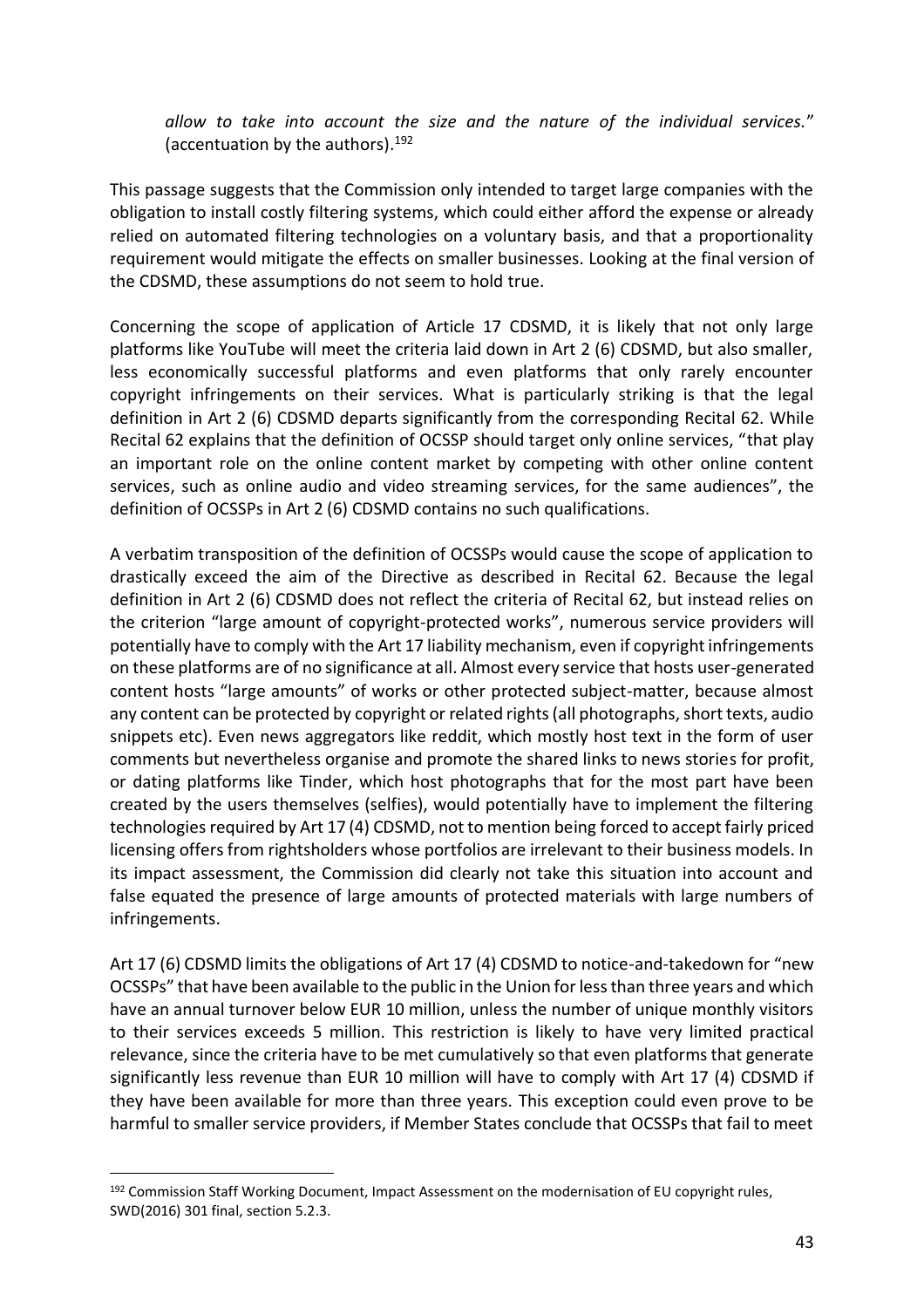the strict criteria of Article 17 (6) CDSMD must conversely be held to stricter standards than notice-and-takedown, regardless of the principle of proportionality.<sup>193</sup>

### <span id="page-43-0"></span>7.2 Proportionality Provision in Article 17 (5) CDSMD Falls Short

The central provision to mitigate the impact of Article 17 CDSMD on the OCSSPs' freedom to conduct a business is the proportionality principle laid down in Article 17 (5) CDSMD. When determining what OCSSPs have to do to comply with the best efforts obligations under Article 17 (4) CDSMD, a non-exhaustive list of criteria laid down in Article 17 (5) CDSMD, including the "the type, the audience and the size of the service and the type of works or other subject matter uploaded by the users of the service" as well as "the availability of suitable and effective means and their cost<sup>"194</sup> have to be taken into account.

While the principle of proportionality is an important means to strike a fair balance between competing rights, the proportionality clause in Article 17 (5) CDMSD falls short of this goal. The requirement of a case-by-case assessment based on the criteria of Article 17 (5) CDSMD comes at the cost of legal certainty for service providers that cannot determine, at the outset, what the law requires of them. Therefore, it will ultimately be for the courts to decide which obligations apply to which service providers. In the meantime, smaller service providers that decide to implement less costly and technically sophisticated solutions face the risk of direct liability for not having met the "best efforts" prescribed by Article 17 (4) CDSMD.

Another issue arising from the wording of Article 17 (5) CDMSD is that the requirement to consider "the type of works or other subject matter uploaded by the users of the service" is insufficient for platforms to conclude that the "best effort" obligation under Article 17 (4) CDSMD is limited to a single category of protected works. Therefore, OCSSP could be required to apply "best efforts" to block all kind of copyright protected content, regardless of the platform's target group and the prevalence of the content on the platform. OCSSPs could therefore be obliged to implement different filtering technologies pertaining to different kinds of contents, which would significantly increase the costs.<sup>195</sup>

The Commission's draft guidance on the implementation of Art 17 CDSMD underlines the understanding that Article 17 (4) and (5) CDMSD oblige OCSSPs to make best efforts to filter, and indeed license, all kinds of content that can theoretically be uploaded to their platform. In its guidance, the Commission states that OCSSP should:

*"as a rule enter into negotiations with those rightholders that wish to offer an authorisation for their content, irrespective of whether their type of content (eg. music, audio-visual content, images, text, etc...) is prevalent or is less common on the*  website of the service provider. Nevertheless, pursuant to the principle of

<sup>193</sup> The German Ministry of Justice has proposed a legal presumption that the imposition of filtering obligations on platforms with an annual turnover below EUR 1 million would be disproportionate. This proposal is reportedly being challenged by the State Minister for Culture, arguing that such presumption would violate Article 17 (6) CDSMD. Cf. *Krempl Urheberrechtsreform:* Altmaier macht gegen Nutzung von Inhalte-Schnipseln mobil. Heise online[. https://perma.cc/PVP5-NKFB.](https://perma.cc/PVP5-NKFB)

<sup>194</sup> Art 17 (5) CDSMD.

<sup>195</sup> Cf. *Engstrom/Feamster,* The Limits of Filtering: A Look at the Functionality & Shortcomings of Content Detection Tools, Engine, p. 14. [https://www.engine.is/the-limits-of-filtering.](https://www.engine.is/the-limits-of-filtering)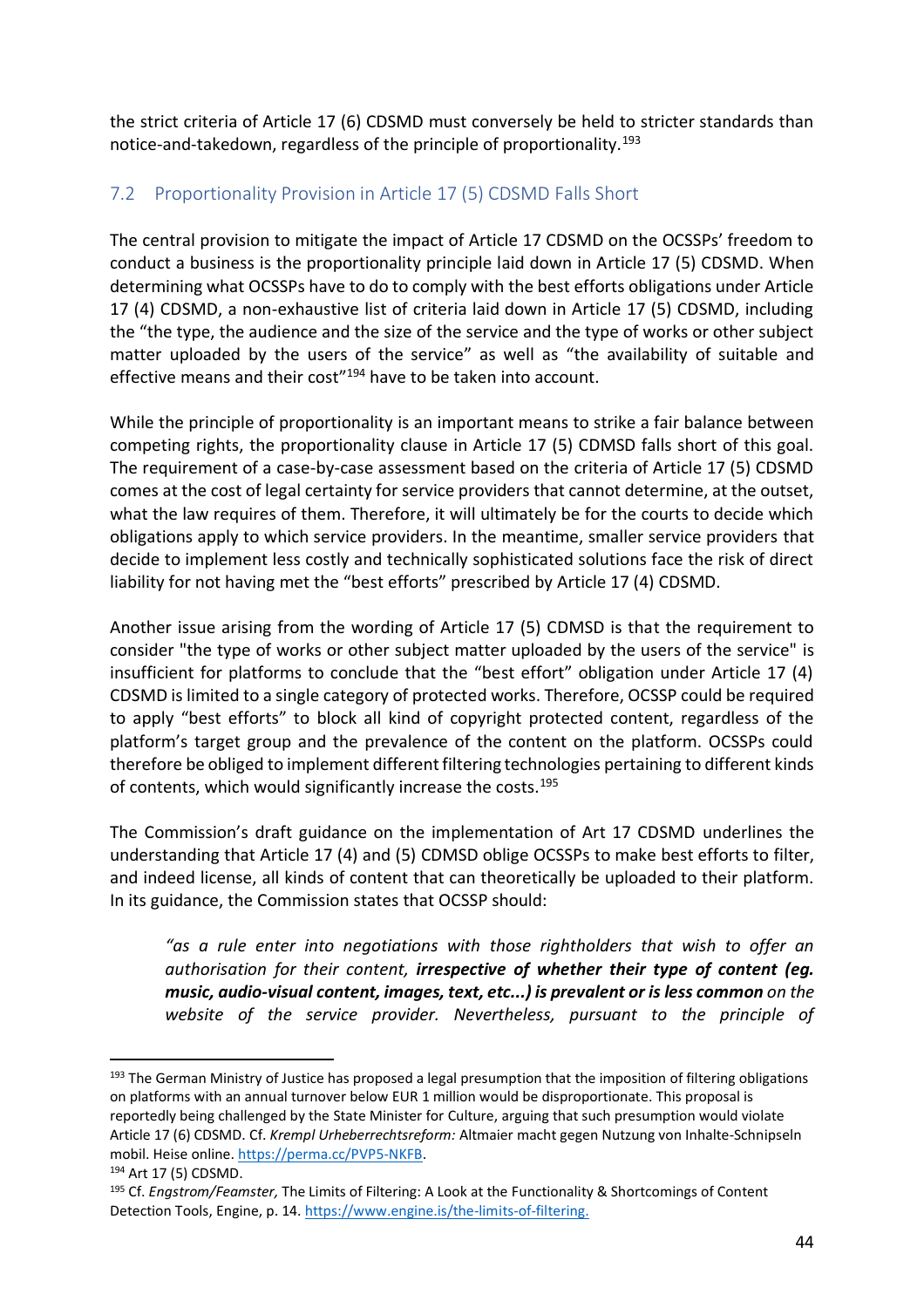*proportionality, in certain cases (notably in case of smaller service providers) a lower level of effort to obtain an authorisation may be expected for types of content which are less common on the website of a given service provider (e.g. for images or texts on a video-sharing platform)."* (accentuation by the authors).<sup>196</sup>

If this interpretation regarding the best efforts to obtain an authorisation under Article 17 (4) (a) prevails, it is likely that the same applies for the obligations under Article 17 (4) (b) and (c). Since one category of work can easily be implemented in another (a work of literature, read aloud, can be included in an audio file, computer code can be included in a text file, a picture can be embedded in a video), OCSSPs have no means of categorically limiting user uploads to one category of works in order to keep their obligations under Article 17 (4) more manageable. The question of the applicability of the best efforts obligations to different categories of works is ultimately left to the courts, leaving the affected platforms in even greater legal and economic uncertainty.

Not only small platforms will be significantly affected in their freedom to conduct a business. A common argument for the proportionality of Article 17 CDSMD is that many of the platforms the legislator intended to target already use filtering technologies on a voluntary basis. Firstly, the costs for filtering technologies may significantly increase, because platforms may have to implement additional filtering systems for other categories of content.

Secondly, the filtering obligations deriving from Article 17 CDSMD can significantly deviate from the practice on platforms and further increase the platforms' costs and aggravate the impact on other fundamental rights. For example, OCSSPs could be required to filter and identify even the shortest copyright-protected works, given that very short sound samples fall under the protection of copyright.<sup>197</sup> Simple content recognition technologies such as hash matching cannot detect extracts of works at all. More sophisticated technologies based on fingerprinting are able to detect partial matches, because they are based on an analysis of the contents of the work (such as the melody), rather than technical properties of the data file.<sup>198</sup> Consequently, the accuracy of fingerprinting is inversely correlated with the length of the match it is required to detect. The shorter the work that is claimed by a rightsholder, the less reliably can a filter match this work against large repertoires of similar copyright-protected material. The precision of existing filtering technologies would significantly suffer, should OCSSP be required to filter much shorter extracts of protected works than they currently detect on a voluntary basis, leading not only to higher costs for OCSSPs but also to much higher rates of false positives and collateral overblocking.

Thirdly, platforms like YouTube have limited the access to their filtering tools to certain rightsholders that fulfil a number of conditions and have, in the case of YouTube, to conclude a separate agreement to be able use YouTubes "Content ID" filter.<sup>199</sup> The fairness of these requirements that are currently unilaterally imposed by platform operators on rightsholders can of course rightfully be called into question. In fact, the very legality of these voluntary filtering efforts under Article 22 GDPR is questionable, insofar as they create significantly

 $196$  European Commission. 2020. Targeted consultation addressed to the participants to the stakeholder dialogue on Article 17 of the Directive on Copyright in the Digital Single Market, p. 6.

<sup>197</sup> CJEU, C-476/17, ECLI:EU:C:2019:624 – *Pelham,* para. 29.

<sup>198</sup> Cf. *Engstrom/Feamster,* The Limits of Filtering: A Look at the Functionality & Shortcomings of Content Detection Tools, Engine, p. 14. [https://www.engine.is/the-limits-of-filtering.](https://www.engine.is/the-limits-of-filtering)

<sup>199</sup> [https://support.google.com/youtube/answer/1311402?hl=en.](https://support.google.com/youtube/answer/1311402?hl=en)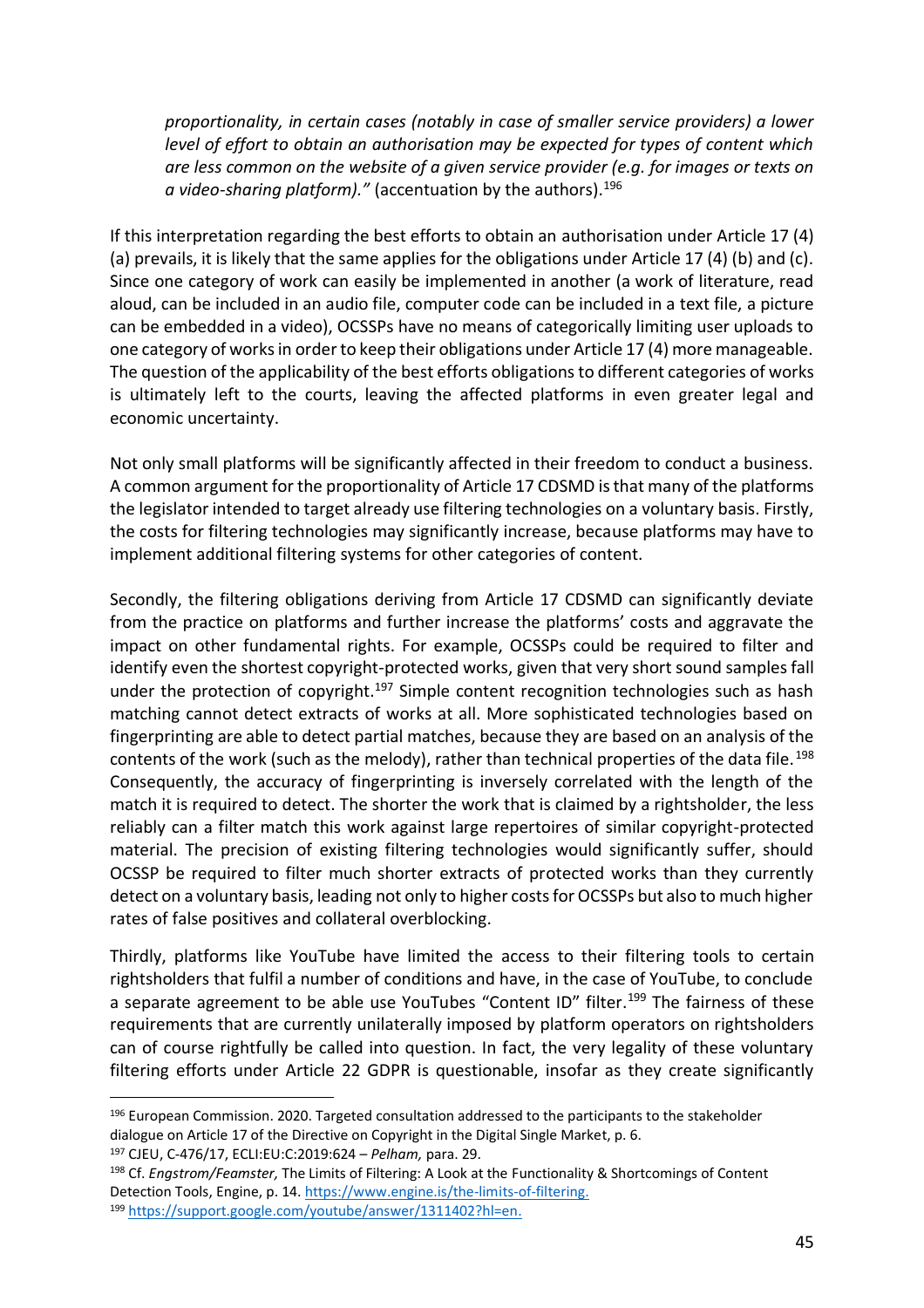detrimental effects on data subjects solely on the basis of automated decision-making.<sup>200</sup> The concerns expressed here are therefore not to be misunderstood as an endorsement of voluntary filtering mechanisms. The existing access restrictions to those filtering tools are merely mentioned here in order to illustrate the misguidedness of the European Commission's assumption expressed in its impact assessment<sup>201</sup> that the costs of existing voluntary filtering systems are comparable to those of potential future filtering obligations under Article 17 (4) CDSMD. This expectation is also unrealistic because the voluntary use of such technologies thus far has not given rise to liability in cases where these tools should fail to meet "high standards of professional diligence".<sup>202</sup>

Under Article 17 (4) CDSMD, platforms will have to give access to their systems to all rightsholders, since Article 17 CDSMD does not make a distinction between categories of rightsholders and a legal discrimination between larger and smaller rightsholders would in any case be difficult to justify. Once a rightsholder provides relevant and necessary information, the OCSSP will be bound by the obligations under Article 17 (4) CDSMD. Drastically increasing the number of rightsholders who use a filtering system can in turn lead to a multiplication of the expenses for operating the filtering system.

Third-party providers of filtering software are likely to drastically increase the price of their offerings not only due to increased demand, but also to account for the need to constantly update their reference databases to include reference files provided by a potentially boundless circle of rightsholders. The addition of large numbers of rightsholders to existing voluntary filtering mechanisms would also increase the incidence of overblocking caused by an increase in the total number of false claims.<sup>203</sup> Handling complaints about those false claims would in turn put significant economic burden on the platforms. Advocate General Saugmandsgaard Øe highlights in his opinion on the *YouTube* and *Cyando* cases that determining the validity of a rightsholder's claim can be a complex task, stating that: "It is clear from the order for reference in Case C‑682/18 that a significant part of the judgment on appeal is dedicated to ascertaining whether, and to what extent, Mr Peterson holds the rights to the works concerned".<sup>204</sup>

### <span id="page-45-0"></span>7.3 What Are the Costs?

Considering the fact that the Commission did not take any of the considerations mentioned above into account in its impact assessment, it is very likely that the burden of costs and the

<sup>200</sup> *Electronic Frontier Foundation* Copyright Filters Are On a Collision Course With EU Data Privacy Rules. [https://www.eff.org/deeplinks/2020/02/upload-filters-are-odds-gdpr.](https://www.eff.org/deeplinks/2020/02/upload-filters-are-odds-gdpr)

<sup>&</sup>lt;sup>201</sup> Commission Staff Working Document, Impact Assessment on the modernisation of EU copyright rules, SWD(2016) 301 final, p. 152. The same flawed assumption is expressed in the German Justice Ministry's impact assessment of its draft implementation law. Cf. *Bundesministerium für Justiz und Verbraucherschutz* Referentenentwurf für das Gesetz zur Anpassung des Urheberrechts an die Erfordernisse des digitalen Binnenmarktes, p. 65.

<sup>202</sup> Article 17 (4)(b) CDSMD.

<sup>&</sup>lt;sup>203</sup> A study on the notice-and-takedown system under the US Digital Millennium Copyright Act, which is in principle open to all rightsholders, has found that over 4 percent of takedown requests were fundamentally flawed, because they targeted content for which the notice sender clearly did not hold the rights. Cf. *Urban et al.*, Notice and Takedown in Everyday Practice. UC Berkeley Public Law Research Paper No. 2755628, p. 88. [https://papers.ssrn.com/sol3/papers.cfm?abstract\\_id=2755628.](https://papers.ssrn.com/sol3/papers.cfm?abstract_id=2755628)

<sup>204</sup> CJEU, Joined Cases C‑682/18 and C‑683/18, ECLI:EU:C:2020:586 – *YouTube and Cyando* Opinion of Advocate General Saugmandsgaard Øe, fn. 182.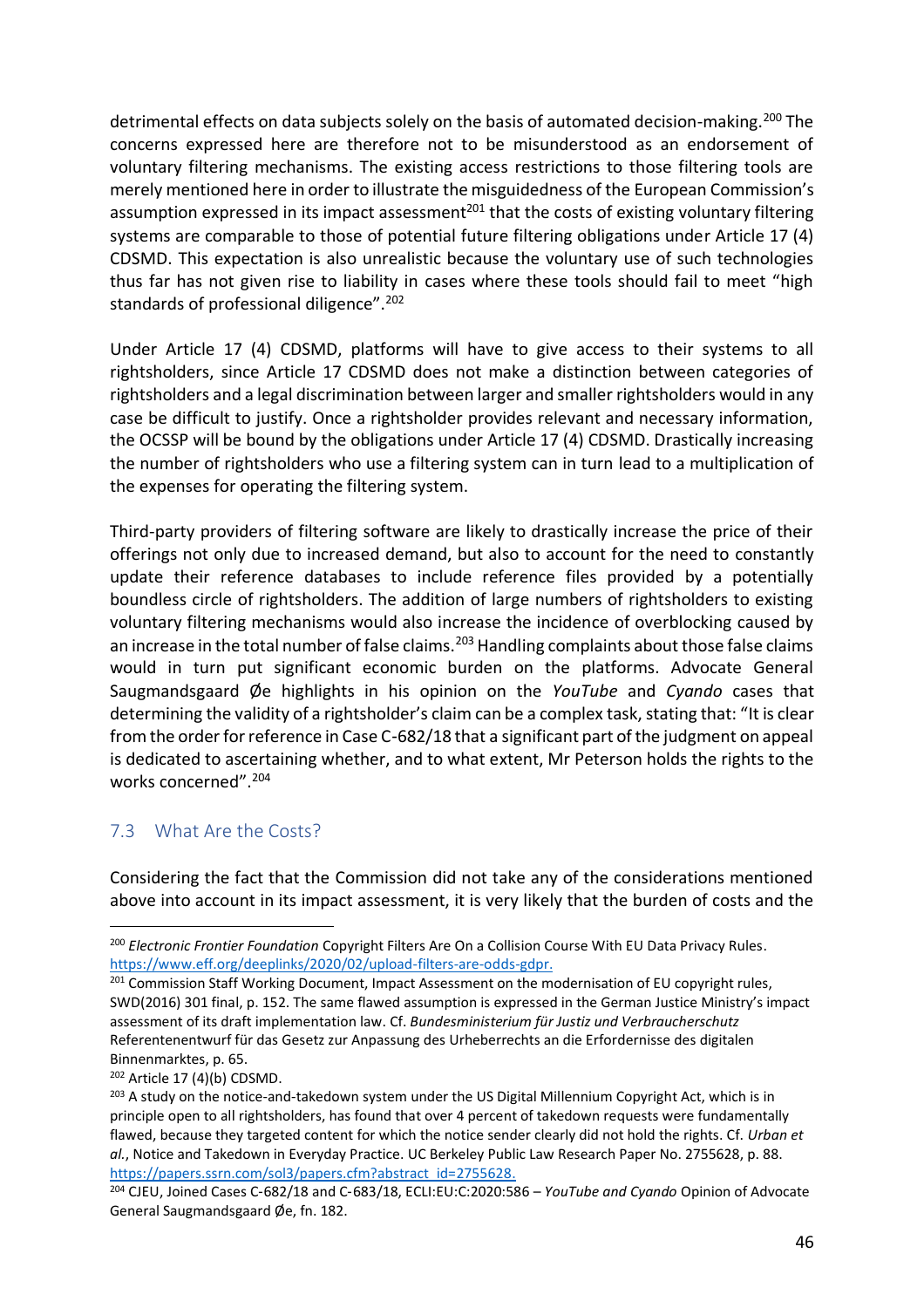resulting interference with the OCSSPs' freedom to conduct a business will be more severe than the Commission expected.

In addition to the "purchase" of a filtering system, there are numerous other costs resulting from the implementation of Art 17 CDSMD. Operating a filtering systems involve human and technical resources. This includes development costs for the technical integration of external filtering products in the platform, as well as customer support for both rightsholders and users. OCSSPs will be required to verify information submitted by rightsholders that continuously submit new information and will have to provide that service for anyone who claims to be a rightsholder. Additional costs arise for the processing of users' appeals against mistaken or abusive automated claims. The operating costs as well as the number of false claims can be expected to significantly increase under Article 17 CDSMD as the filtering technology will have to be made available to a much larger number of rightsholders and the filtering of very short works such as audio samples can be required. The costs for the inplatform complaint and redress mechanism required by Article 17 (9) CDSMD are allocated entirely to the platforms. For larger and established service providers this constitutes a significant impact because of the increase in costs, but for smaller platforms that are potentially not even operating profitably and could rely on notice-and-takedown in the past, these costs are completely new and can amount to choking effects.<sup>205</sup>

Further costs as well as legal uncertainty arise from the cross-border nature of the services that OCSSPs provide. Under the *lex loci protectionis* principle generally prevailing in copyright law disputes<sup>206</sup>, OCSSPs will have to use geo-blocking in order to comply with their potentially conflicting national obligations under Article 17 (4) and (7) CDSMD: OCSSPs have to prevent the upload of content that is illegal under one jurisdiction to avoid liability under Article 17 (4) CDSMD and keep it online in those jurisdictions where the content is legal in order to comply with their obligation in Article 17 (7) CDSMD. This already complex legal and factual situation for the OCSSPs could be somewhat mitigated if the Commission is correct in its assessment in its draft guidance that the complaint and redress mechanism in Article 17 (9) CDSMD should be implemented in line with the "country of origin" principle.<sup>207</sup> Should, however consumers be involved, the country of origin principle from Article 3 ECD is not applicable, because Article 3 (3) ECD and annex excludes contractual obligations concerning consumer contracts from the scope of application of Article 3 ECD. This puts another burden on the OCSSPs, that may have to implement complaint and redress mechanisms that comply with all national implementations. The level of protection for the consumers can substantially differ between the Member States, since Article 17 (7) CDSMD leaves the means to ensure that no legal content is blocked entirely to the Member States.

This already substantial economic burden will be complemented by licensing costs. Taking into account the draft guidance of the Commission that would require OCSSPs to enter into negotiations with rightsholders, irrespective of the type of content that is prevalent on the platform, these costs could become incalculable. Platforms would have to conclude license agreements for content that they have no interest in. The costs for licensing are hard to

<sup>&</sup>lt;sup>205</sup> Bridy, The Price of Closing the 'Value Gap': How the Music Industry Hacked EU Copyright Reform, Vanderbilt Journal of Entertainment & Technology Law, volume 22 (2020), p. 350.

<sup>206</sup> Art 5 (2) Berne Convention.

<sup>&</sup>lt;sup>207</sup> European Commission. 2020. Targeted consultation addressed to the participants to the stakeholder dialogue on Article 17 of the Directive on Copyright in the Digital Single Market, p. 17.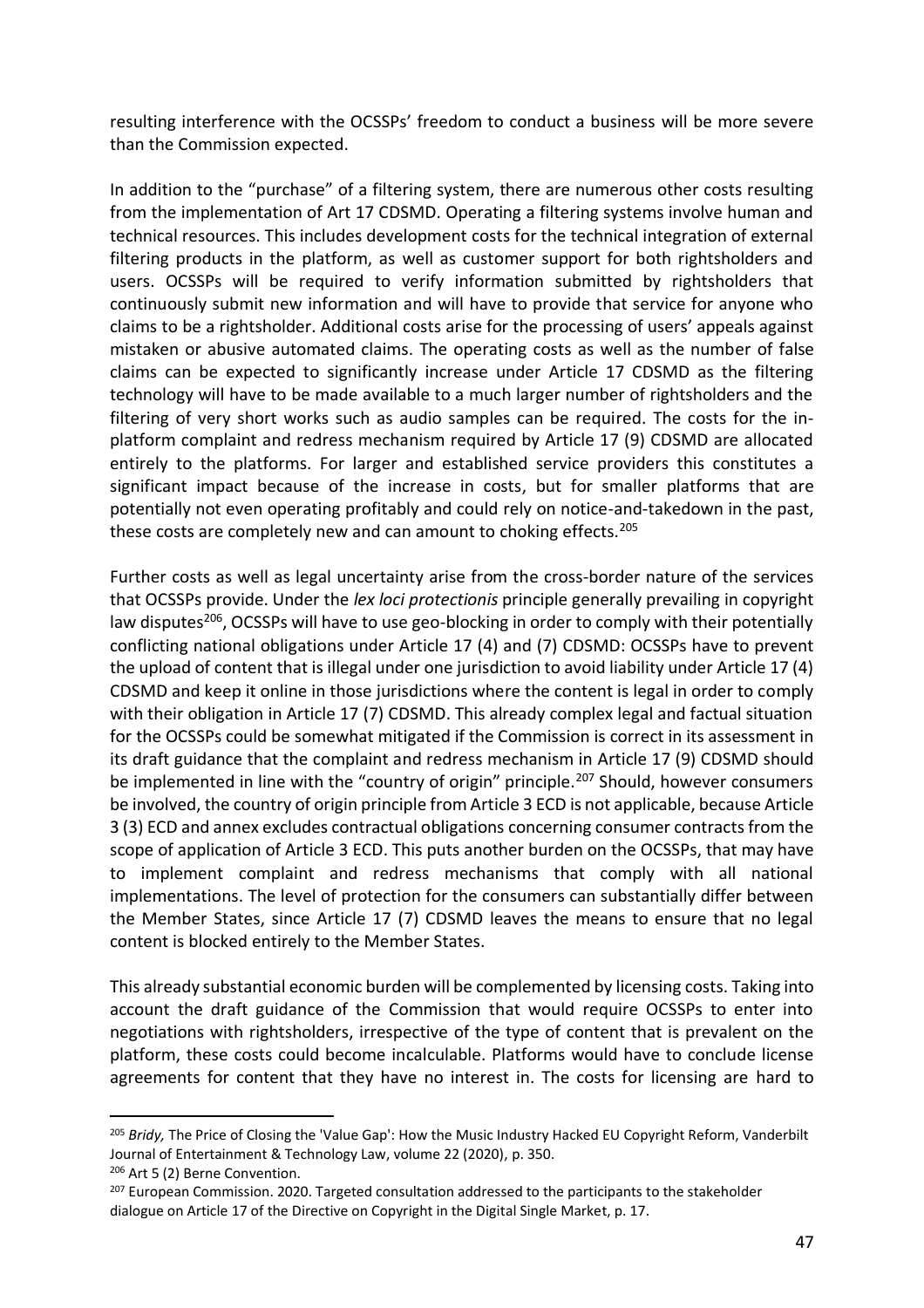predict, not least because of these legal uncertainties regarding the scope of the obligation to make best efforts to obtain licenses. However, in view of the fact that smaller platforms generate only little or no profit at all, they may lead to serious threat to their business models.<sup>208</sup>

### <span id="page-47-0"></span>7.4 Economic Impact and Balancing of Fundamental Rights

From what we have shown above, it is clear that the impact of Art 17 CDSMD on the OCSSPs' freedom to conduct a business is significant, since it may lead to a substantial economic burden, for larger and smaller platforms alike. Though the former may still be able to bear the costs, the latter may be threatened in their existence. Thus the question arises, if the impact of Article 17 CDSMD on the freedom to conduct a business corresponds to the effects in the cases *Netlog* and *Scarlet*, where the CJEU held that the implementation of the contested filtering systems would not strike a fair balance with the rightsholders' right to intellectual property enshrined in Article 17 (2) CFR.<sup>209</sup>

The main difference between the filtering system required by the statutory provisions of Article 17 CDSMD and the filtering systems required by the injunctions in *Netlog* and *Scarlet*  is that the injunctions were limited to the application of filtering technologies that detect music, whereas Article 17 (4) CDSMD would potentially require OCSSPs to employ filtering technologies for the detection of multiple categories of works. The dispute in the main proceedings in *Scarlet* actually concerned an injunction requiring Scarlet to implement the third-party music filtering software Audible Magic,<sup>210</sup> which has been hailed by the European Commission as a comparatively cheap solution with limited functionality.<sup>211</sup> Still, the Court found the cost of this filtering technology to be disproportionate.

While Article 17 CDSMD contains safeguards for the OCSSPs, namely the proportionality principle in Art 17 (5) and the exception for new service providers in Art 17 (6) CDSMD, both safeguards are not suitable to achieve their goals and significantly mitigate the impact on the OCSSPs' freedom to conduct a business. In any case, Netlog would not have qualified as a new OCSSP within the meaning of Article 17 (6) CDSMD.<sup>212</sup> In addition, the costs for the implementation and the maintenance of a filtering system, based on the consideration outlined above, appear to be significantly underestimated by the Commission. This concerns both the costs for human and technical maintenance of a filtering system as well as the costs for licensing a third-party software.

<sup>&</sup>lt;sup>208</sup> The German Ministry of Justice, in its economic impact assessment of its implementation proposal has calculated that an OCSSP with an annual turnover between EUR 1 and 2 million that would not benefit from the startup regime under Article 17 (6) CDSMD would have to expect compliance costs of at least EUR 175,000 annually, excluding the costs of licenses. These running costs would drive an OCSSP with a profit margin below 10 percent out of business. Cf. *Bundesministerium für Justiz und Verbraucherschutz* Referentenentwurf für das Gesetz zur Anpassung des Urheberrechts an die Erfordernisse des digitalen Binnenmarktes, pp. 63 ff.

<sup>209</sup> CJEU, C-360/10, ECLI:EU:C:2012:85 – *Netlog*, para 45; CJEU, C-70/10, ECLI:EU:C:2011:771 – *Scarlet*, para. 49. <sup>210</sup> Le cour d'appel de Bruxelles, 9ème chambre, 28.1.2010, R.G.: 2007/AR/2424.

<sup>&</sup>lt;sup>211</sup> Commission Staff Working Document, Impact Assessment on the modernisation of EU copyright rules, SWD(2016) 301 final, section 5.2.3.

<sup>&</sup>lt;sup>212</sup> At the time, Netlog was being "used by tens of millions of inviduals on a daily basis", CJEU, C-360/10, ECLI:EU:C:2012:85 – *Netlog*, para. 17.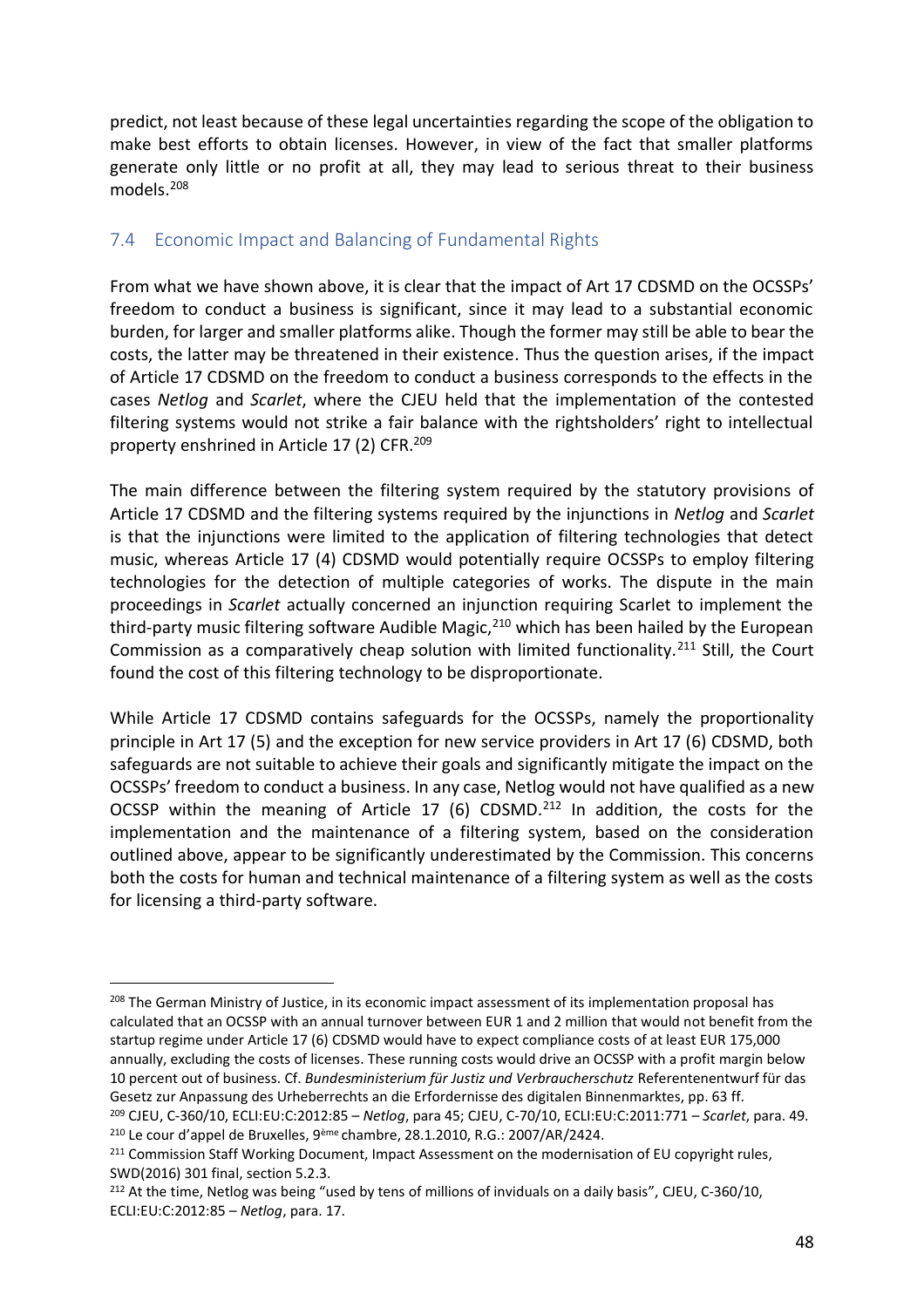Therefore, the impact of Article 17 CDSMD on the OCSSPs' freedom to conduct a business does not justify a different interpretation than in the cases *Netlog* and *Scarlet*. Insofar as, despite the safeguards, platforms will have to implement a complicated, costly and permanent technical solution at their own expense, Article 17 CDSMD fails to strike a fair balance between the OCSSPs' right to conduct a business and the rightsholders' right to intellectual property, thus violating Article 16 CFR.

### <span id="page-48-0"></span>8 Interference with Right to Data Protection

The liability mechanism introduced by Article 17 CDSMD is very likely to have a significant impact on the users' fundamental right to the protection of personal date enshrined in Article 8 CFR. As we have explained in chapters 2 and 5.1., Article 17 (4)(b) and (c) CDSMD lead to a de facto obligation to implement automated filtering systems. As described above, in order to be able to block content that matches information provided by rightsholders and prevent to prevent content from being uploaded (staydown), Article 17 (4) (b) and (c) CDSMD requires OCSSPs to implement automated filtering systems that screen every piece of user-uploaded content and match it against the information provided by the rightsholder. In chapter 4 we confirmed that this far-reaching filtering obligation is incompatible with the ban on general monitoring obligations under Article 15 (1) ECD and Article 17 (8) CDSMD. As the CJEU established in *Scarlet* and *Netlog*, <sup>213</sup> a filtering mandate constitutes an interference not only with the freedom of expression and information of users and the freedom to conduct a business of intermediaries, it also requires the mass processing of data related to the user uploads, which includes personal data.

### <span id="page-48-1"></span>8.1 Article 17 Requires Mass Processing of Personal Data

There is difficulty in identifying the personal data at issue, due to the abstract nature of the Directive and the technologically neutral wording of Article 17 (4) CDSMD. However, the implementation of filtering systems that meet the requirements of Article 17 (4) CDMSD require the algorithmic screening and matching of all uploaded content and will inevitably lead to the processing of personal data. The same applies to cases where the provider has to obtain a license that is intended to benefit the user. $214$ 

In order to upload content to the servers of an OCSSP, users will most likely need an account which contains personal data. The uploaded content usually remains connected to that account. Practically any content that is screened by the filtering system therefore contains personal data of the users. Even if users do provide personal data for the registration of an account, the processing of data to match an upload against the rightsholder's information requires the processing of metadata, including the IP-address of the uploader.<sup>215</sup> In *Breyer v Germany*, the CJEU has ruled that dynamic IP addresses constitute personal data if the IP address can lead to the identification of the data subject, even if it requires a combination

<sup>213</sup> CJEU, C-70/10, ECLI:EU:C:2011:771 – *Scarlet*, CJEU, C-360/10, ECLI:EU:C:2012:85 – *Netlog.*

<sup>&</sup>lt;sup>214</sup> Spindler, Gutachten zur Urheberrechtsrichtlinie (DSM-RL): Europarechtliche Vereinbarkeit (Artikel 17), Vorschläge zur nationalen Umsetzung und zur Stärkung der Urheberinnen und Urheber, p. 21.

<sup>215</sup> *Electronic Frontier Foundation* Copyright Filters Are On a Collision Course With EU Data Privacy Rules. [https://www.eff.org/deeplinks/2020/02/upload-filters-are-odds-gdpr.](https://www.eff.org/deeplinks/2020/02/upload-filters-are-odds-gdpr)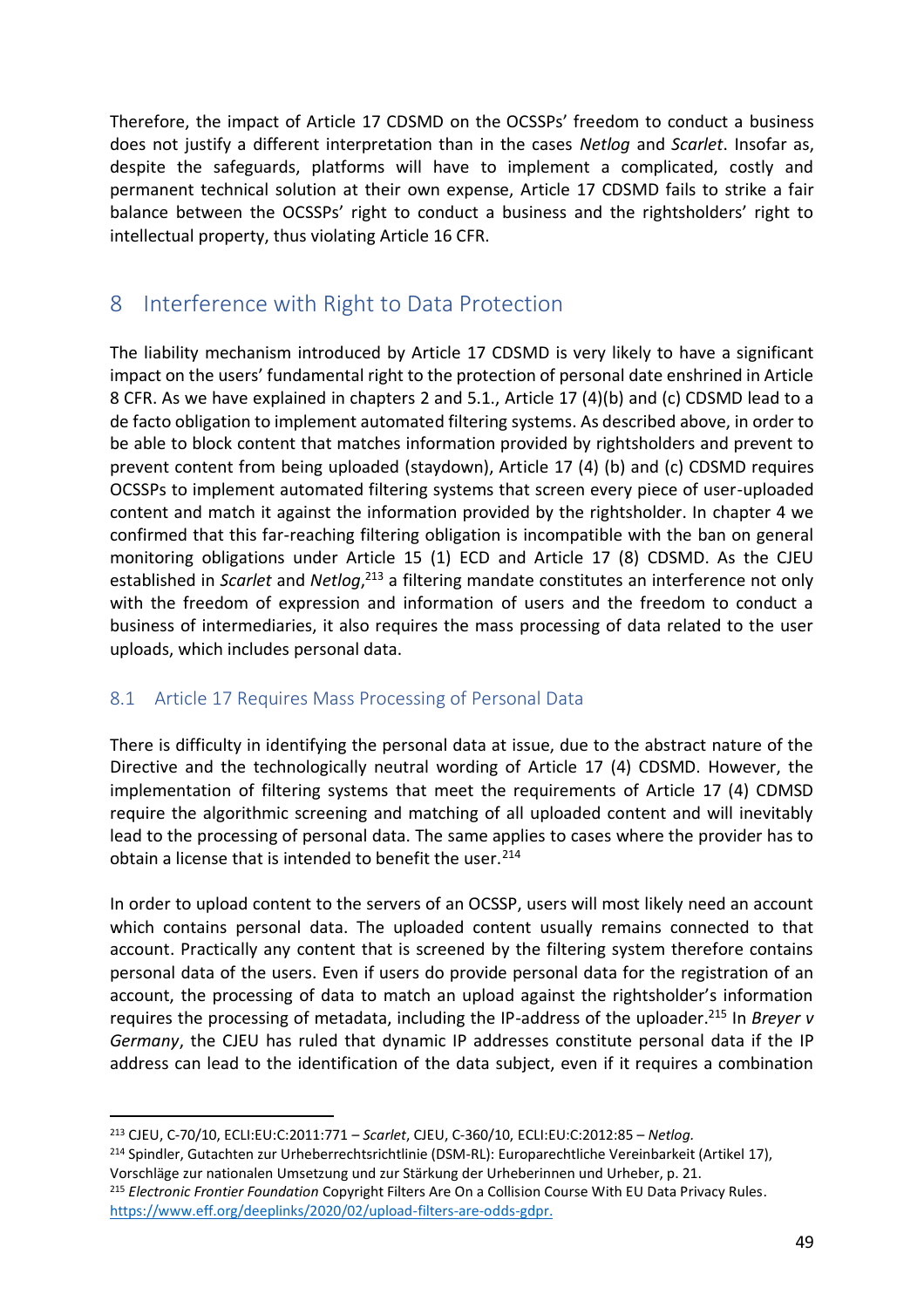with other data to do so.<sup>216</sup> The Working Party on the Protection of Individuals with regard to the Processing of Personal Data (WP29) also considers that, without a shadow of a doubt, IP addresses constitute personal data.<sup>217</sup>

In the context of copyright-related filtering systems, the CJEU has confirmed that an injunction which requires the implementation of a filtering system affects the users right to data protection. The CJEU has addressed the interferences of permanent filtering mandates with the users' right to data protection in the cases *Netlog* and *Scarlet*. In that context the CJEU confirmed that IP addresses constitute personal data because the IP addresses facilitate the identification of users that upload unlawful content.<sup>218</sup> In the case of the host provider Netlog, the Court further confirmed that the contested filtering system would involve the processing of personal information insofar as data in connection with the profiles that users created on the platform is involved.<sup>219</sup> In both cases the Court found that the contested injunctions would not strike a fair balance between the right to intellectual property on the one hand and, inter alia, the right to protection of personal data on the other.<sup>220</sup>

As regards the processing of personal data, the filtering mechanism prescribed by Article 17 CDSMD is analogous to the mechanisms required by the injunctions in *Netlog* and *Scarlet*. The Court held that the contested injunctions required the monitoring of large parts of the information stored by the provider and that the filtering involved the processing of personal data because of a connection of the processed data with user profiles on a platform (*Netlog*) or the processing of the users' IP addresses (*Scarlet*).<sup>221</sup> Therefore, the interference with the users' right to data protection induced by Article 17 CDSMD is comparable to those in the cases *Netlog* and *Scarlet*. One cannot deduce from these decisions to what extent the CJEU based the rejection of the filtering systems on the interference in Article 8 CFR, but the fact that the CJEU explicitly based the rulings on these considerations shows that the Court places a substantial weight on the interference with Article 8 CFR.

What distinguishes the Article 17 mechanism from the contested injunctions in *Netlog* and *Scarlet* is the fact that Article 17 CDSMD includes a specific provision aimed at safeguarding the right to data protection. Article 17 (9) CDMSD states that the directive shall "not lead to any identification of individual users nor to the processing of personal data, except in accordance with Directive 2002/58/EC and Regulation (EU) 2016/679". But, as with the safeguards for the freedom of expression and information, this obligation of result is not sufficient to safeguard the users' right to data protection, because it lacks enforceability, mandatory transparency and state oversight.

### <span id="page-49-0"></span>8.2 Automated Decision-Making Aggravates Interference with Fundamental Rights

<sup>216</sup> CJEU, C-582/14, ECLI:EU:C:2016:779 – *Breyer v Germany.*

<sup>&</sup>lt;sup>217</sup> Article 29 Data Protection Working Party, Opinion 4/2007 on the concept of personal data. 01248/07/EN WP 136.

[https://ec.europa.eu/justice/article-29/documentation/opinion-recommendation/files/2007/wp136\\_en.pdf.](https://ec.europa.eu/justice/article-29/documentation/opinion-recommendation/files/2007/wp136_en.pdf)  <sup>218</sup> CJEU, C-70/10, ECLI:EU:C:2011:771 – *Scarlet*, para. 51.

<sup>219</sup> CJEU, C-360/10, ECLI:EU:C:2012:85 – *Netlog*, para. 49.

<sup>220</sup> CJEU, C-70/10, ECLI:EU:C:2011:771 – *Scarlet*, para. 53; CJEU, C-360/10, ECLI:EU:C:2012:85 – *Netlog*, para. 51.

<sup>221</sup> CJEU, C-70/10, ECLI:EU:C:2011:771 – *Scarlet*, para. 53; CJEU, C-360/10, ECLI:EU:C:2012:85 – *Netlog*, paras. 45, 49.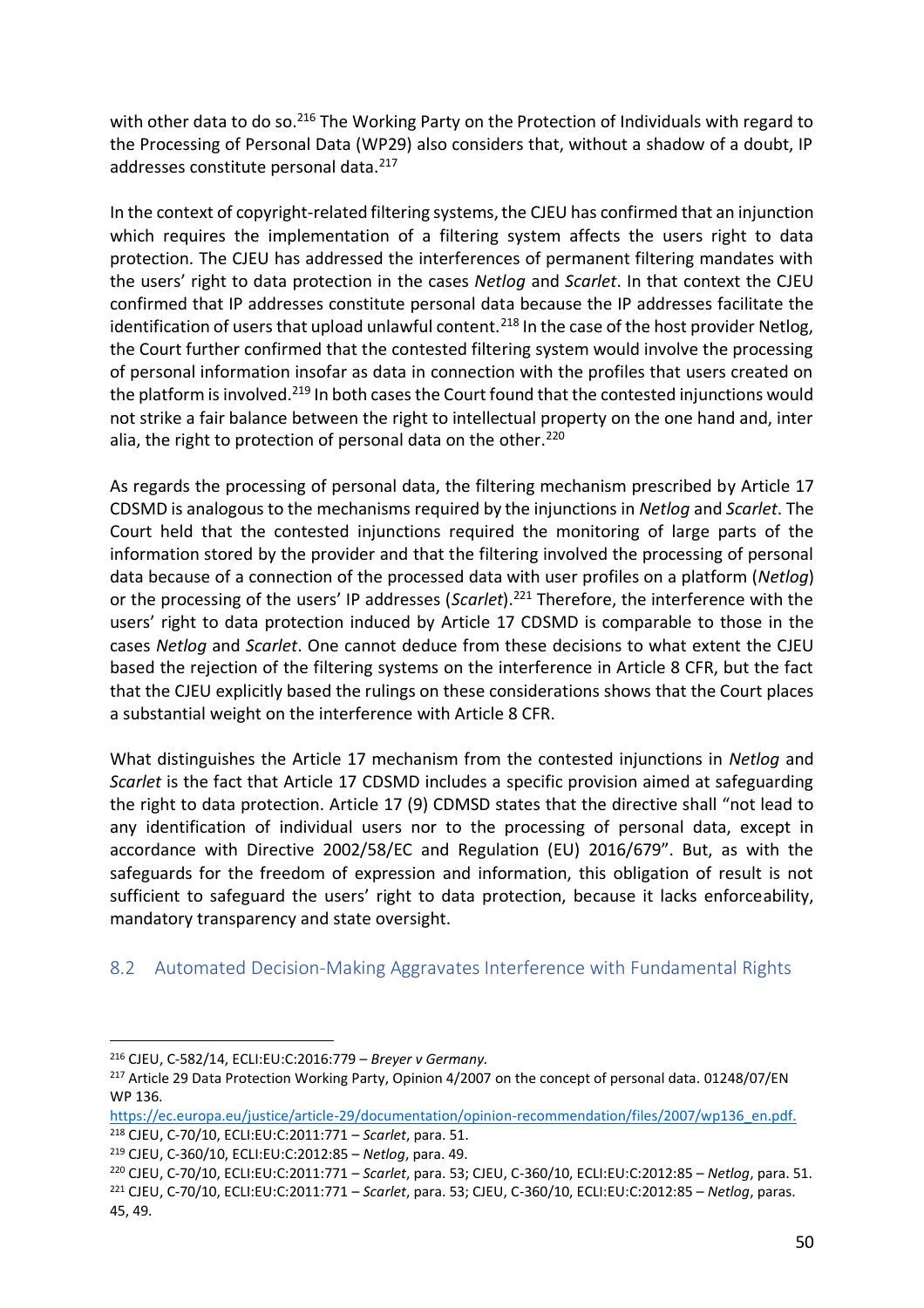The implementation of Article 17 CDSMD may lead to fully automated decision-making, which has prompted commentators to raise serious data protection concerns.<sup>222</sup> Secondary EU law addresses the risks that arise from automated decision-making through Article 22 GDPR, which grants data subjects special protection from those risks. Article 22 GDPR is rooted in EU primary law, namely Article 8 CFR. Article 22 GDPR shows that the EU legislator considers automated decision-making to pose a particularly high risk to the data subject. Automated decision-making constitutes an especially severe interference with Article 8 CFR, because it would leave the data subjects at the mercy of a purely technical and untransparent process, without being able to comprehend the underlying assumptions and evaluation criteria and, if necessary, to assert one's right before an independent judicial body.<sup>223</sup> While Article 17 (9) CDSMD requires that users of OCSSPs have access to a court or relevant judicial authority, it fails to confer the necessary information rights on users that would allow them to effectively challenge fully automated decisions that negatively affect them.

Against this background, the impact of Article 17 CDMSD on the users' right to data protection is evident. As we have discussed above in chapter 5, the introduction of the Article 17 liability mechanism will lead to the preventive blocking and removal of potentially lawful content, solely based on the decision of an automated filtering system. This mechanism leads to prior restraint of the users' right to freedom of expression and information whereas specific safeguards, including human review<sup>224</sup> and judicial redress, apply only ex-post. Article 17 (4) CDSMD therefore leaves the users in a very vulnerable position. Their right to data protection is not sufficiently safeguarded when they are made subject to an automated decision that is relevant to exercise their freedom of expression. Automated decision-making in the context of Article 17 therefore has a considerable impact on fundamental rights. Given the importance of communication on the internet for the freedom of expression, this interference can only be justified in exceptional circumstances.

The risks of automated data processing are also addressed by the CJEU in its opinion on the PNR Agreement between the EU and Canada.<sup>225</sup> The Court holds that automated analyses of Passenger Name Records (PNR) involves some margin of error and that positive results obtained from the automated processing must therefore be subject to an individual reexamination by a human.<sup>226</sup> In the light of the impact that automated data processing in the context of the Article 17 mechanism has on the users' fundamental right to freedom of expression and information, the decision to block or remove potentially lawful content should not be solely based on an automated decision either.

Article 8 CFR is not guaranteed absolutely, it is subject to the general reservation of Article 52 (1) CFR. However, in order to legitimately restrict interferences with Article 8 CFR, it is

<sup>&</sup>lt;sup>222</sup> Cf. Electronic Frontier Foundation, Copyright Filters Are On a Collision Course With EU Data Privacy Rules; *Stalla-Bourdillon* Data Protection and Copyright: Could Art. 29 WP guidance on automated decision-making "help" with filters? [https://perma.cc/85EP-NH6W.](https://perma.cc/85EP-NH6W)

<sup>223</sup> *Von Lewinski*, in: BeckOK Datenschutzrecht, Wolff/Brink, 33. Edition, Art 22 DSGVO, para. 2.

<sup>&</sup>lt;sup>224</sup> The requirement in Article 17 (9) CDSMD that "decisions to disable access to or remove uploaded content shall be subject to human review" could be interpreted to apply to all blocking decisions, but the placement of this statement in a sentence about the complaint and redress mechanism suggests that human review is only mandatory after a complaint about a (fully automated) blocking decision has been made.

<sup>225</sup> CJEU (Grand Chamber), Opinion 1/15 of the Court, EU – Canada Passenger Name Record (PNR) Agreement, ECLI:EU:C:2017:592.

<sup>226</sup> Ibid. Para. 173.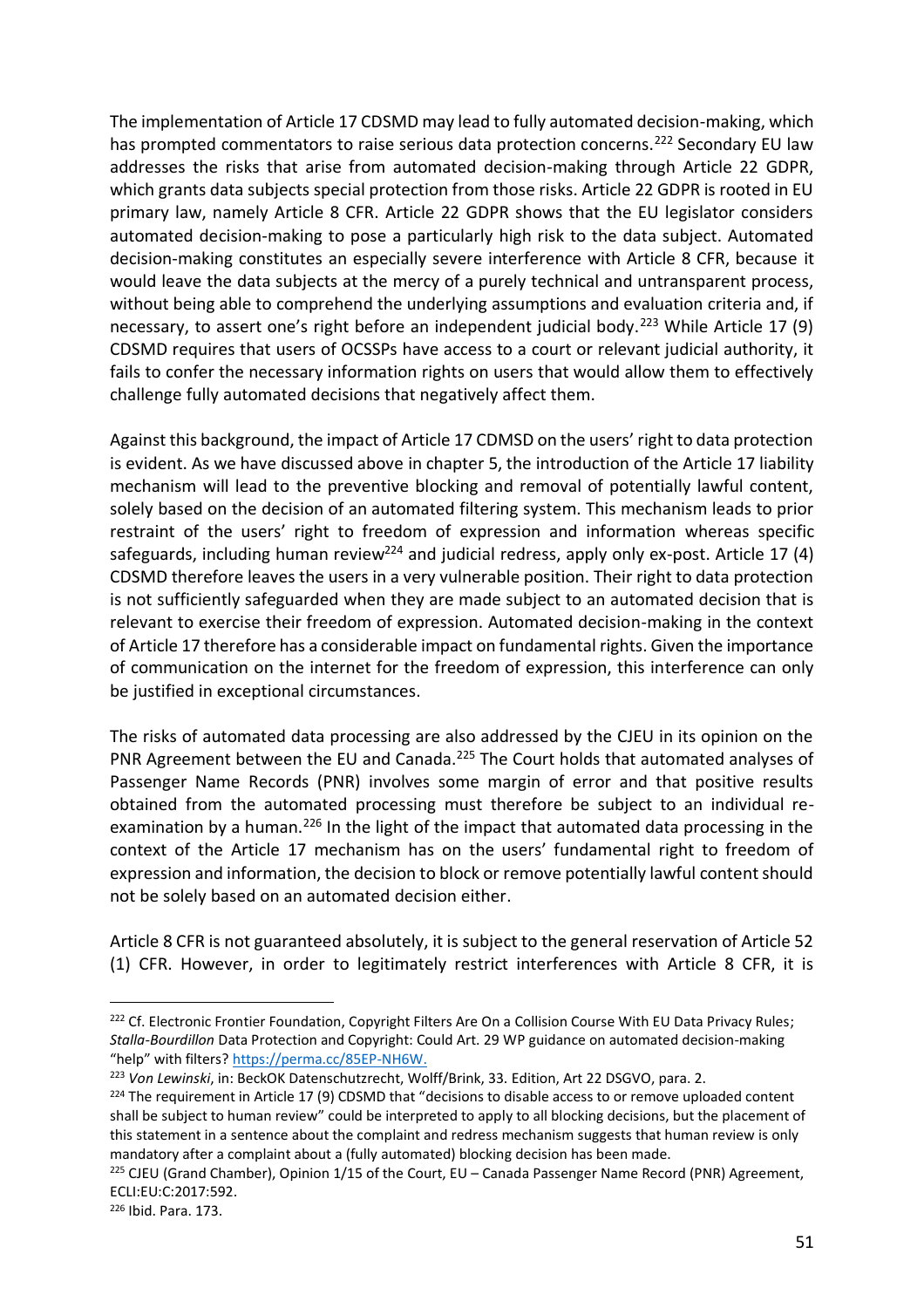necessary that Article 17 CDSMD is compliant with the principle of proportionality when balanced against other fundamental rights.<sup>227</sup> In any case, the liability mechanism must not lead to an obligatory systematic analysis and processing of information relating to the user profiles created within the service.<sup>228</sup>

### <span id="page-51-0"></span>9 Conclusion

Even considering the rather narrow scope of Poland's action for annulment of Article 17 (4)(b) CDSMD and parts of Article 17 (4)(c) CDSMD *in fine*, our analysis shows that the action has merit. Although the specific provisions of Article 17 CDSMD do not explicitly oblige service providers to employ automated ex-ante filtering of all user uploads, service providers are left with no other choice than to employ them in order to limit their liability for copyright infringements of their users. As we have shown, these provisions therefore constitute a general monitoring obligation, which is incompatible with the Charter. According to the case law of the CJEU, an obligation to monitor all user uploads for specific protected works constitutes a general monitoring obligation, unless it is limited to specific uses of those works that a court has identified as infringing, thus eliminating the risk of overblocking.

In our overall assessment, the provisions in dispute are not capable of achieving a fair balance between the fundamental rights concerned. Art. 17 CDSMD primarily serves to protect the intellectual property of rightsholders, even at the cost of the artistic expression of others.<sup>229</sup> The result of the liability mechanism imposed on platforms is that the protected interests of the rightsholders are asserted in a way that does not take sufficient account of the fundamental rights of the other stakeholders, most notably the freedom of expression and information of users and their right to protection of personal data, as well as the freedom to conduct a business of platform operators.

The liability mechanism of Article 17 (4) CDSMD constitutes a particularly serious interference with the freedom of expression, because it constitutes a form of prior restraint. User uploads are blocked before a judicial decision on the lawfulness of the information can be made. Measures that result in overblocking of permissible acts of communication have consistently been rejected by the courts as incompatible with the right to freedom of expression and information.

In cases in which it is uncertain whether a use of content is legal or not, it is not reasonable to have the freedom of expression recede behind the economic interests of the rightsholders. Rightholders must rather accept to temporarily tolerate an illegal use. Such a use can still be compensated subsequently. In contrast, due to the fast pace of online communication, a comparable redress in favour of users whose legal expressions were blocked is not conceivable.

Our analysis shows that the EU legislator has failed to meet its obligation to define the scope of the limitation of fundamental rights in Article 17 CDSMD. The view that Article 17 CDSMD

<sup>227</sup> *Specht-Riemenschneider*, Leitlinien zur Umsetzung des Art. 17 DSM-RL aus Verbrauchersicht, p. 45 with specific considerations.

<sup>228</sup> *Specht-Riemenschneider*, p. 45 with reference to CJEU, *Scarlet*, para. 51.

<sup>&</sup>lt;sup>229</sup> Advocate General Saugmandsgaard Øe, Opinion, Joined Cases C-682/18 and C-683/18, ECLI:EU:C:2020:586 -*YouTube* and *Cyando*, para. 243.